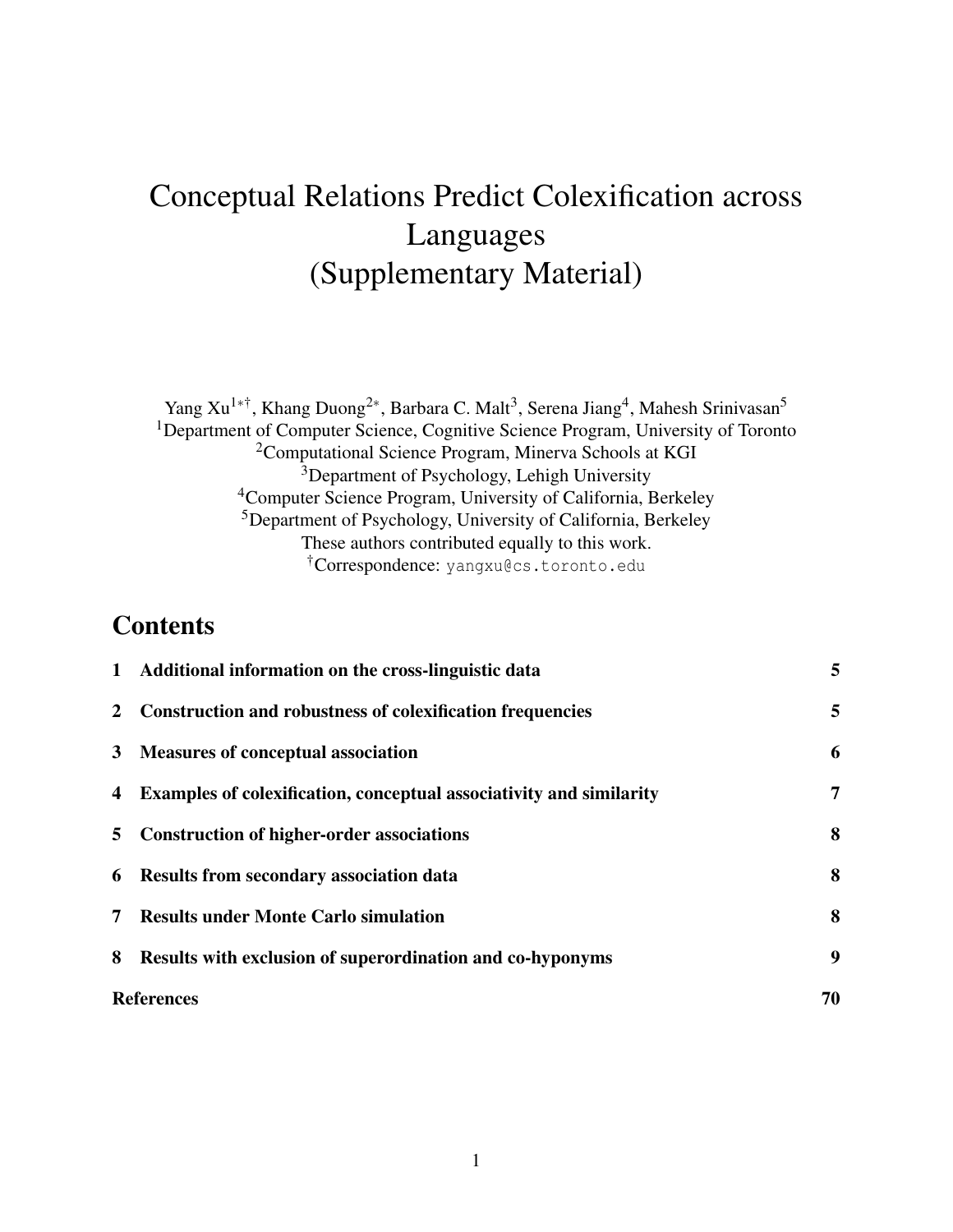# List of Figures

| S <sub>1</sub> | Gradient of colexification frequencies in ordered association sets. Results are<br>based on the USF association data, controlled for language family, climate cat-                  |    |
|----------------|-------------------------------------------------------------------------------------------------------------------------------------------------------------------------------------|----|
|                |                                                                                                                                                                                     |    |
|                | egory, and geographical region. Error bars indicate 95% confidence intervals from                                                                                                   | 10 |
|                | Results from predictive analyses of cross-linguistic colexification based on Monte                                                                                                  |    |
| S <sub>2</sub> |                                                                                                                                                                                     |    |
|                | Carlo simulation. A) Cross-validated predictive accuracies in classifying colexified                                                                                                |    |
|                | versus non-colexified sense pairs from individual variables and variables in com-                                                                                                   |    |
|                | bination, using logistic regression. B) Logistic regression coefficients of different                                                                                               |    |
|                | variables from the combination model. Abbreviations are used for the following                                                                                                      |    |
|                | variables: "Assoc"→ "Associativity", "Sim"→ "Similarity", "Met. (Conc.)"→ "Metaphoricity                                                                                            |    |
|                | (Concreteness)", "Met. (Val.)"→ "Metaphoricity (Valence)", "Freq."→ "Frequency".                                                                                                    |    |
|                | Error bars indicate deviations in predictive accuracy from the randomized cross                                                                                                     |    |
|                | validation sets.                                                                                                                                                                    | 11 |
| S3             | Results of variable correlations with colexification frequencies across languages                                                                                                   |    |
|                | estimated from Monte Carlo simulation. Panel A) shows results from correla-                                                                                                         |    |
|                | tions with individual variables and linear regression from variables in combina-                                                                                                    |    |
|                | tion. Panel B) shows coefficients of individual variables from the linear regres-                                                                                                   |    |
|                | sion. Colexification frequencies are calculated by controlling for language fam-<br>ily. Abbreviations are used for the following variables: "Assoc" $\rightarrow$ "Associativity", |    |
|                | "Sim"->"Similarity", "Met. (Conc.)"->"Metaphoricity (Concreteness)", "Met.                                                                                                          |    |
|                | (Val.)"→"Metaphoricity (Valence)", "Freq."→"Frequency". Error bars indicate                                                                                                         |    |
|                | 95% confidence intervals from the Monte Carlo samples.                                                                                                                              | 12 |
| S4             | Gradient of colexification frequencies from Monte Carlo simulation in ordered                                                                                                       |    |
|                | association sets. Results are based on the HBC association data, controlled for                                                                                                     |    |
|                | language family. Error bars indicate 95% confidence intervals from the Monte                                                                                                        |    |
|                |                                                                                                                                                                                     | 13 |
| S5             | Gradient of colexification frequencies from Monte Carlo simulation in ordered                                                                                                       |    |
|                | association sets. Results are based on the USF association data, controlled for                                                                                                     |    |
|                | language family. Error bars indicate 95% confidence intervals from the Monte                                                                                                        |    |
|                |                                                                                                                                                                                     | 14 |
| S6             | Results from predictive analyses of cross-linguistic colexification with superordinate-                                                                                             |    |
|                | subordinate pairs excluded. A) Cross-validated predictive accuracies in classi-                                                                                                     |    |
|                | fying colexified versus non-colexified sense pairs from individual variables and                                                                                                    |    |
|                | variables in combination, using logistic regression. B) Logistic regression co-                                                                                                     |    |
|                | efficients of different variables from the combination model. Abbreviations are                                                                                                     |    |
|                | used for the following variables: "Assoc" $\rightarrow$ "Associativity", "Sim" $\rightarrow$ "Similarity",                                                                          |    |
|                | "Met. (Conc.)"->"Metaphoricity (Concreteness)", "Met. (Val.)"->"Metaphoricity                                                                                                       |    |
|                | (Valence)", "Freq."->"Frequency". Error bars indicate deviations in predictive ac-                                                                                                  |    |
|                |                                                                                                                                                                                     | 15 |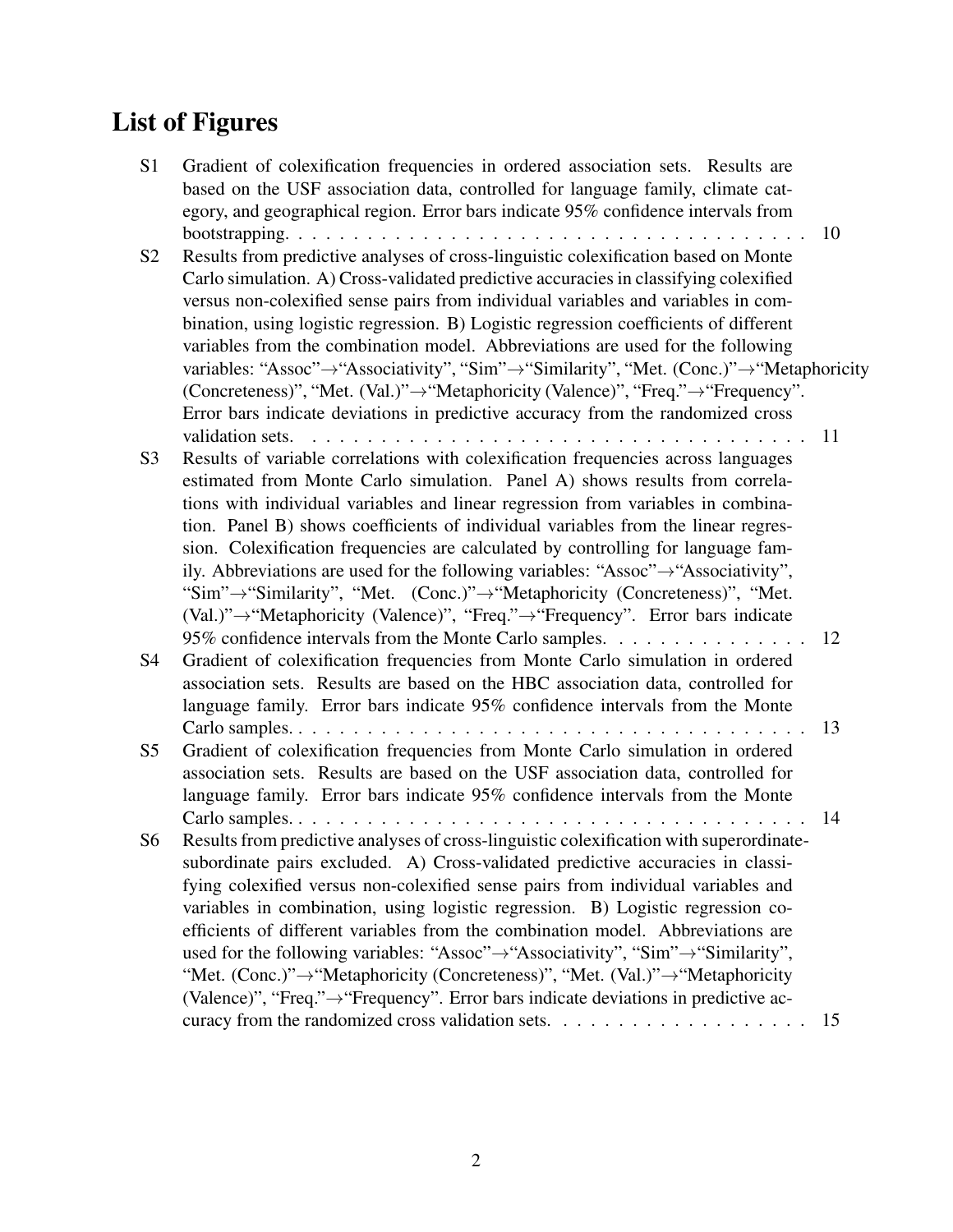| S7              | Results of variable correlations with colexification frequencies across languages<br>with superordinate-subordinate pairs excluded. Panel A) shows results from cor- |    |
|-----------------|----------------------------------------------------------------------------------------------------------------------------------------------------------------------|----|
|                 | relations with individual variables and linear regression from variables in com-                                                                                     |    |
|                 | bination. Panel B) shows coefficients of individual variables from the linear re-                                                                                    |    |
|                 | gression. Colexification frequencies are calculated by controlling for language                                                                                      |    |
|                 | family, climate category, and geographical region. Abbreviations are used for                                                                                        |    |
|                 | the following variables: "Assoc" $\rightarrow$ "Associativity", "Sim" $\rightarrow$ "Similarity", "Met.                                                              |    |
|                 | (Conc.)"→"Metaphoricity (Concreteness)", "Met. (Val.)"→"Metaphoricity (Va-                                                                                           |    |
|                 | lence)", "Freq." $\rightarrow$ "Frequency". Error bars indicate 95% confidence intervals from                                                                        |    |
|                 |                                                                                                                                                                      | 16 |
| S <sub>8</sub>  | Gradient of colexification frequencies in ordered association sets with superordinate-                                                                               |    |
|                 | subordinate pairs excluded. Results shown are based on the HBC association data,                                                                                     |    |
|                 | controlled for language family, climate category, and geographical region. Error                                                                                     |    |
|                 | bars indicate 95% confidence intervals from bootstrapping.                                                                                                           | 17 |
| S <sub>9</sub>  | Gradient of colexification frequencies in ordered association sets with superordinate-                                                                               |    |
|                 | subordinate pairs excluded. Results shown are based on the USF association data,                                                                                     |    |
|                 | controlled for language family, climate category, and geographical region. Error                                                                                     |    |
|                 | bars indicate 95% confidence intervals from bootstrapping.                                                                                                           | 18 |
| S <sub>10</sub> | Results from predictive analyses of cross-linguistic colexification with superordinate-                                                                              |    |
|                 | subordinate and co-hyponym pairs excluded. A) Cross-validated predictive accura-                                                                                     |    |
|                 | cies in classifying colexified versus non-colexified sense pairs from individual vari-                                                                               |    |
|                 | ables and variables in combination, using logistic regression. B) Logistic regres-                                                                                   |    |
|                 | sion coefficients of different variables from the combination model. Abbreviations                                                                                   |    |
|                 | are used for the following variables: "Assoc" $\rightarrow$ "Associativity", "Sim" $\rightarrow$ "Similarity",                                                       |    |
|                 | "Met. (Conc.)"-> "Metaphoricity (Concreteness)", "Met. (Val.)"-> "Metaphoricity                                                                                      |    |
|                 | (Valence)", "Freq." $\rightarrow$ "Frequency". Error bars indicate deviations in predictive ac-                                                                      |    |
|                 | curacy from the randomized cross validation sets. $\dots \dots \dots \dots \dots \dots \dots$                                                                        | 19 |
| <b>S11</b>      | Results of variable correlations with colexification frequencies across languages                                                                                    |    |
|                 | with superordinate-subordinate and co-hyponym pairs excluded. Panel A) shows                                                                                         |    |
|                 | results from correlations with individual variables and linear regression from vari-                                                                                 |    |
|                 | ables in combination. Panel B) shows coefficients of individual variables from                                                                                       |    |
|                 | the linear regression. Colexification frequencies are calculated by controlling for                                                                                  |    |
|                 | language family, climate category, and geographical region. Abbreviations are                                                                                        |    |
|                 | used for the following variables: "Assoc" $\rightarrow$ "Associativity", "Sim" $\rightarrow$ "Similarity",                                                           |    |
|                 | "Met. (Conc.)"->"Metaphoricity (Concreteness)", "Met. (Val.)"->"Metaphoricity                                                                                        |    |
|                 | (Valence)", "Freq."→ "Frequency". Error bars indicate 95% confidence intervals                                                                                       |    |
|                 |                                                                                                                                                                      | 20 |
| S <sub>12</sub> | Gradient of colexification frequencies in ordered association sets with superordinate-                                                                               |    |
|                 | subordinate and co-hyponym pairs excluded. Results shown are based on the HBC                                                                                        |    |
|                 | association data, controlled for language family, climate category, and geographi-                                                                                   |    |
|                 | cal region. Error bars indicate 95% confidence intervals from bootstrapping.                                                                                         | 21 |
| S <sub>13</sub> | Gradient of colexification frequencies in ordered association sets with superordinate-                                                                               |    |
|                 | subordinate and co-hyponym pairs excluded. Results shown are based on the USF                                                                                        |    |
|                 | association data, controlled for language family, climate category, and geographi-                                                                                   |    |
|                 | cal region. Error bars indicate 95% confidence intervals from bootstrapping.                                                                                         | 22 |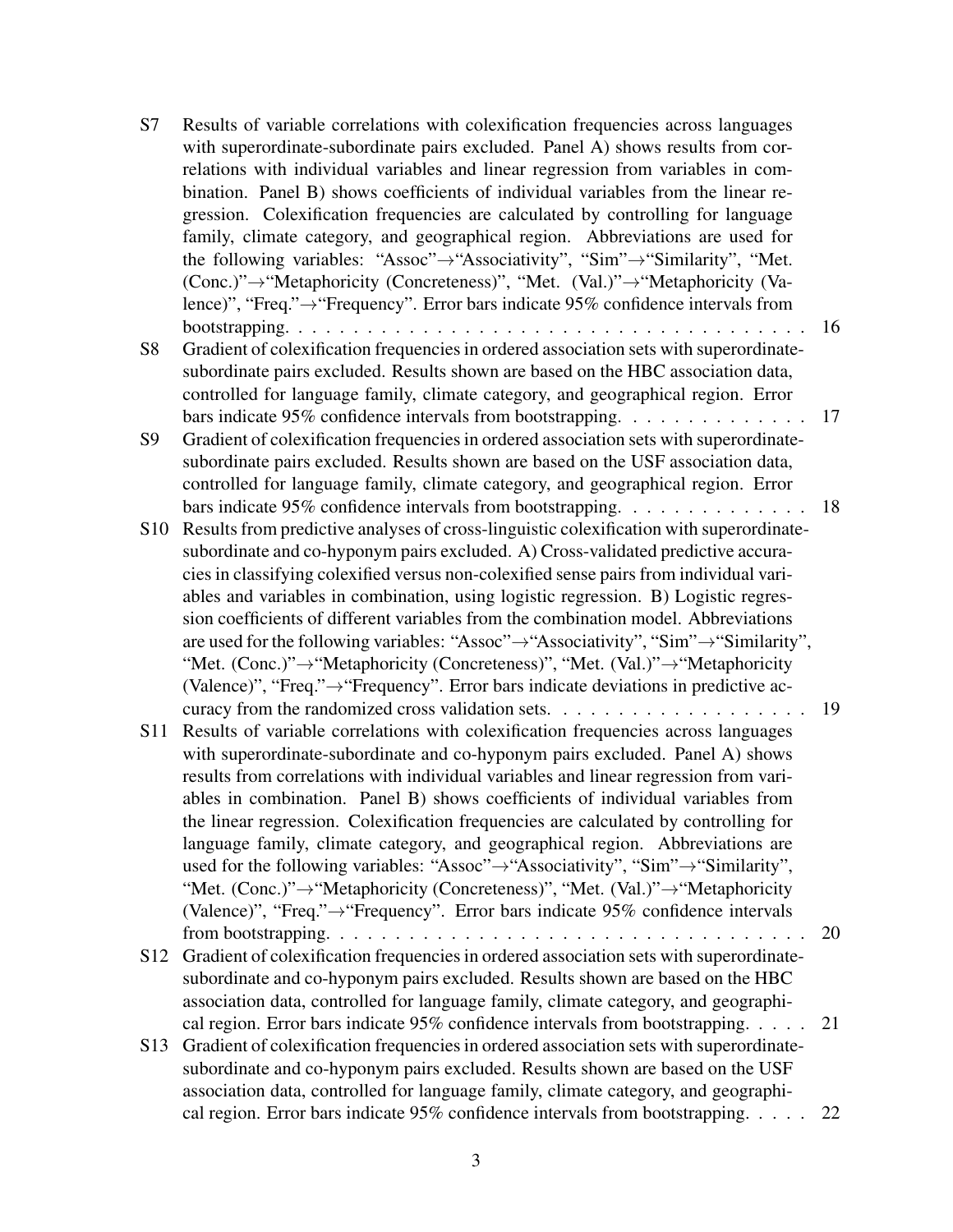# List of Tables

| S <sub>1</sub> |                                                                                                                                                                      | 23 |
|----------------|----------------------------------------------------------------------------------------------------------------------------------------------------------------------|----|
| S <sub>2</sub> | Phrase-based concepts in the IDS excluded for analysis. 30                                                                                                           |    |
| S <sub>3</sub> | 100 most frequent pairs of colexified concepts in English glosses, controlled for<br>language family, climate, and geography. Concept pairs marked in bold are those |    |
|                | that did not display direct association in the Human Brain Cloud data. 33                                                                                            |    |
| S <sub>4</sub> | 100 most strongly associated pairs of concepts from the Human Brain Cloud data.                                                                                      |    |
|                | Concept pairs marked in bold are those that were not attested in cross-linguistic                                                                                    |    |
|                | colexification, controlled for language family, climate, and geography. $\dots \dots$ 38                                                                             |    |
| S <sub>5</sub> | 100 most similar pairs of concepts from the pre-trained word2vec embeddings.                                                                                         |    |
|                | Concept pairs marked in bold are those that were not attested in cross-linguistic                                                                                    |    |
|                | colexification, controlled for language family, climate, and geography. $\dots \dots$ . 43                                                                           |    |
| S <sub>6</sub> | All concept pairs with directly identifiable superordinate-subordinate relations in                                                                                  |    |
|                | the IDS. Concept pairs marked in bold are attested in colexification across languages. 48                                                                            |    |
| S7             | All concept pairs with identifiable co-hyponym relations in the IDS along with                                                                                       |    |
|                | their shared hypernyms in WordNet. Concept pairs marked in bold are attested in                                                                                      |    |
|                |                                                                                                                                                                      | 52 |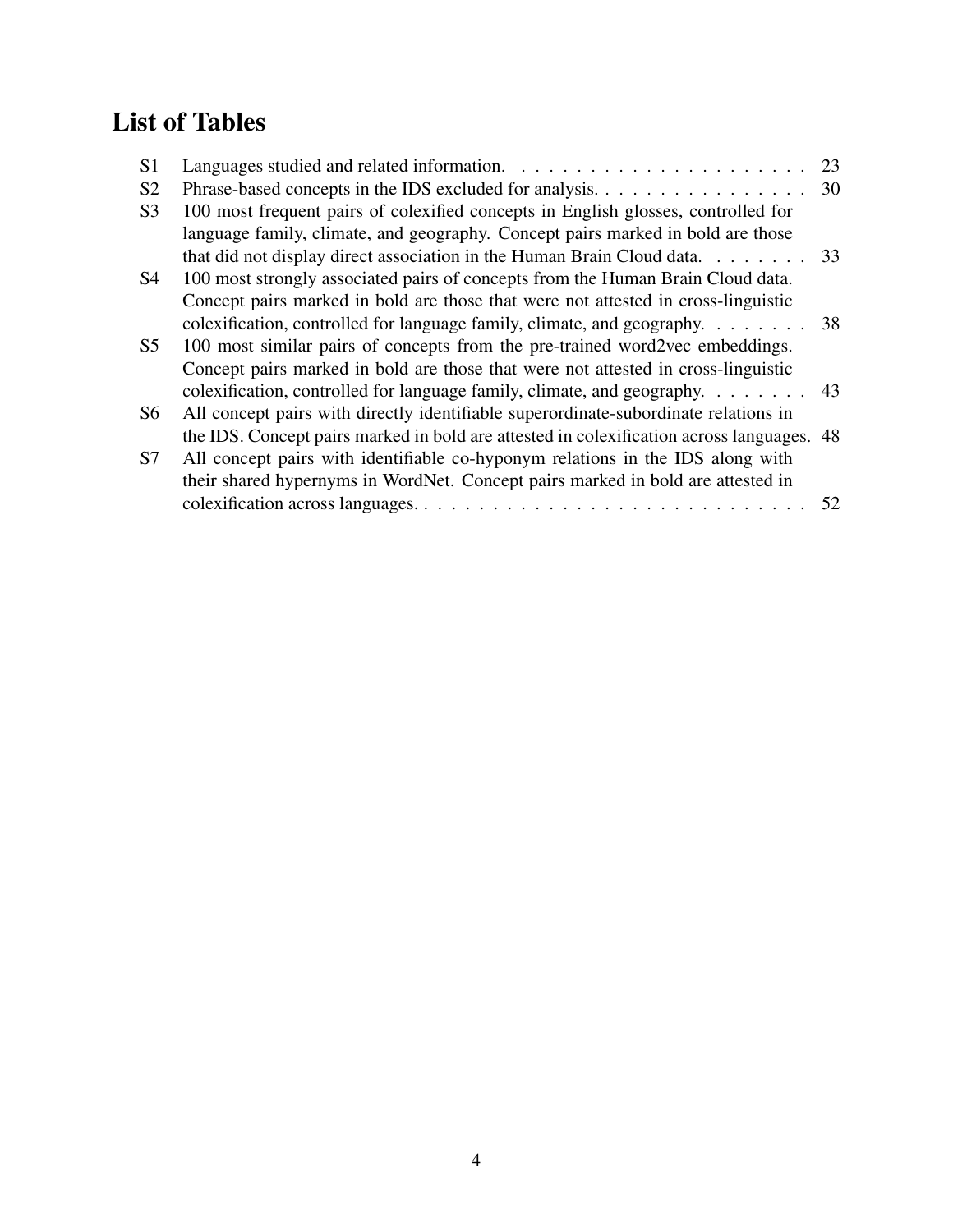### 1 Additional information on the cross-linguistic data

We obtained word lists of 329 languages from the Intercontinental Dictionary Series (IDS; accessed February, 2017) (Lars, Comrie, & Saxena, 2013). Each word list consists of word forms in a given language for a fixed set of 1310 concepts. If a word form does not exist for a concept in a given language, its entry is blank in the dataset. The concepts cover 22 semantic domains such as physical world, kinship, animals, and the body (http://ids.clld.org). They are identified by one (e.g., *world*) or a few (e.g., *earth, land*) English words and explicated in more detail in linked entries (e.g., for world, The Earth with all its inhabitants and all the things upon it). The word forms that encode these concepts in other languages were compiled by experts in each of those languages. Other similar databases such as the World Loanword Database (WOLD) (http://wold.clld.org) and Logos Dictionary (http://www.logosdictionary.org) cover substantially fewer languages (e.g., 41 in WOLD and 60 in Logos), so we chose to focus on the IDS data.

Some of the languages have identical 3-letter ISO language codes in the IDS, so we worked with the set of 246 languages that have uniquely identifiable ISO codes according to Glottolog (http://glottolog.org). These languages fall under 41 different language families and 5 geographical regions (or macro-areas), specified by the IDS web resource. We also identified 5 climate categories for these languages based on their geographical distribution, according to the standards of Kppen-Geiger Climate Classification (http://koeppen-geiger.vu-wien.ac.at). Table S1 summarizes this information for all languages that we considered.

### 2 Construction and robustness of colexification frequencies

For each language, we searched for all cases of colexification, where two concepts share the same word form. Where a concept is labeled by more than one word form (e.g., synonyms), we considered colexification to be present whenever one of these forms was shared by another concept in the database. Because all the meanings in the IDS were annotated in English, we do not translate these into any other languages for our analyses. We discarded missing terms for the analyses.

The frequency of colexification across languages for each possible concept pair was determined as follows. We created three colexification distributions controlling separately for the factors of language family, climate, and geographical region. We controlled for language family because languages within the same family might have similar patterns of colexification due to historical relatedness rather than being independent cases of colexification. We controlled for climate and geographical region because languages with similar climate or from the same geographical region might be inclined to share colexification patterns due to shared experiences in the world. In addition, by controlling for these factors we can simulate the variabilities in the data and evaluate more thoroughly the robustness in the estimation of colexification frequencies and our subsequent analyses.

For each of the three factors, we used stratified bootstrapping (Bickel & Freedman, 1984) to generate estimates of frequencies for the colexified meaning pairs. For example, when controlling for language family, we first sample languages with replacement from each individual family; we then collect the family-wise set of colexified pairs of meaning and their respective frequencies by counting on average how many sampled languages (within a family) show those colexification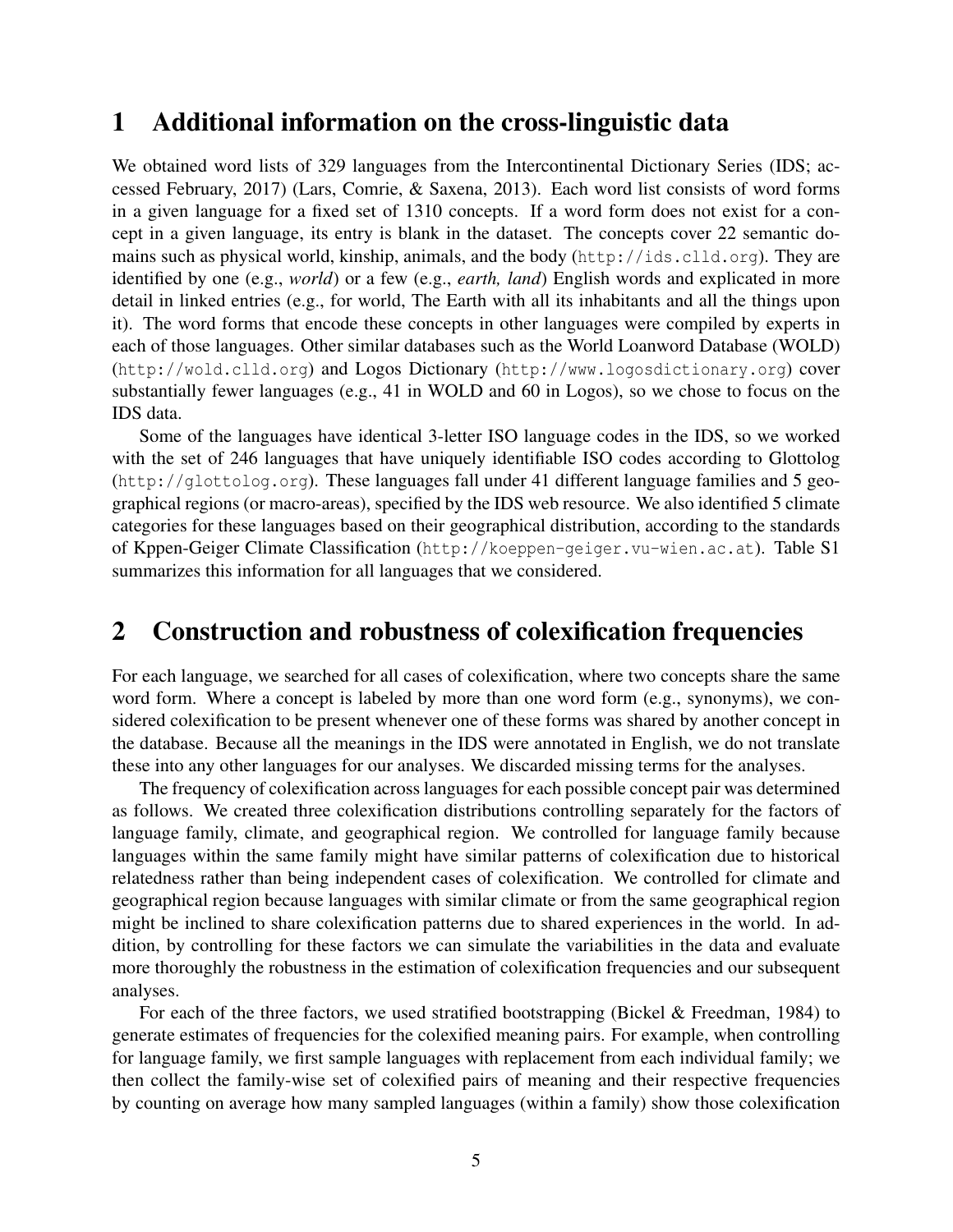patterns. This procedure is similar to standard bootstrapping. We then pool these family-wise data and obtain an aggregated estimate of the colexification frequencies across all language families. This procedure generates a stratified bootstrap sample. We followed this procedure 1,000 times for each of the three factors separately. For all of our analyses, we removed data from English, because the predictor variables and models we used to account for colexification were based on data from English speakers.

To assess the robustness of estimated colexification frequencies, we examined the correlation of colexification frequencies across pairs of concepts based on the estimates controlling for the three factors. For each pair of these three factors, we obtained reliably high Spearman's rank order correlations for the estimated mean colexification frequencies (based on all available concept pairs):  $\rho = 0.938$  between family-controlled and climate-controlled cases,  $\rho = 0.939$  between family-controlled and geography-controlled cases, and  $\rho = 0.990$  between climate-controlled and geography-controlled cases (*p* < 0.0001 for all cases). These results suggest that our procedures for frequency estimation are relatively robust to variation in external factors that could have influenced colexification across languages. This observation also confirms Youn et al.'s (2016) basic finding that shared patterns of colexification exist across languages and extends it to a broader scope of concepts and languages.

#### 3 Measures of conceptual association

We used two sources of association data. The primary data source we used is the Human Brain Cloud (HBC) (http://www.humanbraincloud.com/), which is a crowd-sourced multi-player online gaming platform. Given a randomly generated word, a user types in the first word that comes to mind. Initially based off a single seeding word *volcano*, all subsequent words and their associates were generated by the online users. The appeal of this database is that it is free-form (not collected under laboratory conditions) and massive in size (approximately 4 million word-associate entries), providing coverage of 1191 of the 1310 concepts we analyzed in the IDS database. In addition, we also used a laboratory-collected, secondary data source from the University of South Florida (USF) (Nelson, McEvoy, & Schreiber, 1998) (http://w3.usf.edu/FreeAssociation/), which is a standard database for word association in psychology that is smaller than the HBC set, covering 1026 of the 1310 concepts in the IDS database. For each of a fixed set of 5016 cue words in this experiment, participants responded with the first word that came to mind.

We used simple string matching to match words from the word association databases to concepts in the IDS list. Concretely, for *N* concepts, we constructed an *N*-by-*N* matrix of association A, where each  $(i, j)$  entry records the probability that concept *j* is an associate of concept *i* (based on the HBC and USF datasets separately). We obtained the probability  $p(i \geq j)$  by dividing the associative strength from *i* to *j* into the associative strengths from i to all available concepts, and vice versa for  $p(i \geq i)$ . Some concepts in the IDS involve multiple-word definitions, e.g., "earth, land", so we collapsed these cases by taking the maximum associative probability among the words in such definitions. For all measures that we describe below, we use the same operation to treat multiple-word or synonymous definitions. Some meanings in the IDS are specified in phrases as opposed to words (see Table S2 for the list of senses), and we excluded these for our analyses. Note that by using word association data to estimate association of concepts, we are making the simplifying assumption that the meaning a person has in mind when generating a word in the association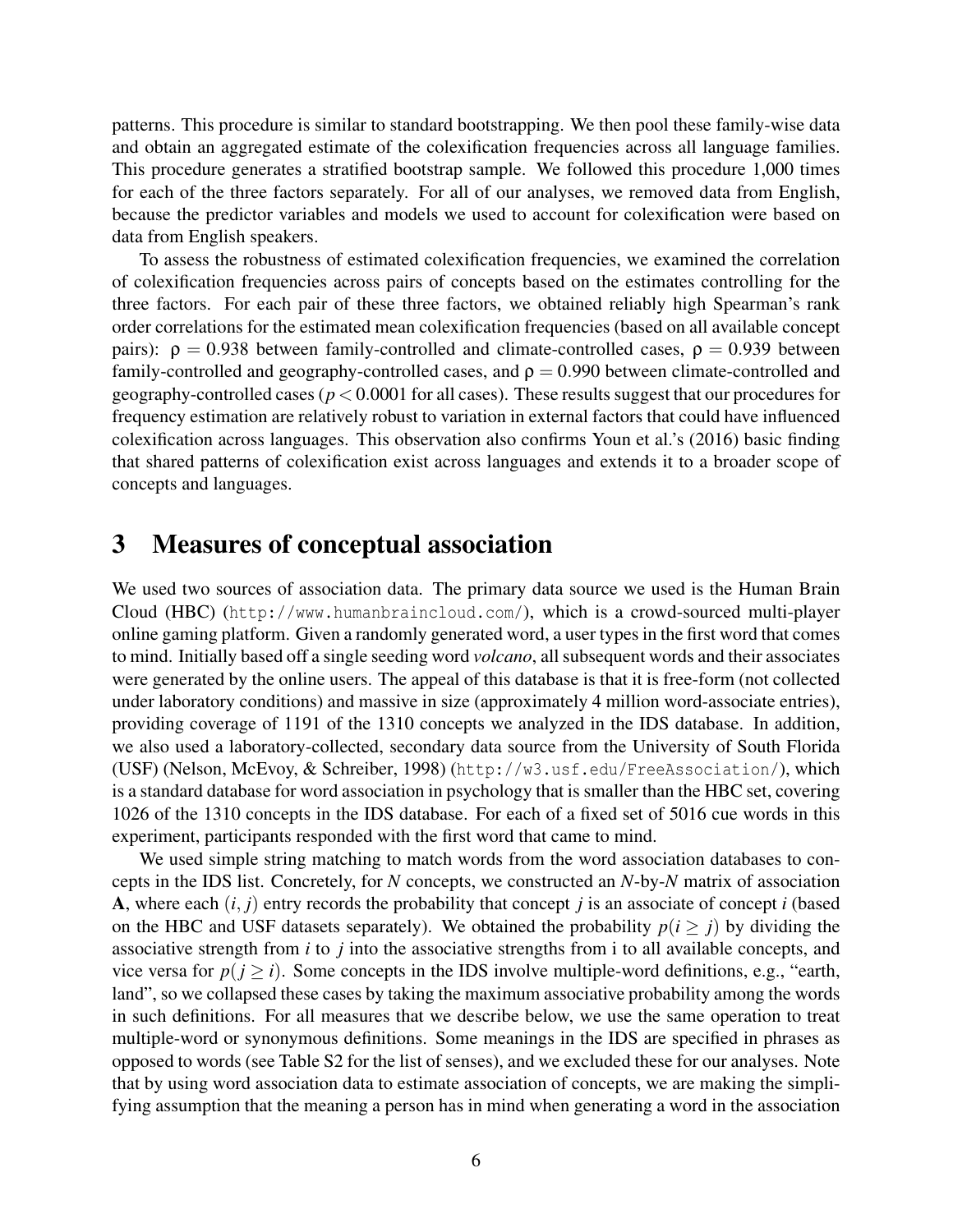task matches the concept in the IDS. Given the phenomenon of colexification, this assumption is unlikely to be correct in all cases. This assumption limits the scope of our analysis but also adds some noise to the data, working against our hypothesis.

We formulated the association model of colexification by considering the expected associativity between concepts obtained from these word associations. In particular, for a given pair of concepts  $(i, j)$ , we took the average of forward (e.g.,  $i \ge j$ ) and backward (e.g.,  $j \ge i$ ) associative probabilities as the expected associativity.

## 4 Examples of colexification, conceptual associativity and similarity

We provide example pairs of concepts from the colexification data, as well as those based on the measures of conceptual associativity and similarity.

Table S3 shows the 100 most frequently colexified pairs of concepts, controlling for the factors of language family, climate, and geography. Out of these 100 pairs, we calculated the percentage of pairs that was also present in the HBC association data. Namely, we looked at the coverage rate of top colexified concept pairs that received non-zero conceptual associative strength. We observed that these concept pairs are broadly accounted for by association, and this trend is consistent across the three factors: coverage 92% (family-controlled), 96% (climate-controlled), and 92% (geography-controlled). Because the conceptual similarity measure based on word2vec is continuous and positive, it is not meaningful for us to report the coverage percentage in this case (i.e., it is 100% by default).

Table S4 shows the 100 most strongly associated concepts from the HBC association data, and the extent to which these concepts are colexified across languages. Out of these 100 pairs, we calculated the percentage overlap between concepts that are associated and concepts that are colexified (in at least one language). We observed that the percentage overlap is consistent but not nearceiling in these cases: 47% (family-controlled), 48% (climate-controlled), and 48% (geographycontrolled). In particular, the associativity measure tends to predict antonym conceptual relations such as "west" and "east", and "good" and "bad", which are not typically colexified in any language in our set. This observation suggests that the association measure has its limitations (as we would expect) and is not perfect in predicting the colexification patterns.

Table S5 shows the 100 most similar concepts from the pre-trained word2vec word embeddings, and the extent to which these concepts are represented in colexification patterns across languages. Similar to the measure of association, we also observed the percentage overlap is consistent but not near-ceiling in these cases: 46% (family-controlled), 51% (climate-controlled), and 51% (geography-controlled). However, we also observed that many concepts that are considered highly similar under the word2vec measure tend to be numerals such as "three" and "six", because this measure reflects only similarity based on linguistic usage (or context). Because the similarity measure is finer grained and continuous (whereas the association measure tends to be very sparse, since people do not associate each pair of concepts), it tends to have a better coverage (or standard recall accuracy) of the colexification data than the associativity measure.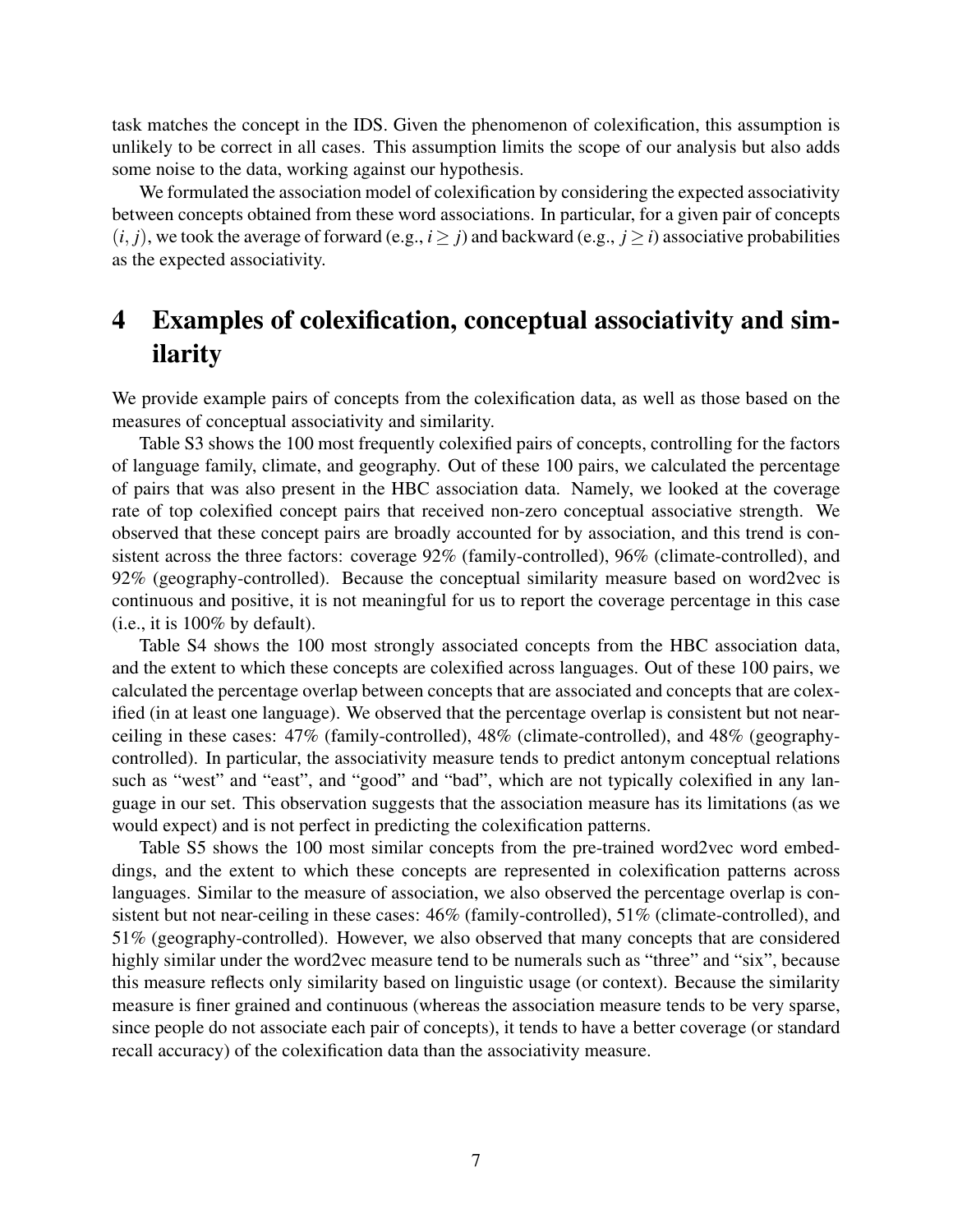### 5 Construction of higher-order associations

We formulated models of higher-order (or indirect) associations by considering multiple associative paths between concepts, adapted from work by De Deyne and Storms (2008). A second order association between concepts  $(i, j)$  exists if there is some intermediate concept  $k$  that establishes a possible connected path among the three nodes. Following De Deyne and Storms (2008), three unique paths exist depending on the directions of association: 1)  $i \ge k \ge j$  (or equivalently,  $j \geq k \geq i$ ; 2)  $i \geq k$ ,  $j \geq k$ ; 3)  $k \geq j$ ,  $k \geq i$ . Because we wished to assess the possibility that  $(i, j)$ can be indirectly associated in the second order, we considered all possible *k*'s that could have led to a connected path by integration. Thus, for path 1) described, the probability of (*i*, *j*) being associable from any intermediate concept *k* is simply  $\sum_k p(k|i)p(j|k)$ , where the products draw on the corresponding associative probabilities from the A matrix constructed from word association, as described earlier. Mathematically, it can be shown that this integration step results in a transition matrix A2 that specifies the probability of second-order association given any (*i*, *j*) pair of concepts, following path 1). Similarly,  $AA<sup>T</sup>$  and  $A<sup>T</sup>A$  specify the probability of second-order association given any  $(i, j)$  pair for paths 2) and 3). For third-order associations, we considered four possible paths that are captured by matrices  $A^3$  (i.e.,  $i \ge k \ge l \ge j$ ),  $A^2A^T$  (i.e.,  $i \ge k \ge l$ ,  $j \ge l$ ),  $A A^T A$  (i.e.,  $i \ge k, l \ge k, l \ge j$ ), and  $A^T A^2$  (i.e.,  $k \ge i, k \ge l, l \ge j$ ).

To determine if an indirect association might exist between a pair of concepts (and if so at what order), we went through the transition matrices in an ascending order. If the  $(i, j)$  element in the original association matrix  $A$  is non-zero, then we identified that pair as directly associable (i.e., order 1). If the  $(i, j)$  element in **A** is zero, we then checked the corresponding elements in the three transition matrices of the second orderif it is non-zero in any of these matrices, then a possible associative path exists in order 2. We repeated this procedure for order 3 if we failed to find any path in the second order.

### 6 Results from secondary association data

Figure S1 shows mean frequencies of colexification of pairs of meaning that fall under first, second, and third order associates based on the USF word association data. The procedures for obtaining these results are identical to those for the Human Brain Cloud dataset, which we report along with statistical significance in the main text.

## 7 Results under Monte Carlo simulation

In addition to the stratified bootstrapping procedure reported in the main text, we also constructed colexification matrices with the alternative procedure using Monte Carlo simulation (Everett, Blasi, & Roberts, 2015). Such a procedure allows only a single language to be sampled from each of the 41 language families, so that families over-represented in the IDS database (such as Indo-European family) would be treated equally in sample size as those families with fewer languages. Similar to the case of stratified bootstrapping, we generated 1000 rounds of Monte Carlo sampled colexification matrices for analyses of all the language families. Each round produces a colexification matrix that aggregates 41 data points from 41 families (i.e., exactly 1 data point per family).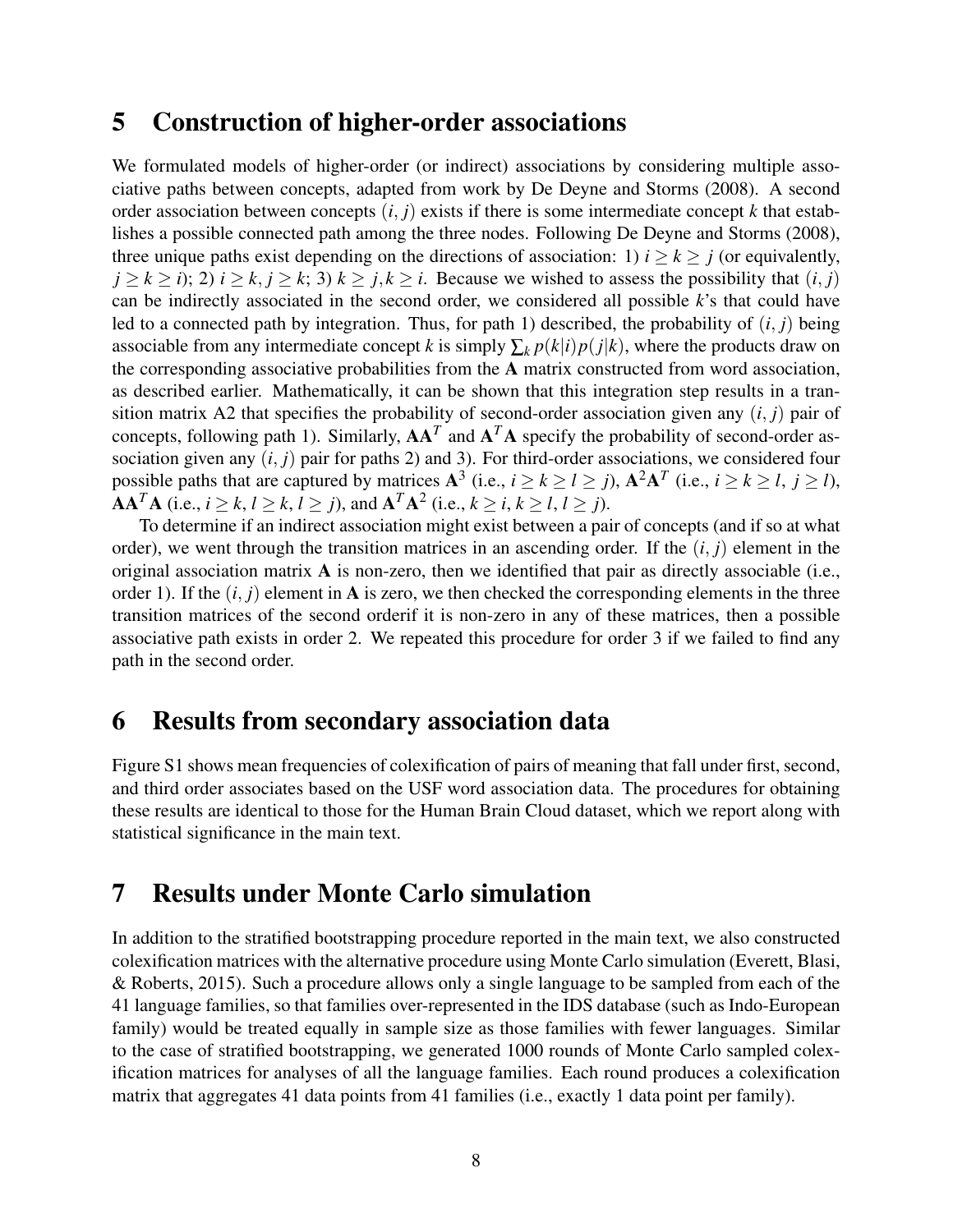Figures S2–S5 show that the results with Monte Carlo simulation are consistent with the results under the stratified bootstrapping reported in Figures 2–4 in the main text. We considered the family-controlled cases here because there exists uneven sampling among the language families, with Indo-European family being the most represented of all 41 families that we worked with. This set of results shows that our main findings are robust under the two different sampling schemes, stratified bootstrapping and Monte Carlo, for constructing cross-linguistic colexification.

#### 8 Results with exclusion of superordination and co-hyponyms

A small percentage of the IDS meanings bear superordite relations with one another. For instance, "parents" is the superordinate concept of "mother". We used the Natural Language Toolkit (NLTK) Python WordNet (Miller, 1995; Fellbaum, 1998) interface (http://www.nltk.org/ modules/ nltk/corpus/reader/wordnet.html) to automatically identify concepts that bear identifiable superordinate-subordinate relations based on hypernym synsets for all pairs of IDS senses that we worked with. Table S6 shows the exhaustive set of 142 concept pairs that bear superordinatesubordinate relations from the IDS senses, including a subset of 61 pairs that have been attested as colexified in at least two languages.

To examine how these superordinate relations might affect our results on colexification, we repeated the analyses reported in the main text by removing the pairs of superordinate-subordinate concepts that we have extracted. We found that our results are consistent with those reported in the main text with the exclusion of these meaning pairs. Figures S6–S9 illustrate these results that mirror those reported in Figures 2–4 in the main text.

Although the analysis just described treats IDS meaning pairs that fall under direct superordinate relations, it does not rule out the possibility that there exist IDS meaning pairs that are co-hyponyms of each other and yet their shared superordinate terms are not present in the IDS. For instance, concepts "husband" and "wife" can be considered as co-hyponyms since they share the superordinate concept "spouse", and though both concepts are themselves in the IDS meanings, "spouse" is not. To account for pairs of co-hyponym meanings where the superordinate terms might be under-represented (or hidden) in the IDS, we used the NLTK WordNet interface to extract all such cases where the shared superordinate concepts can be identified according to the conceptual taxonomy defined in WordNet. As such, even if "spouse" is not represented in the IDS, we can still identify "husband" and "wife" as co-hyponyms and hence potential candidates for superordination (under the hidden superordinate term "spouse"). Table S7 shows the exhaustive set of 764 concept pairs that bear co-hyponym relations from the IDS senses (along with their superordinate concepts identified in WordNet), including a subset of 221 pairs that have been attested as colexified in at least two languages.

To examine how jointly the co-hyponym and superordinate relations might affect our results on colexification, we repeated the analyses reported in the main text by removing both the pairs of superordinate-subordinate and co-hyponym concepts that we have extracted. We found that our results are still robust and consistent with those reported in the main text with the exclusion of these meaning pairs. Figures S10–S13 illustrate these results that mirror those reported in Figures 2–4 in the main text.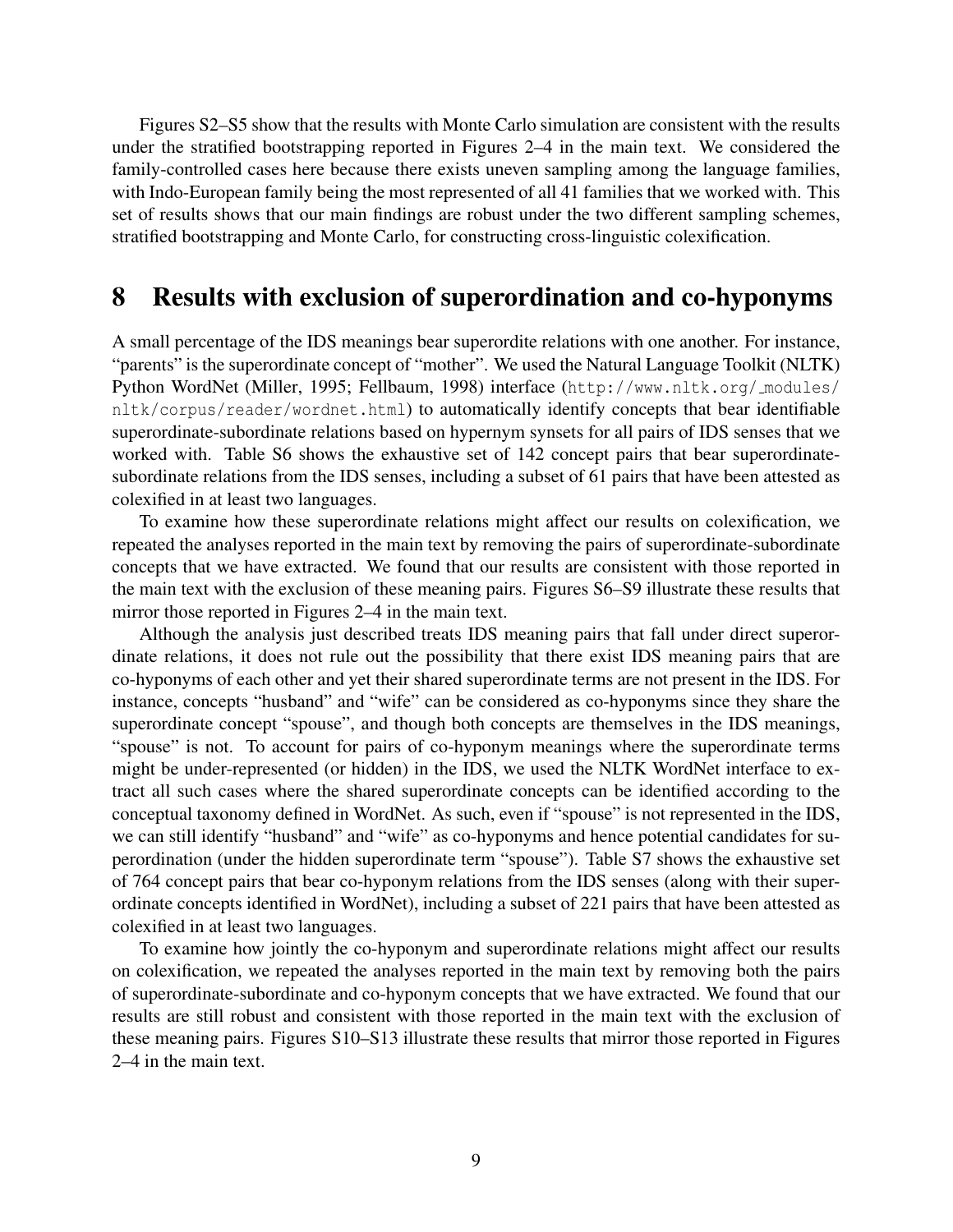

Figure S1: Gradient of colexification frequencies in ordered association sets. Results are based on the USF association data, controlled for language family, climate category, and geographical region. Error bars indicate 95% confidence intervals from bootstrapping.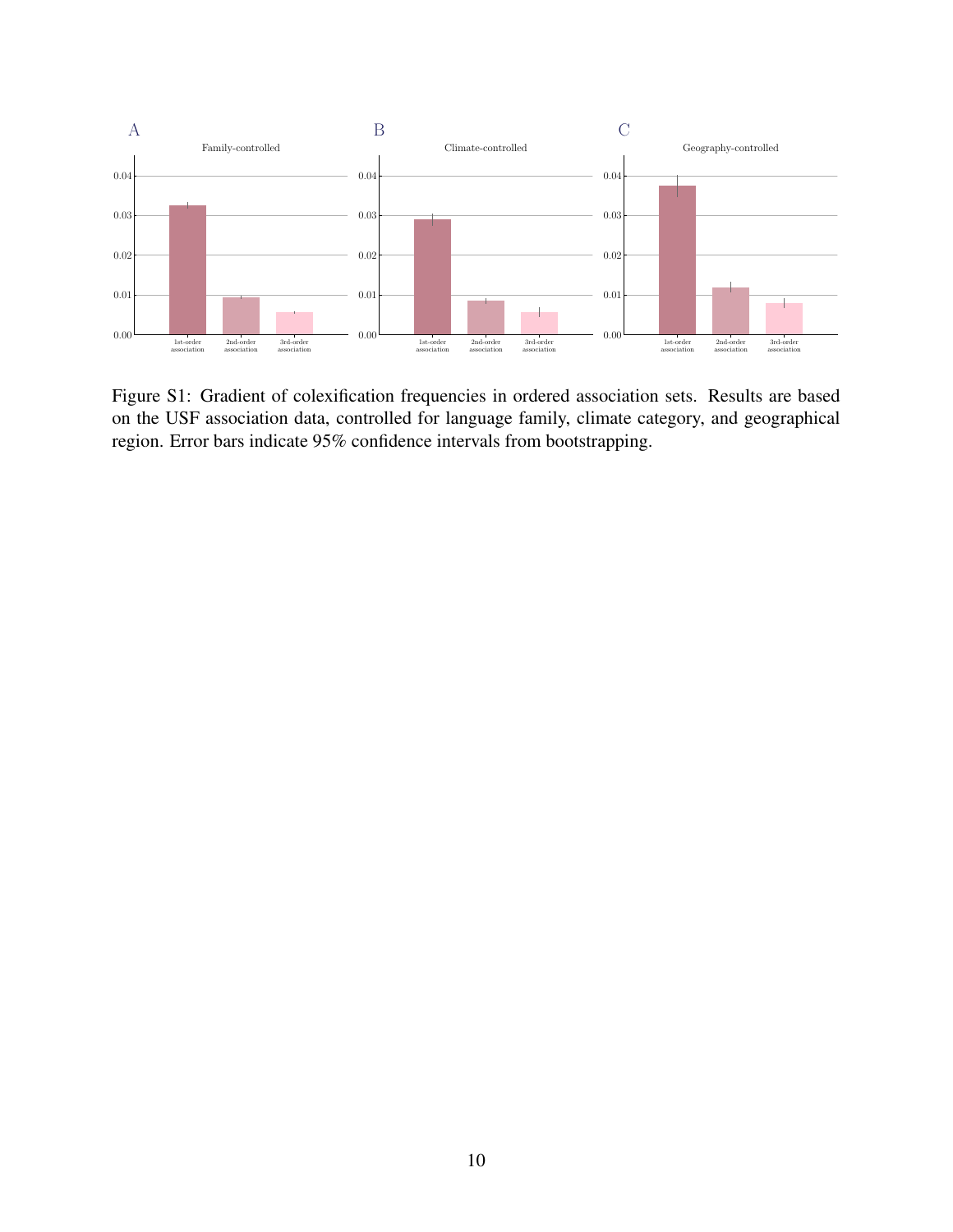

Figure S2: Results from predictive analyses of cross-linguistic colexification based on Monte Carlo simulation. A) Cross-validated predictive accuracies in classifying colexified versus noncolexified sense pairs from individual variables and variables in combination, using logistic regression. B) Logistic regression coefficients of different variables from the combination model. Abbreviations are used for the following variables: "Assoc"→"Associativity", "Sim"→"Similarity", "Met. (Conc.)"→"Metaphoricity (Concreteness)", "Met. (Val.)"→"Metaphoricity (Valence)", "Freq."→"Frequency". Error bars indicate deviations in predictive accuracy from the randomized cross validation sets.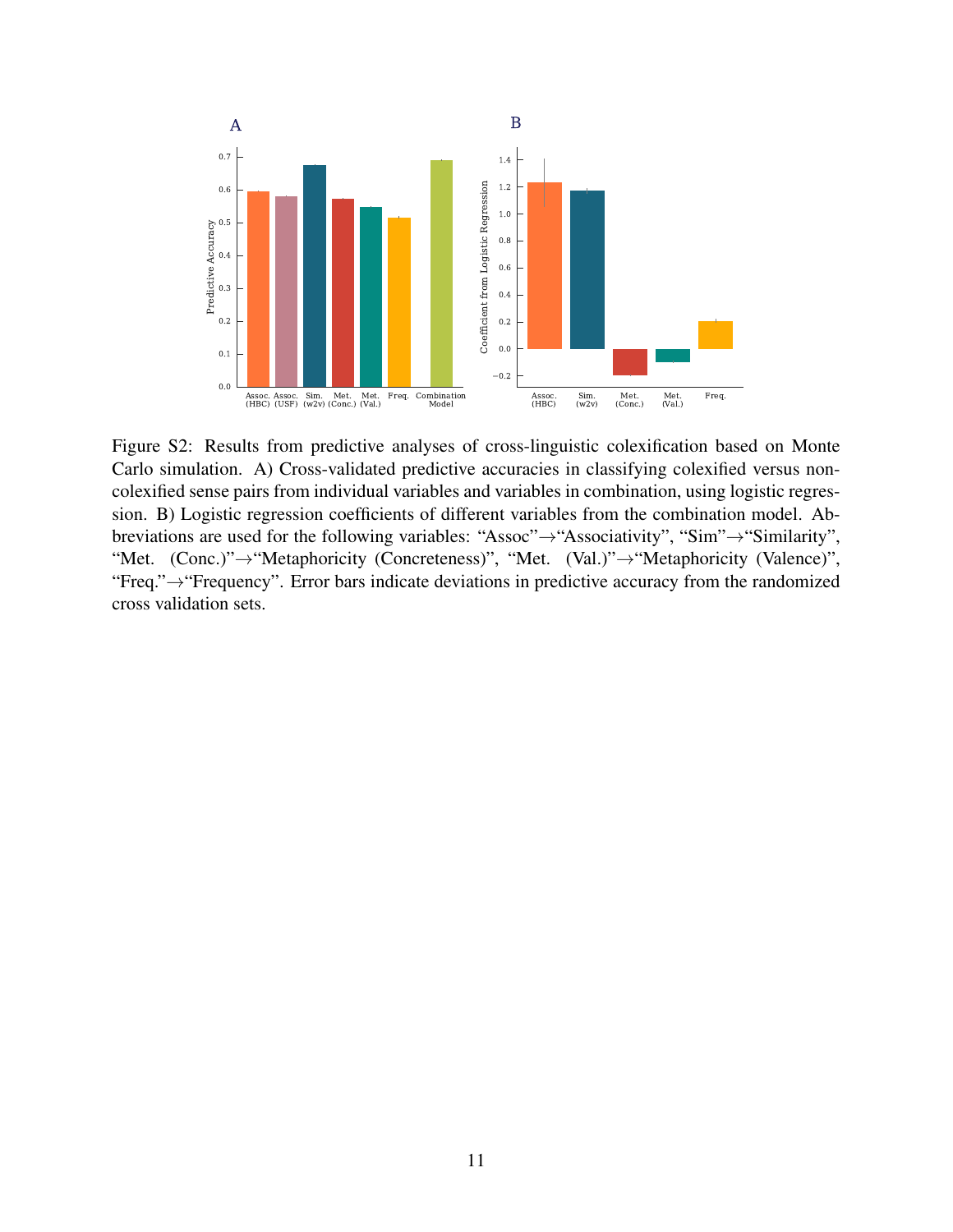

Figure S3: Results of variable correlations with colexification frequencies across languages estimated from Monte Carlo simulation. Panel A) shows results from correlations with individual variables and linear regression from variables in combination. Panel B) shows coefficients of individual variables from the linear regression. Colexification frequencies are calculated by controlling for language family. Abbreviations are used for the following variables: "Assoc"→"Associativity", "Sim"→"Similarity", "Met. (Conc.)"→"Metaphoricity (Concreteness)", "Met. (Val.)"→"Metaphoricity (Valence)", "Freq."→"Frequency". Error bars indicate 95% confidence intervals from the Monte Carlo samples.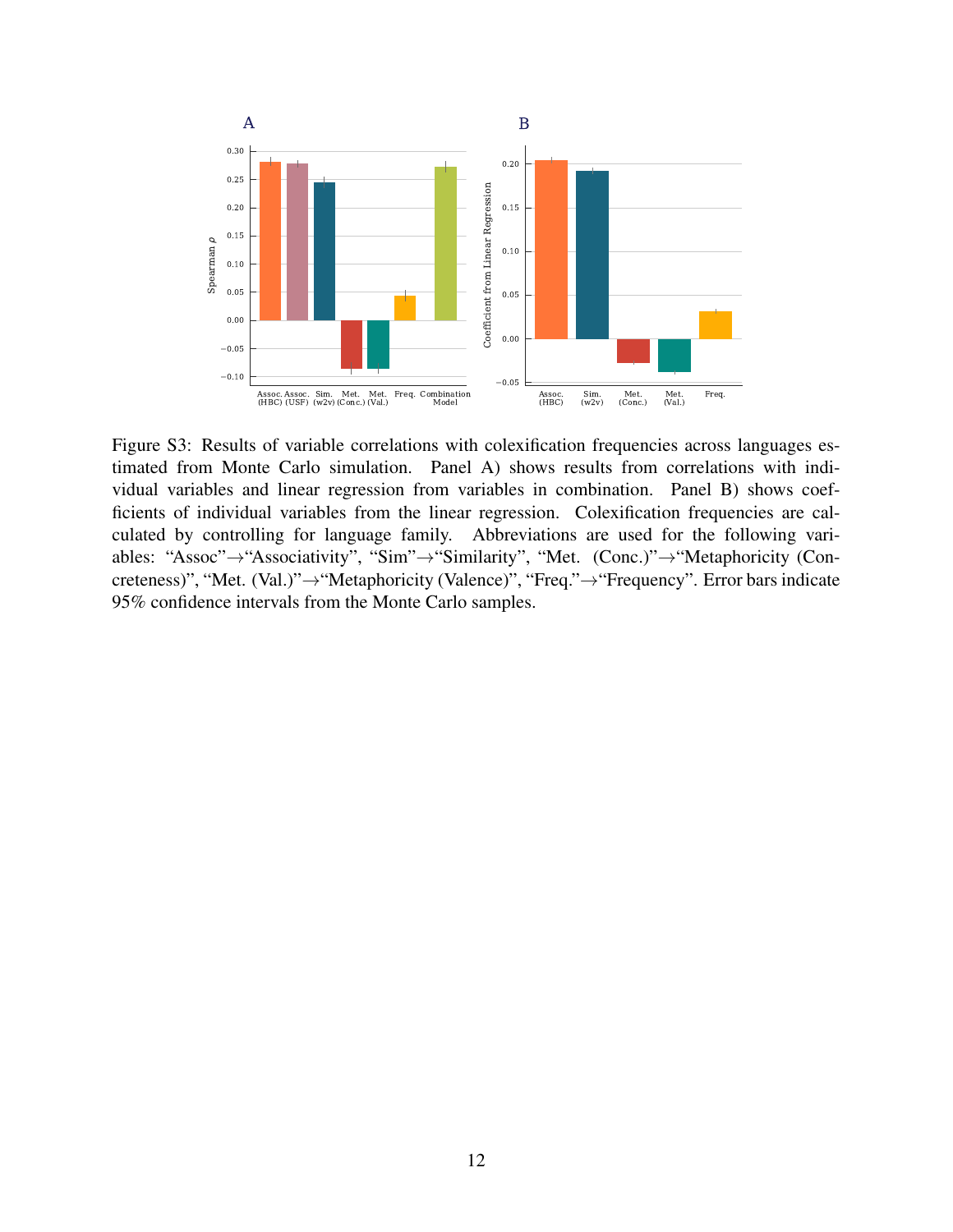

Figure S4: Gradient of colexification frequencies from Monte Carlo simulation in ordered association sets. Results are based on the HBC association data, controlled for language family. Error bars indicate 95% confidence intervals from the Monte Carlo samples.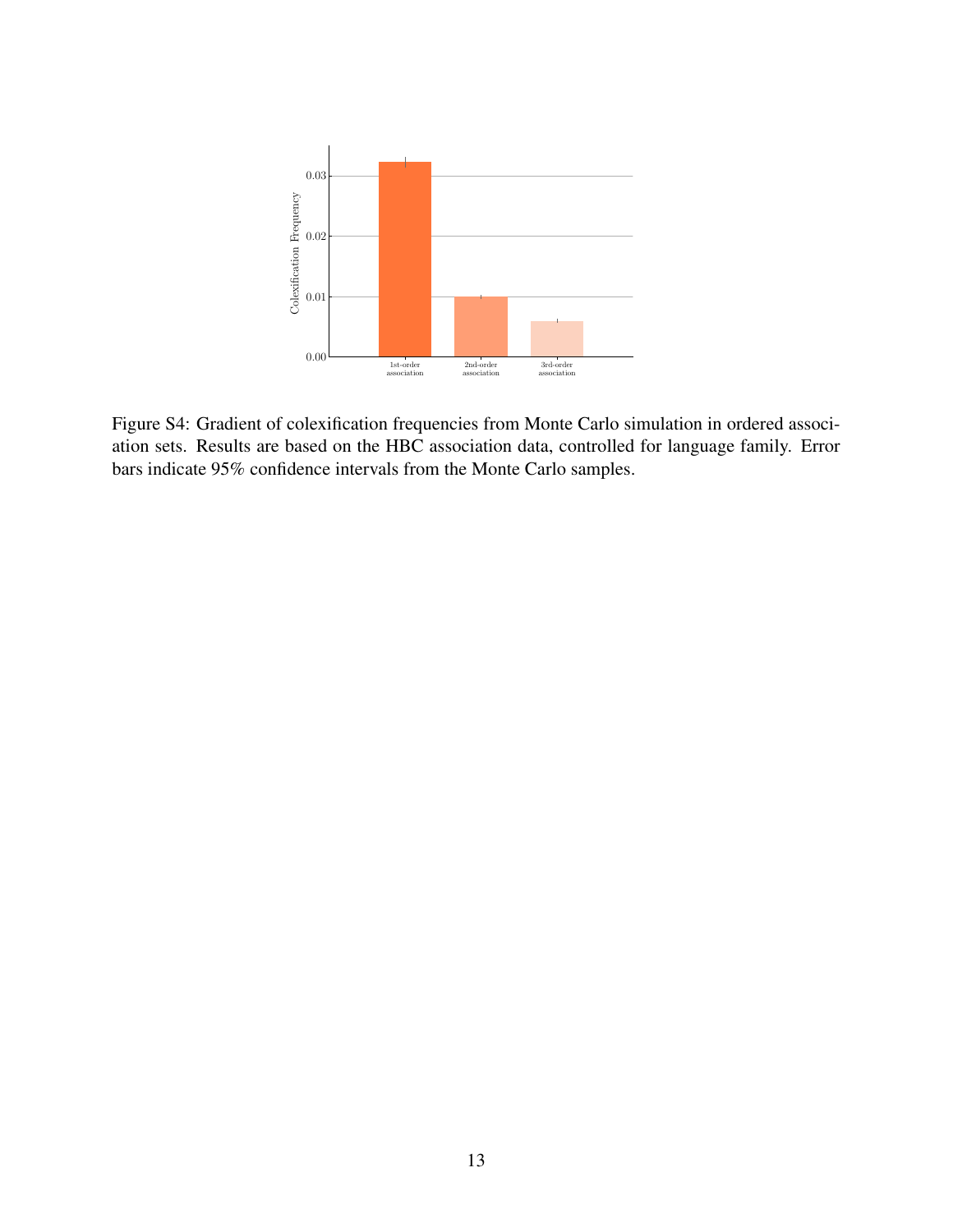

Figure S5: Gradient of colexification frequencies from Monte Carlo simulation in ordered association sets. Results are based on the USF association data, controlled for language family. Error bars indicate 95% confidence intervals from the Monte Carlo samples.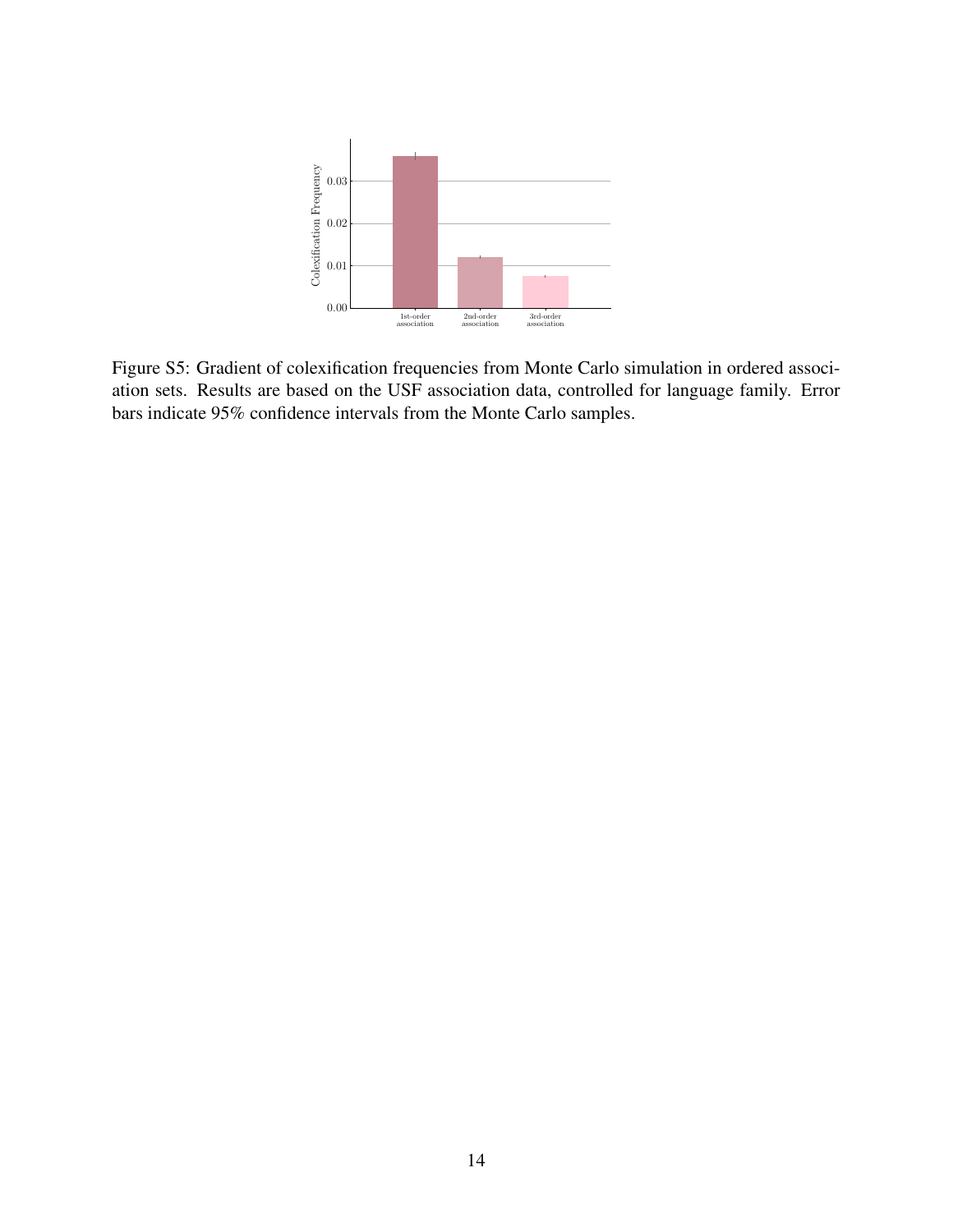

Figure S6: Results from predictive analyses of cross-linguistic colexification with superordinatesubordinate pairs excluded. A) Cross-validated predictive accuracies in classifying colexified versus non-colexified sense pairs from individual variables and variables in combination, using logistic regression. B) Logistic regression coefficients of different variables from the combination model. Abbreviations are used for the following variables: "Assoc"→"Associativity", "Sim"→"Similarity", "Met. (Conc.)"→"Metaphoricity (Concreteness)", "Met. (Val.)"→"Metaphoricity (Valence)", "Freq."→"Frequency". Error bars indicate deviations in predictive accuracy from the randomized cross validation sets.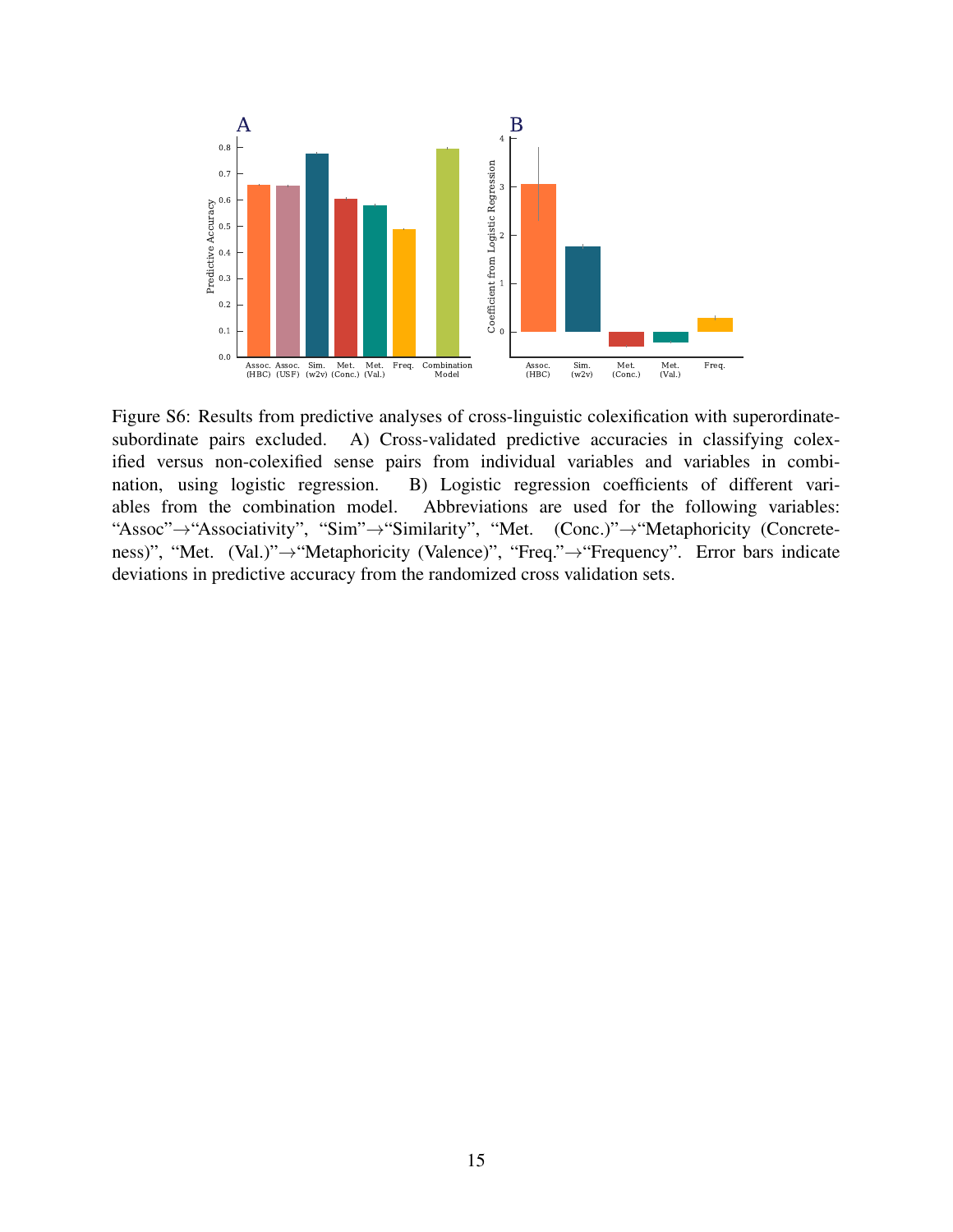

Figure S7: Results of variable correlations with colexification frequencies across languages with superordinate-subordinate pairs excluded. Panel A) shows results from correlations with individual variables and linear regression from variables in combination. Panel B) shows coefficients of individual variables from the linear regression. Colexification frequencies are calculated by controlling for language family, climate category, and geographical region. Abbreviations are used for the following variables: "Assoc"→"Associativity", "Sim"→"Similarity", "Met. (Conc.)"→"Metaphoricity (Concreteness)", "Met. (Val.)"→"Metaphoricity (Valence)", "Freq."→"Frequency". Error bars indicate 95% confidence intervals from bootstrapping.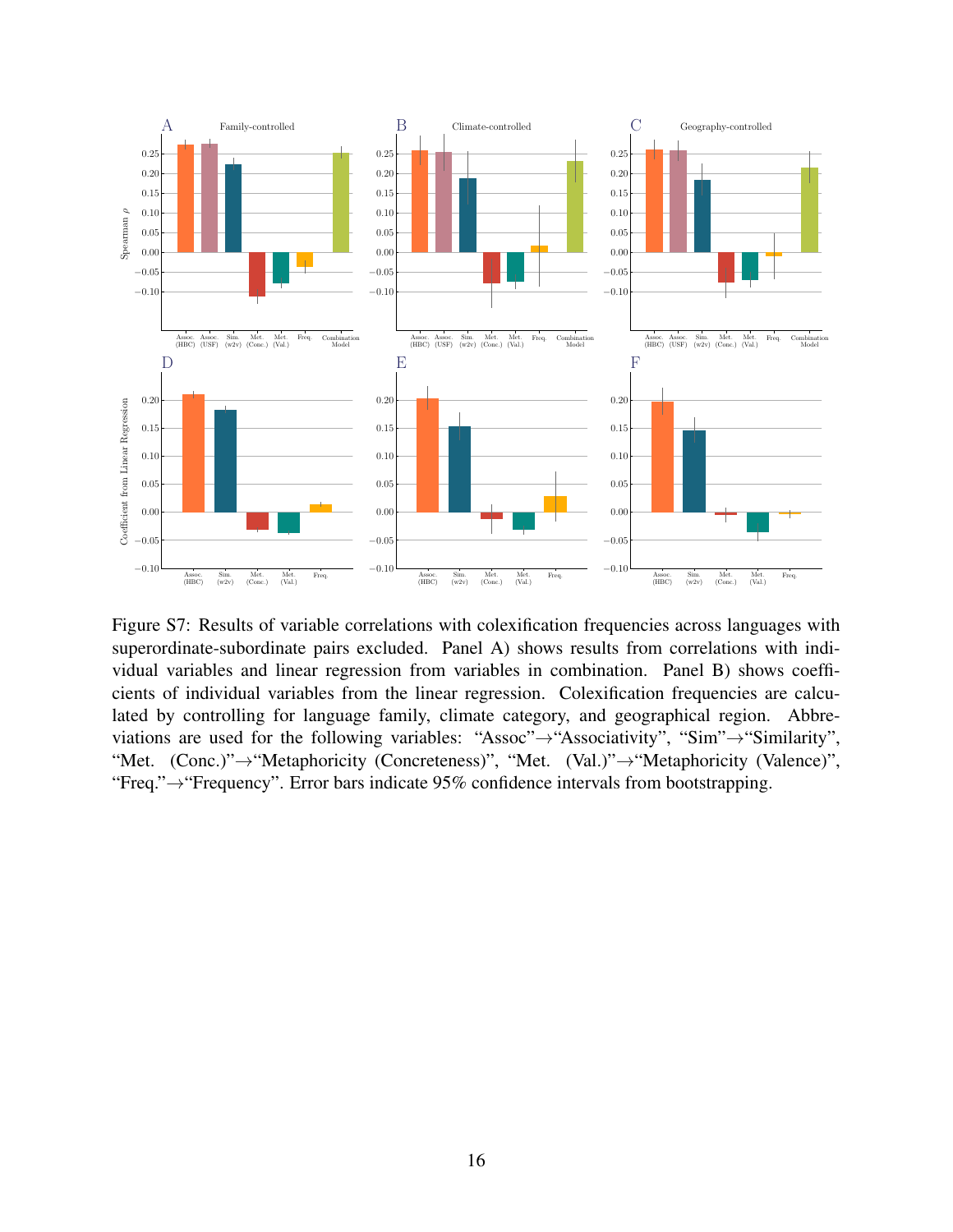

Figure S8: Gradient of colexification frequencies in ordered association sets with superordinatesubordinate pairs excluded. Results shown are based on the HBC association data, controlled for language family, climate category, and geographical region. Error bars indicate 95% confidence intervals from bootstrapping.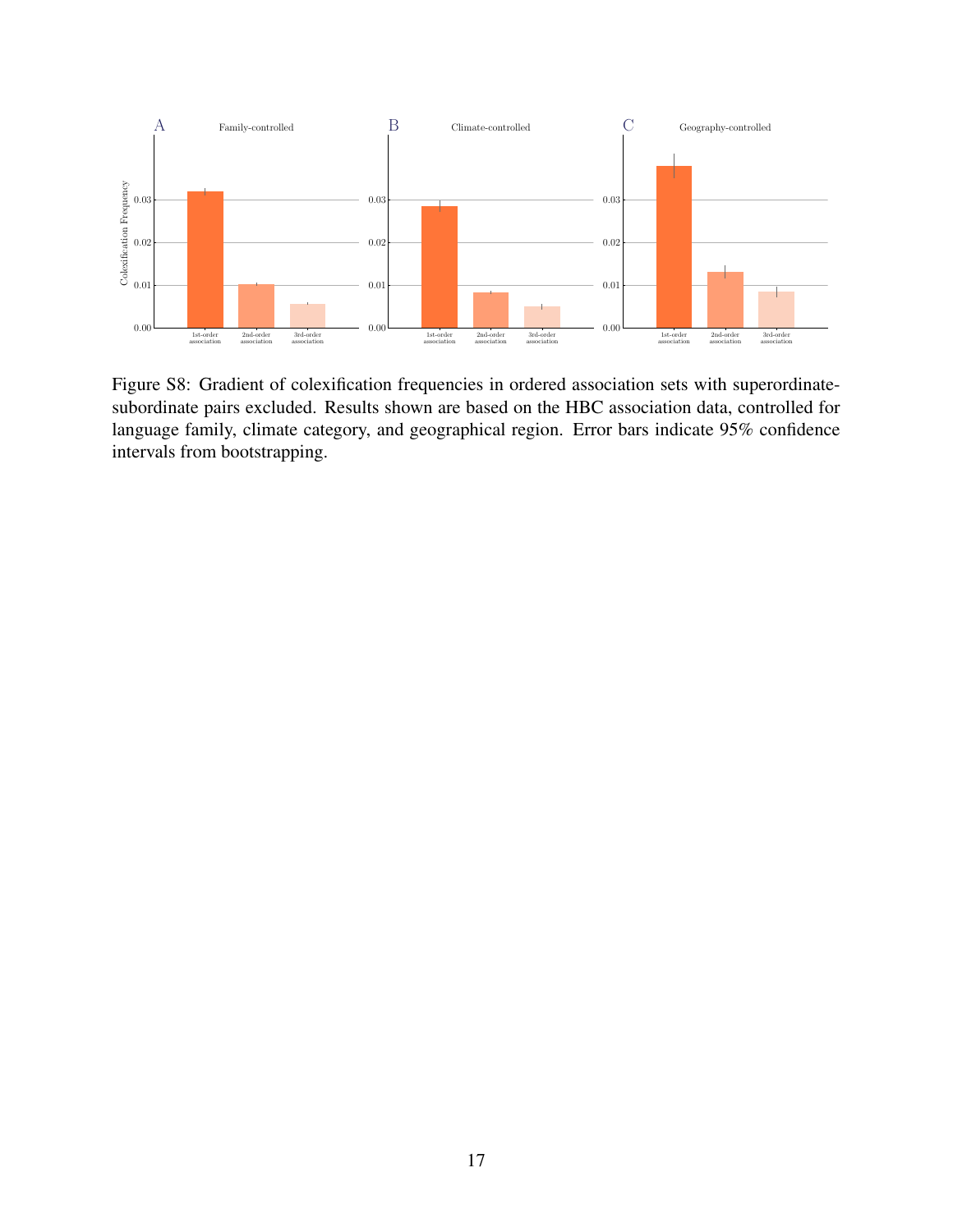

Figure S9: Gradient of colexification frequencies in ordered association sets with superordinatesubordinate pairs excluded. Results shown are based on the USF association data, controlled for language family, climate category, and geographical region. Error bars indicate 95% confidence intervals from bootstrapping.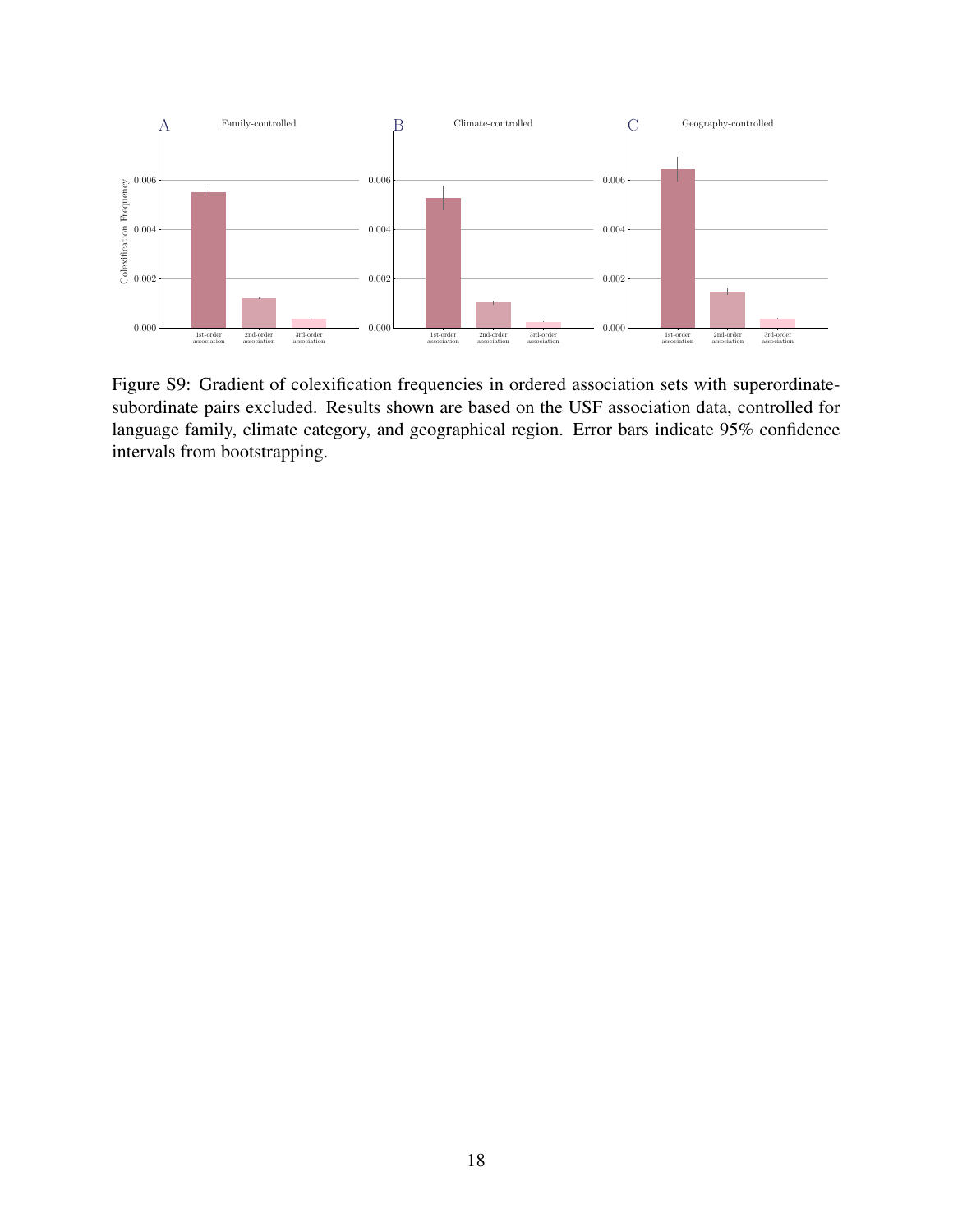

Figure S10: Results from predictive analyses of cross-linguistic colexification with superordinatesubordinate and co-hyponym pairs excluded. A) Cross-validated predictive accuracies in classifying colexified versus non-colexified sense pairs from individual variables and variables in combination, using logistic regression. B) Logistic regression coefficients of different variables from the combination model. Abbreviations are used for the following variables: "Assoc"→"Associativity", "Sim"→"Similarity", "Met. (Conc.)"→"Metaphoricity (Concreteness)", "Met. (Val.)"→"Metaphoricity (Valence)", "Freq."→"Frequency". Error bars indicate deviations in predictive accuracy from the randomized cross validation sets.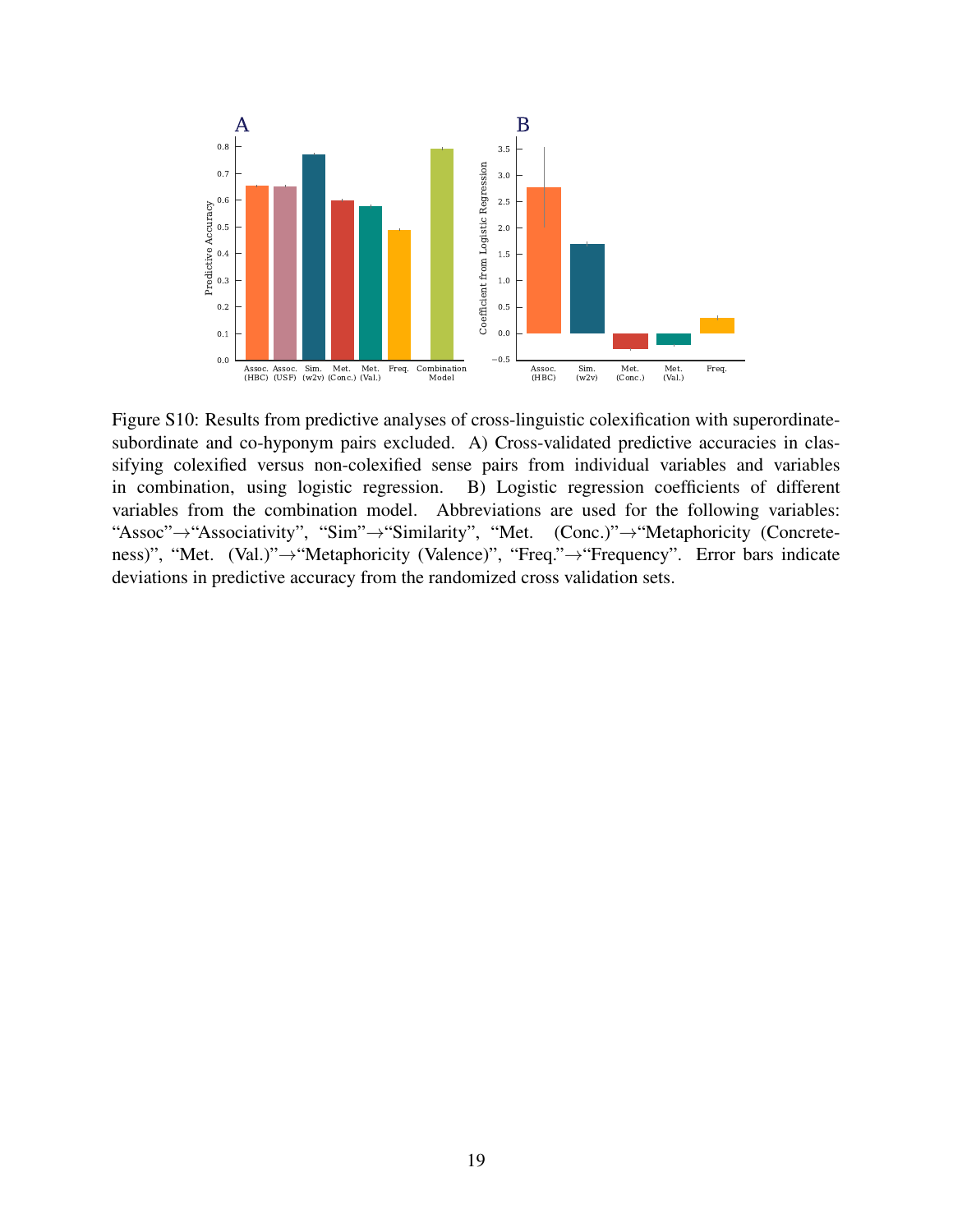

Figure S11: Results of variable correlations with colexification frequencies across languages with superordinate-subordinate and co-hyponym pairs excluded. Panel A) shows results from correlations with individual variables and linear regression from variables in combination. Panel B) shows coefficients of individual variables from the linear regression. Colexification frequencies are calculated by controlling for language family, climate category, and geographical region. Abbreviations are used for the following variables: "Assoc"→"Associativity", "Sim"→"Similarity", "Met. (Conc.)"→"Metaphoricity (Concreteness)", "Met. (Val.)"→"Metaphoricity (Valence)", "Freq."→"Frequency". Error bars indicate 95% confidence intervals from bootstrapping.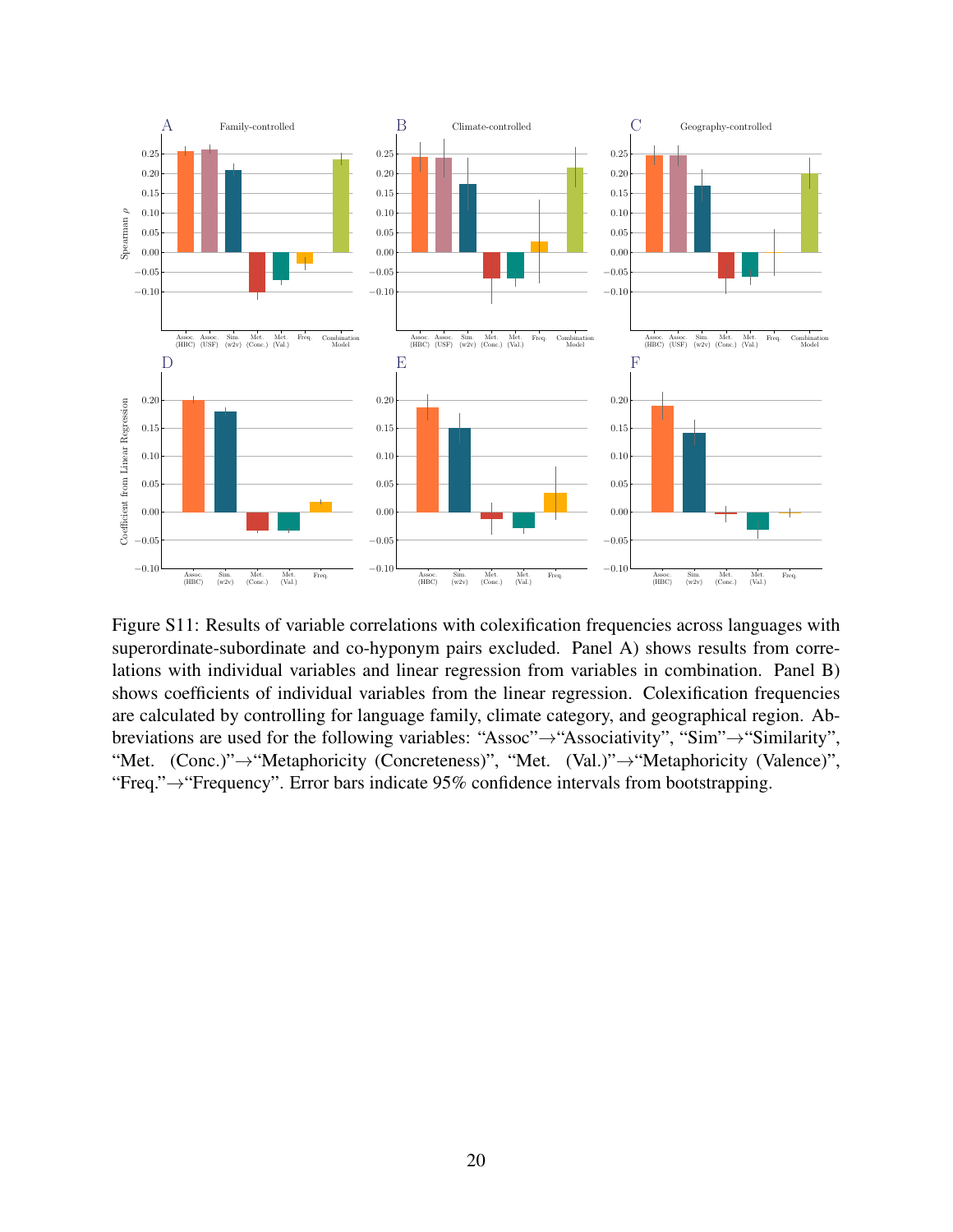

Figure S12: Gradient of colexification frequencies in ordered association sets with superordinatesubordinate and co-hyponym pairs excluded. Results shown are based on the HBC association data, controlled for language family, climate category, and geographical region. Error bars indicate 95% confidence intervals from bootstrapping.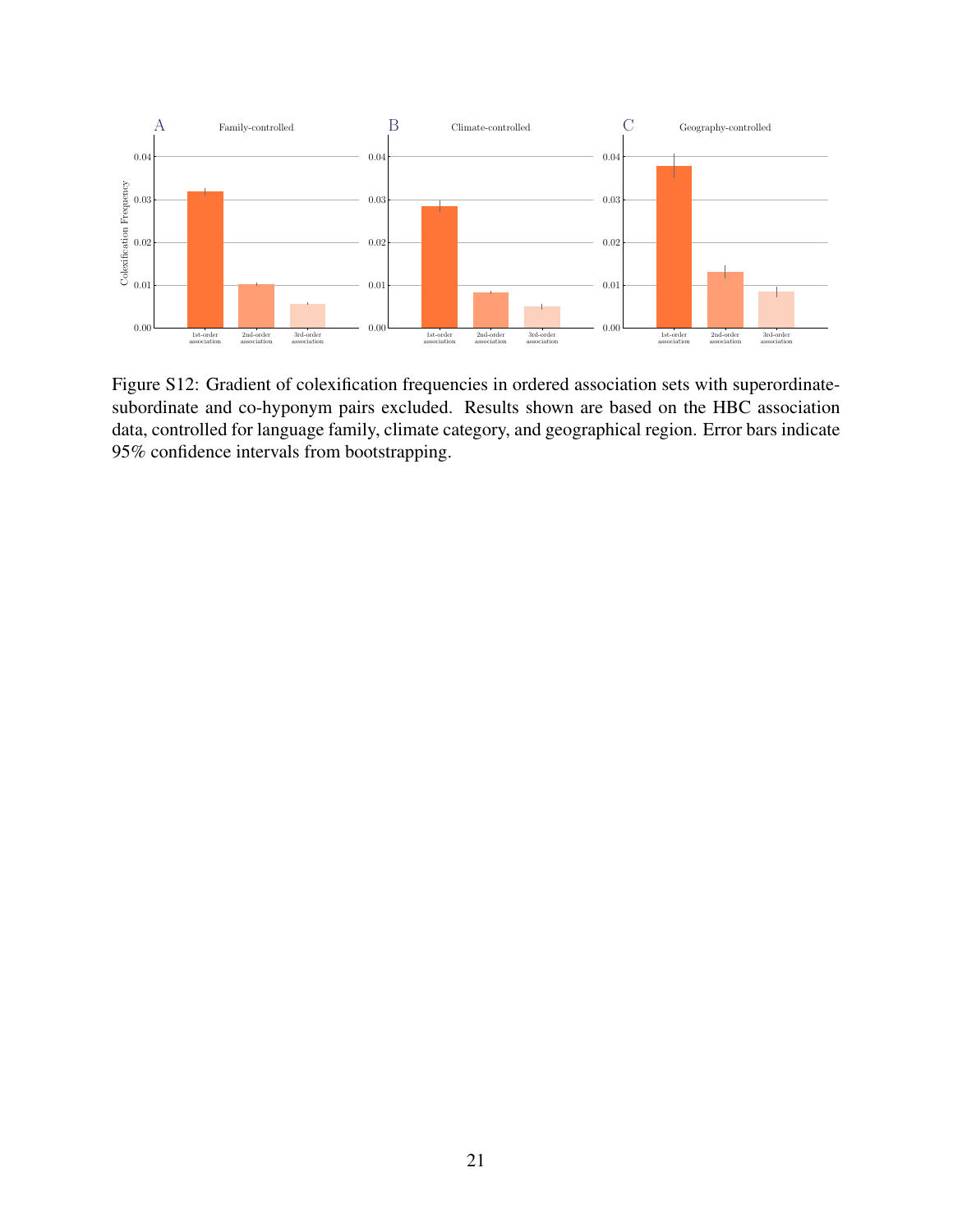

Figure S13: Gradient of colexification frequencies in ordered association sets with superordinatesubordinate and co-hyponym pairs excluded. Results shown are based on the USF association data, controlled for language family, climate category, and geographical region. Error bars indicate 95% confidence intervals from bootstrapping.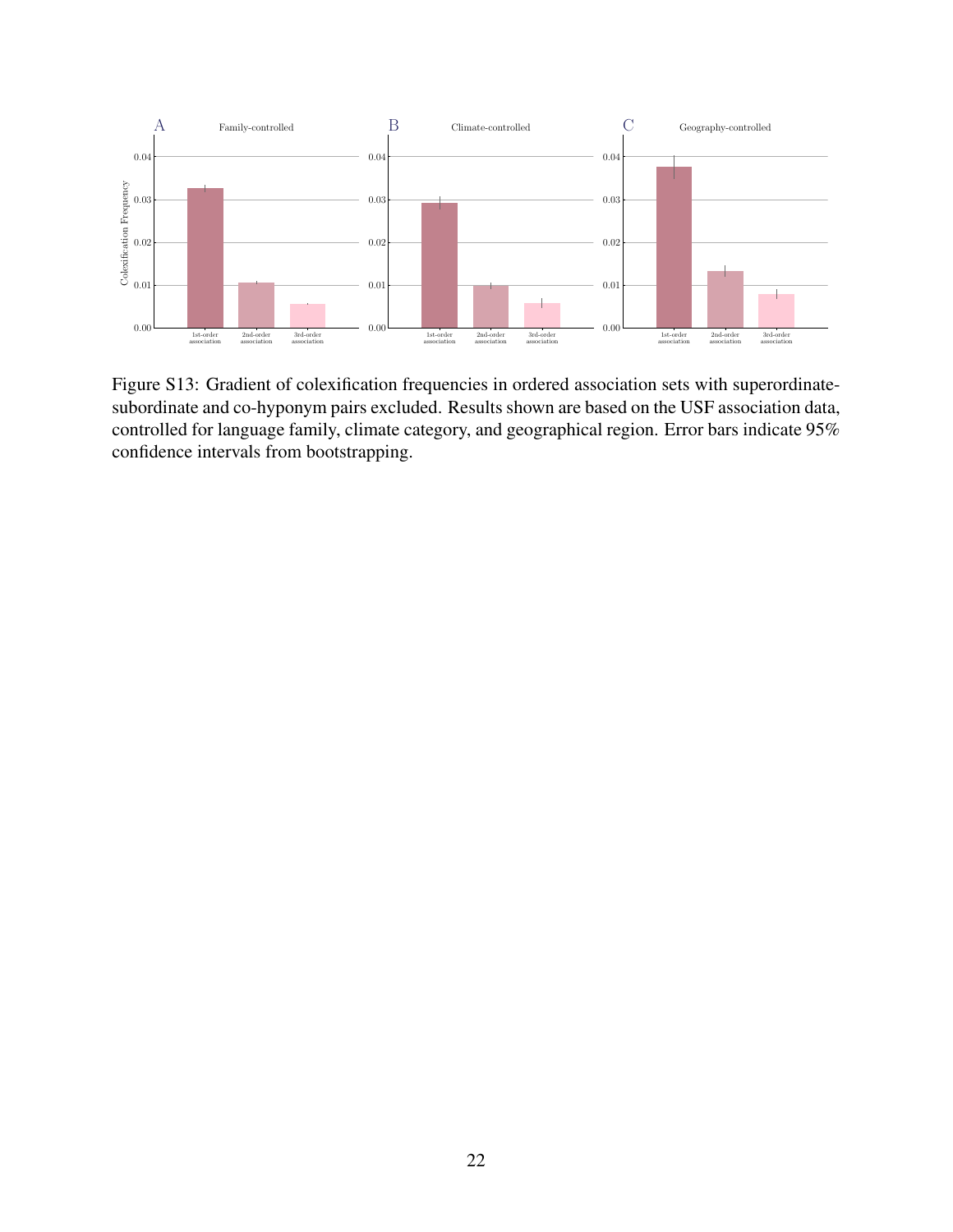| Language             | Family            | <b>Climate</b> | Geography              |
|----------------------|-------------------|----------------|------------------------|
| Ach                  | Tupian            | Warm temperate | South America          |
| Aghul                | Nakh-Daghestanian | Snow           | Eurasia                |
| Aguaruna             | Jivaroan          | Equatorial     | South America          |
| Ahlao Th             | Austroasiatic     | Equatorial     | Eurasia                |
| Akhvakh (Northern    | Nakh-Daghestanian | Snow           | Eurasia                |
| Akhvakh)             |                   |                |                        |
| Akhvakh (Southern    | Nakh-Daghestanian | Snow           | Eurasia                |
| Akhvakh)             |                   |                |                        |
| Albanian (Tosk vari- | Indo-European     | Warm temperate | Eurasia                |
| ety)                 |                   |                |                        |
| <b>Ancient Greek</b> | Indo-European     | Warm temperate | Eurasia                |
| Andi                 | Nakh-Daghestanian | Snow           | Eurasia                |
| Araona               | Pano-Tacanan      | Equatorial     | South America          |
| Archi (variety 1)    | Nakh-Daghestanian | Snow           | Eurasia                |
| Archi (variety 2)    | Nakh-Daghestanian | Snow           | Eurasia                |
| Avar                 | Nakh-Daghestanian | Snow           | Eurasia                |
| (Ansalta<br>Avar     | Nakh-Daghestanian | Snow           | Eurasia                |
| dialect)             |                   |                |                        |
| Avar (Araderikh di-  | Nakh-Daghestanian | Snow           | Eurasia                |
| alect)               |                   |                |                        |
| Avar (East, Gergebil | Nakh-Daghestanian | Snow           | Eurasia                |
| dialect)             |                   |                |                        |
| Avar (Kusur dialect) | Nakh-Daghestanian | Snow           | Eurasia                |
| Avestan              | Indo-European     | Arid           | Eurasia                |
| Aymara               | Aymara            | Warm temperate | South America          |
| Ayoreo               | Zamucoan          | Equatorial     | South America          |
| Azerbaijan           | Turkic            | Warm temperate | Eurasia                |
| (Terekeme dialect)   |                   |                |                        |
| Azerbaijani          | Turkic            | Warm temperate | Eurasia                |
| Bagvalal             | Nakh-Daghestanian | Snow           | Eurasia                |
| Bar                  | Chibchan          | Equatorial     | South America          |
| Baure                | Arawakan          | Equatorial     | South America          |
| Bella Coola          | Salishan          | Snow           | North America          |
| Bengali              | Indo-European     | Equatorial     | Eurasia                |
| <b>Bezhta</b>        | Nakh-Daghestanian | Snow           | Eurasia                |
| <b>Botlikh</b>       | Nakh-Daghestanian | Snow           | Eurasia                |
| Botlikh (Miarso di-  | Nakh-Daghestanian | Snow           | Eurasia                |
| alect)               |                   |                |                        |
| <b>Breton</b>        | Indo-European     | Warm temperate | Eurasia                |
|                      |                   |                | Continued on next page |

Table S1: Languages studied and related information.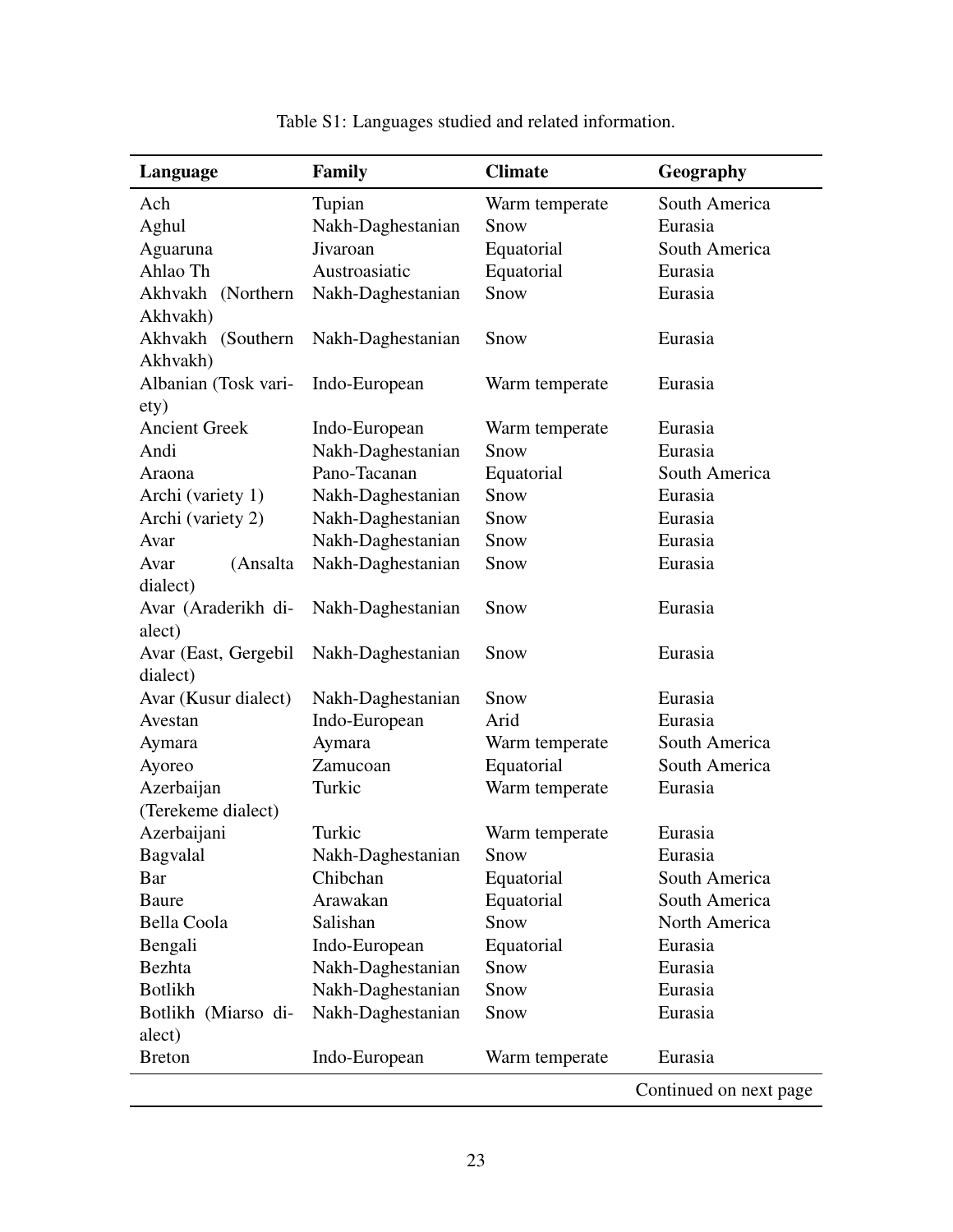| <b>Budukh</b>                        | Nakh-Daghestanian | Snow           | Eurasia       |
|--------------------------------------|-------------------|----------------|---------------|
| <b>Bulang</b>                        | Austroasiatic     | Warm temperate | Eurasia       |
| Bulang-2                             | Austroasiatic     | Warm temperate | Eurasia       |
| Bulang-3                             | Austroasiatic     | Warm temperate | Eurasia       |
| Bulgarian                            | Indo-European     | Warm temperate | Eurasia       |
| Canela                               | Nuclear-Macro-Je  | Equatorial     | South America |
| Cashibo                              | Pano-Tacanan      | Equatorial     | South America |
| Catalan                              | Indo-European     | Warm temperate | Eurasia       |
| Catuquina                            | Pano-Tacanan      | Equatorial     | South America |
| Cavinea                              | Pano-Tacanan      | Equatorial     | South America |
| Cayapa                               | Barbacoan         | Equatorial     | South America |
| Central Thai                         | Tai-Kadai         | Equatorial     | Eurasia       |
| Chadong                              | Tai-Kadai         | Warm temperate | Eurasia       |
| Chamalal                             | Nakh-Daghestanian | Snow           | Eurasia       |
| Chatino (Zacatepec                   | Otomanguean       | Warm temperate | North America |
| variety)                             |                   |                |               |
| Chechen                              | Nakh-Daghestanian | Warm temperate | Eurasia       |
| Chechen (Akkin di-                   | Nakh-Daghestanian | Warm temperate | Eurasia       |
| alect)                               |                   |                |               |
| Chipaya                              | Uri-Chipaya       | Arid           | South America |
| Chiriguano                           | Tupian            | Arid           | South America |
| Chong                                | Austroasiatic     | Equatorial     | Eurasia       |
| Chorote                              | Matacoan          | Warm temperate | South America |
| Chcobo                               | Pano-Tacanan      | Equatorial     | South America |
| Colorado                             | Barbacoan         | Warm temperate | South America |
| Czech                                | Indo-European     | Warm temperate | Eurasia       |
| Danish                               | Indo-European     | Warm temperate | Eurasia       |
| Dargwa                               | Nakh-Daghestanian | Snow           | Eurasia       |
| Dargwa<br>(Gapshima                  | Nakh-Daghestanian | Snow           | Eurasia       |
| Shukti dialect)                      |                   |                |               |
| Dargwa (Gapshima                     | Nakh-Daghestanian | Snow           | Eurasia       |
| dialect)                             |                   |                |               |
| Dargwa (Gubden di- Nakh-Daghestanian |                   | Snow           | Eurasia       |
| alect)                               |                   |                |               |
| Dargwa (Kadar di-                    | Nakh-Daghestanian | Snow           | Eurasia       |
| alect)                               |                   |                |               |
| Dargwa (Megeb di-                    | Nakh-Daghestanian | Snow           | Eurasia       |
| alect)                               |                   |                |               |
| Dargwa (Mekegi di-                   | Nakh-Daghestanian | Snow           | Eurasia       |
| alect)                               |                   |                |               |
| Dargwa (Mugi di- Nakh-Daghestanian   |                   | Snow           | Eurasia       |
| alect)                               |                   |                |               |
|                                      |                   |                |               |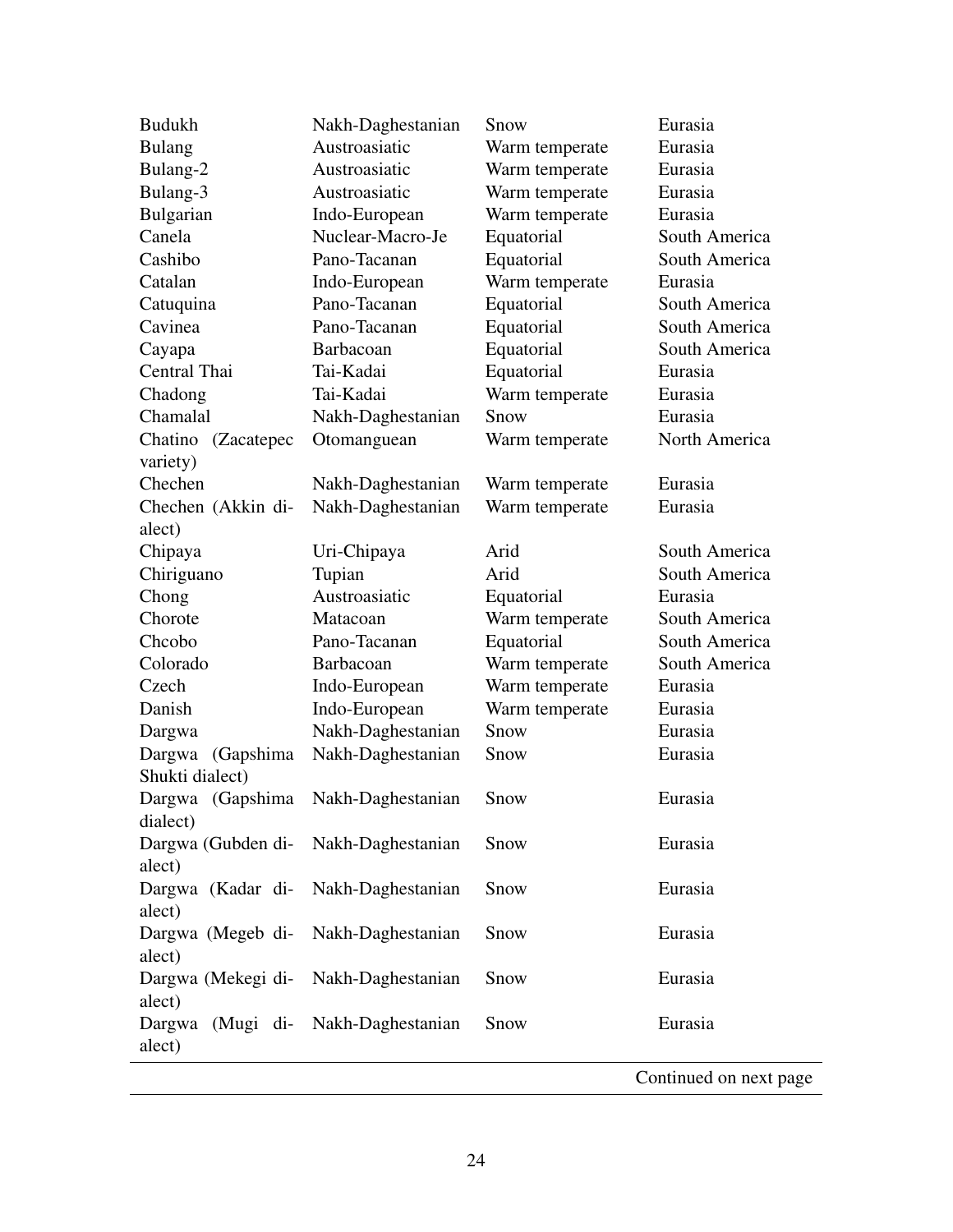| Dargwa (Muiri di-<br>alect)  | Nakh-Daghestanian | Snow           | Eurasia                |
|------------------------------|-------------------|----------------|------------------------|
| Dargwa (Sirkhi di-<br>alect) | Nakh-Daghestanian | Snow           | Eurasia                |
| Dargwa (Usisha di-<br>alect) | Nakh-Daghestanian | Snow           | Eurasia                |
| De'kwana                     | Cariban           | Equatorial     | South America          |
| Dehong                       | Tai-Kadai         | Warm temperate | Eurasia                |
| Dutch                        | Indo-European     | Warm temperate | Eurasia                |
| Ecun Buyang                  | Tai-Kadai         | Warm temperate | Eurasia                |
| Embera                       | Chocoan           | Equatorial     | South America          |
| Epena                        | Chocoan           | Equatorial     | South America          |
| Erzya Mordvin                | Uralic            | Snow           | Eurasia                |
| Ese Ejja                     | Pano-Tacanan      | Equatorial     | South America          |
| Ese Ejja (Huarayo)           | Pano-Tacanan      | Equatorial     | South America          |
| Estonian                     | Uralic            | Snow           | Eurasia                |
| Finnish                      | Uralic            | Snow           | Eurasia                |
| French                       | Indo-European     | Warm temperate | Eurasia                |
| German                       | Indo-European     | Warm temperate | Eurasia                |
| Goajiro                      | Arawakan          | Equatorial     | South America          |
| Godoberi                     | Nakh-Daghestanian | Snow           | Eurasia                |
| Gothic                       | Indo-European     | Warm temperate | Eurasia                |
| Guaran                       | Tupian            | Warm temperate | South America          |
| Hausa                        | Afro-Asiatic      | Equatorial     | Africa                 |
| Hawaiian                     | Austronesian      | Warm temperate | Papunesia              |
| Hindi                        | Indo-European     | Warm temperate | Eurasia                |
| Hinuq                        | Nakh-Daghestanian | Snow           | Eurasia                |
| Hlai (Baoting vari-          | Tai-Kadai         | Equatorial     | Eurasia                |
| ety)                         |                   |                |                        |
| Hungarian                    | Uralic            | Warm temperate | Eurasia                |
| Hunzib                       | Nakh-Daghestanian | Snow           | Eurasia                |
| Iduh                         | Austroasiatic     | Warm temperate | Eurasia                |
| Ignaciano                    | Arawakan          | Equatorial     | South America          |
| Ingush                       | Nakh-Daghestanian | Snow           | Eurasia                |
| Irish                        | Indo-European     | Warm temperate | Eurasia                |
| Italian                      | Indo-European     | Warm temperate | Eurasia                |
| Jamaican<br>Creole           | Indo-European     | Equatorial     | North America          |
| Creole<br>(Limonese)         |                   |                |                        |
| dialect)                     |                   |                |                        |
| Jinsha Dai                   | Hmong-Mien        | Warm temperate | Eurasia                |
| Judeo-Tat                    | Indo-European     | Warm temperate | Eurasia                |
| Kaingng                      | Nuclear-Macro-Je  | Warm temperate | South America          |
| Karaj                        | Nuclear-Macro-Je  | Equatorial     | South America          |
|                              |                   |                | Continued on next page |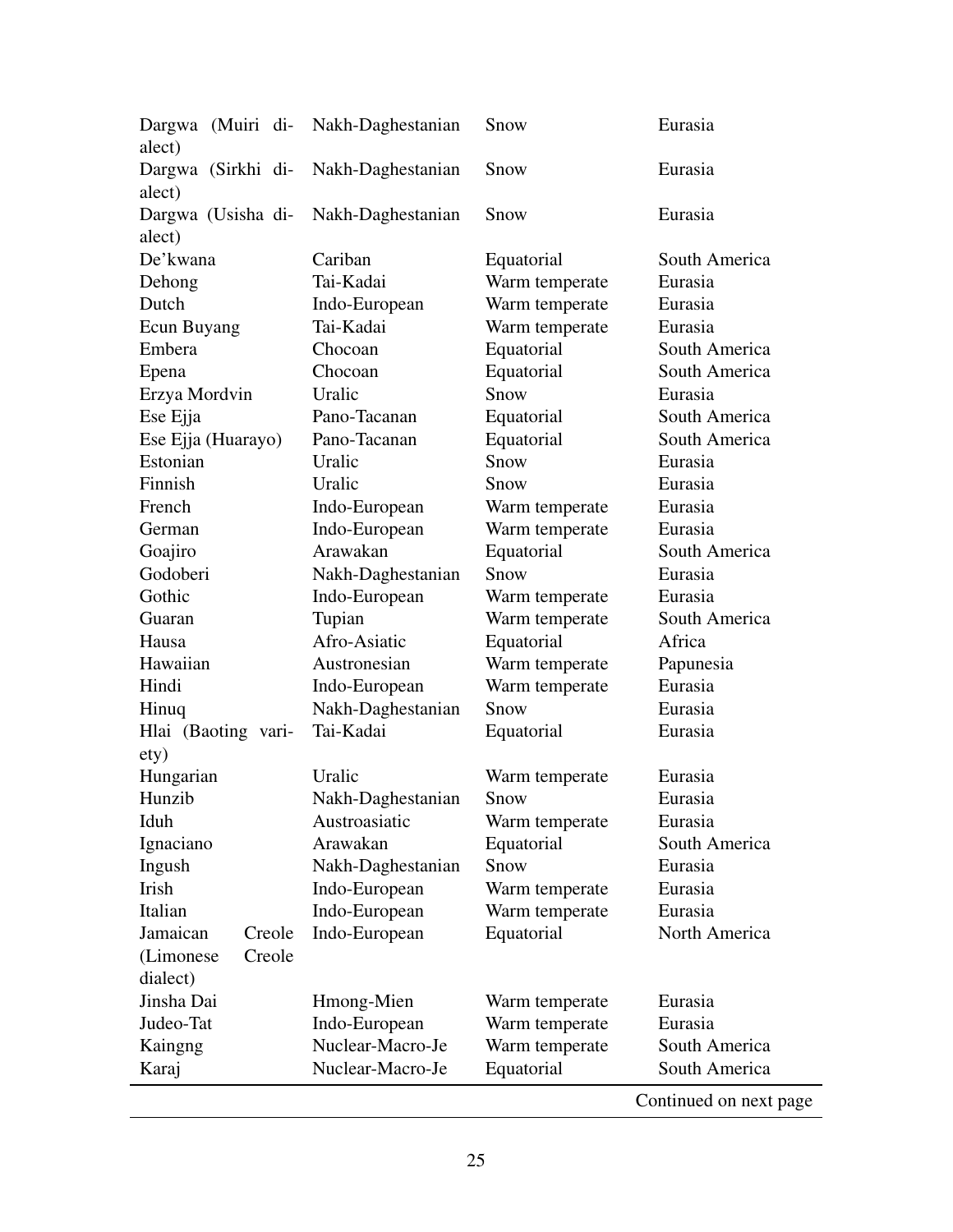| Khasi                                | Austroasiatic     | Equatorial     | Eurasia                |
|--------------------------------------|-------------------|----------------|------------------------|
| Khanty                               | Uralic            | Snow           | Eurasia                |
| Khinalug                             | Nakh-Daghestanian | Snow           | Eurasia                |
| Khwarshi<br>(Kwant-<br>lada dialect) | Nakh-Daghestanian | Snow           | Eurasia                |
| Kme-2 (Kemie vari-                   | Austroasiatic     | Warm temperate | Eurasia                |
| ety)<br>Komi                         | Uralic            | Snow           |                        |
|                                      |                   | Snow           | Eurasia<br>Eurasia     |
| <b>Kryz</b>                          | Nakh-Daghestanian |                |                        |
| Kumyk                                | Turkic            | Snow           | Eurasia                |
| Kumyk (Dorgeli di-<br>alect)         | Turkic            | Snow           | Eurasia                |
| Kumyk (Kajtak Tu-                    | Turkic            | Snow           | Eurasia                |
| menler dialect)                      |                   |                |                        |
| Kumyk (Kajtak di-                    | Turkic            | Snow           | Eurasia                |
| alect)                               |                   |                |                        |
| Kumyk<br>(Karabu-                    | Turkic            | Snow           | Eurasia                |
| dakhkent dialect)                    |                   |                |                        |
| Kumyk (Ter Bragun<br>dialect)        | Turkic            | Snow           | Eurasia                |
| Lak                                  | Nakh-Daghestanian | Snow           | Eurasia                |
|                                      | Nakh-Daghestanian | Snow           | Eurasia                |
| Lak (Arakul dialect)                 |                   |                |                        |
| Lak (Balkhar di-<br>alect)           | Nakh-Daghestanian | Snow           | Eurasia                |
| Lak (Shali dialect)                  | Nakh-Daghestanian | Snow           | Eurasia                |
| Lakkia                               | Tai-Kadai         | Warm temperate | Eurasia                |
|                                      | Tai-Kadai         | Warm temperate | Eurasia                |
| Langja Buyang<br>Latin               |                   |                | Eurasia                |
|                                      | Indo-European     | Warm temperate |                        |
| Latvian                              | Indo-European     | Snow           | Eurasia                |
| Lengua                               | Lengua-Mascoy     | Equatorial     | South America          |
| Lezgian                              | Nakh-Daghestanian | Snow           | Eurasia                |
| Lezgian<br>(Mikrakh                  | Nakh-Daghestanian | Snow           | Eurasia                |
| dialect)                             |                   |                |                        |
| Lithuanian                           | Indo-European     | Snow           | Eurasia                |
| Maca                                 | Matacoan          | Equatorial     | South America          |
| Macushi                              | Cariban           | Equatorial     | South America          |
|                                      |                   |                | Continued on next page |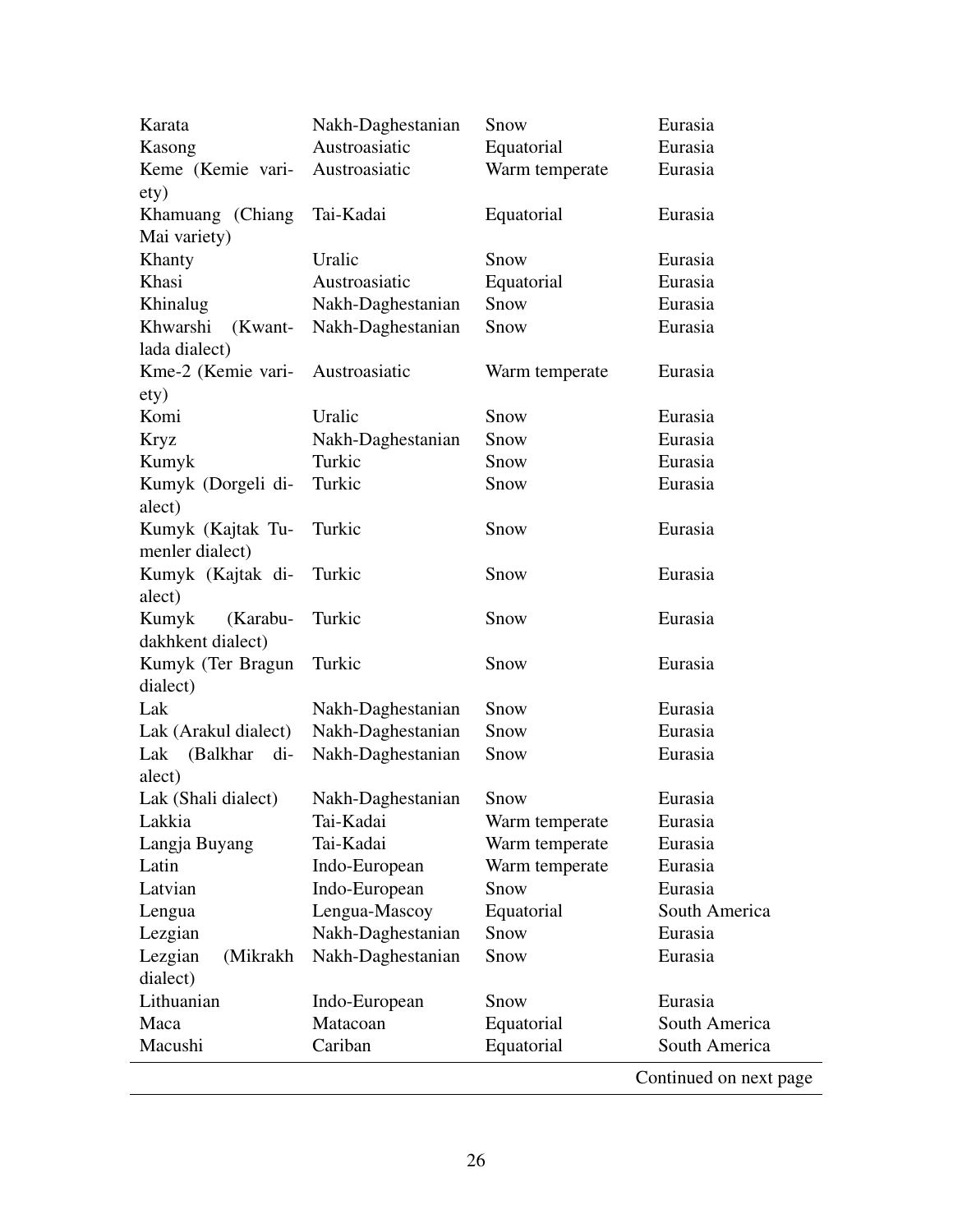| Mahasu Pahari (Kot-  | Indo-European | Warm temperate | Eurasia       |
|----------------------|---------------|----------------|---------------|
| ghari dialect)       |               |                |               |
| Mang Ch              | Austroasiatic | Warm temperate | Eurasia       |
| Mang VN              | Austroasiatic | Warm temperate | Eurasia       |
| Mansi                | Uralic        | Snow           | Eurasia       |
| Maonan               | Tai-Kadai     | Warm temperate | Eurasia       |
| Maori                | Austronesian  | Warm temperate | Papunesia     |
| Mapudungun           | Araucanian    | Warm temperate | South America |
| Marathi              | Indo-European | Equatorial     | Eurasia       |
| Mari                 | Uralic        | Snow           | Eurasia       |
| Marquesan            | Austronesian  | Warm temperate | Papunesia     |
| <b>Mashco Piro</b>   | Arawakan      | Equatorial     | South America |
| Mlabri               | Austroasiatic | Equatorial     | Eurasia       |
| Mocov                | Guaicuruan    | Warm temperate | South America |
| Modern Greek         | Indo-European | Warm temperate | Eurasia       |
| Muisca               | Chibchan      | Equatorial     | South America |
| Mulam                | Tai-Kadai     | Warm temperate | Eurasia       |
| Munduruk             | Tupian        | Equatorial     | South America |
| Nahuatl (Sierra de   | Uto-Aztecan   | Equatorial     | North America |
| Zacapoaxtla variety) |               |                |               |
| Negerhollands        | Indo-European | Equatorial     | North America |
| <b>Nenets</b>        | Uralic        | Snow           | Eurasia       |
| (Shirishana<br>Ninam | Yanomam       | Equatorial     | South America |
| variety)             |               |                |               |
| <b>Nivacl</b>        | Matacoan      | Warm temperate | South America |
| Nogai                | Turkic        | Warm temperate | Eurasia       |
| Northern Haida       | Haida         | Warm temperate | North America |
| Northern Saami       | Uralic        | Snow           | Eurasia       |
| Nung-Fengshan        | Tai-Kadai     | Warm temperate | Eurasia       |
| Nung-Lazhai          | Tai-Kadai     | Warm temperate | Eurasia       |
| Nung-Ninbei          | Tai-Kadai     | Warm temperate | Eurasia       |
| Nyakur               | Austroasiatic | Equatorial     | Eurasia       |
| Old Church Slavonic  | Indo-European | Warm temperate | Eurasia       |
| Old Prussian         | Indo-European | Warm temperate | Eurasia       |
| Ossetic              | Indo-European | Snow           | Eurasia       |
| Pacaas Novos         | Chapacuran    | Equatorial     | South America |
| Pacahuara            | Pano-Tacanan  | Equatorial     | South America |
| Paliu                | Austroasiatic | Warm temperate | Eurasia       |
| Panare               | Cariban       | Equatorial     | South America |
| Pear                 | Austroasiatic | Equatorial     | Eurasia       |
| Persian              | Indo-European | Arid           | Eurasia       |
| Phong                | Austroasiatic | Warm temperate | Eurasia       |
| Pilag                | Guaicuruan    | Warm temperate | South America |
|                      |               |                |               |

 $\overline{a}$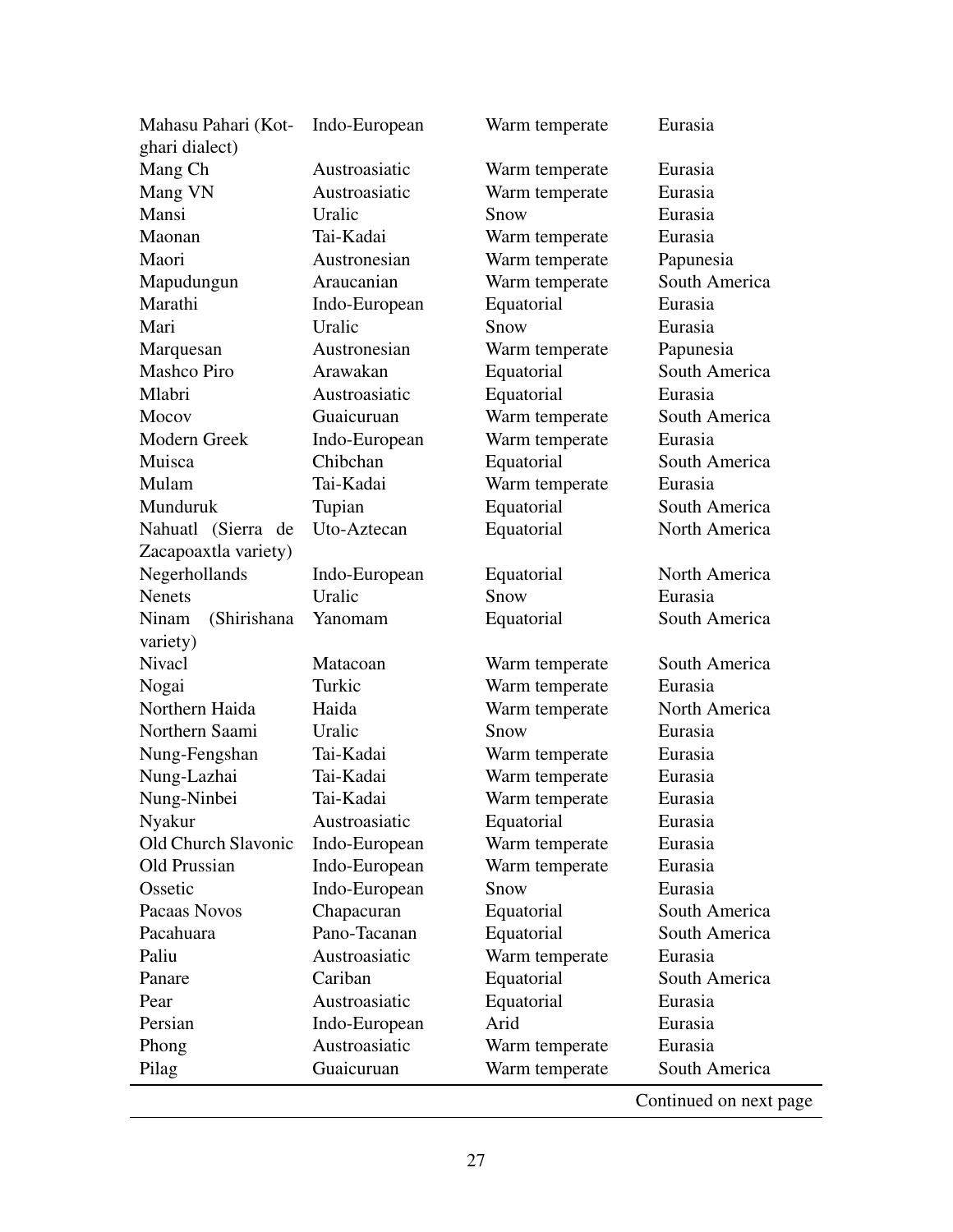| Polci                | Afro-Asiatic      | Equatorial     | Africa                 |
|----------------------|-------------------|----------------|------------------------|
| Polish               | Indo-European     | Warm temperate | Eurasia                |
| Portuguese           | Indo-European     | Warm temperate | Eurasia                |
| Prai                 | Austroasiatic     | Warm temperate | Eurasia                |
| Punjabi              | Indo-European     | Arid           | Eurasia                |
| Pusing               | Austroasiatic     | Warm temperate | Eurasia                |
| Qau Kelao            | Tai-Kadai         | Warm temperate | Eurasia                |
| Qawasqar             | Kawesquar         | Polar          | South America          |
| Rapa Nui             | Austronesian      | Warm temperate | Papunesia              |
| Romani               | Indo-European     | Snow           | Eurasia                |
| Romanian             | Indo-European     | Snow           | Eurasia                |
| Rotuman              | Austronesian      | Warm temperate | Papunesia              |
| Rumai                | Austroasiatic     | Warm temperate | Eurasia                |
| Russian              | Indo-European     | Snow           | Eurasia                |
| Rutul                | Nakh-Daghestanian | Snow           | Eurasia                |
| Rutul<br>(Borchino   | Nakh-Daghestanian | Snow           | Eurasia                |
| Khnow dialect)       |                   |                |                        |
| Samre                | Austroasiatic     | Equatorial     | Eurasia                |
| Sanapan (Enlhet di-  | Lengua-Mascoy     | Equatorial     | South America          |
| alect)               |                   |                |                        |
| Sanchong Kelao       | Tai-Kadai         | Warm temperate | Eurasia                |
| Sanskrit             | Indo-European     | Equatorial     | Eurasia                |
| Selknam              | Chonan            | Warm temperate | South America          |
| Selkup               | Uralic            | Snow           | Eurasia                |
| Shan                 | Tai-Kadai         | Warm temperate | Eurasia                |
| Shan<br>(Northern)   | Tai-Kadai         | Warm temperate | Eurasia                |
| Shan dialect)        |                   |                |                        |
| Shipibo-Conibo       | Pano-Tacanan      | Equatorial     | South America          |
| Siona                | Tucanoan          | Equatorial     | South America          |
| Sirion               | Tupian            | Equatorial     | South America          |
| Southern Kam         | Tai-Kadai         | Warm temperate | Eurasia                |
| Southern<br>Thai     | Tai-Kadai         | Equatorial     | Eurasia                |
| (Songkhla variety)   |                   |                |                        |
| Spanish              | Indo-European     | Warm temperate | Eurasia                |
| Sui                  | Tai-Kadai         | Warm temperate | Eurasia                |
| Swedish              | Indo-European     | Snow           | Eurasia                |
| Tabasaran (Northern  | Nakh-Daghestanian | Snow           | Eurasia                |
| dialect, Khanag sub- |                   |                |                        |
| dialect)             |                   |                |                        |
| Tacana               | Pano-Tacanan      | Equatorial     | South America          |
| Tai Khn              | Tai-Kadai         | Equatorial     | Eurasia                |
| Tai L                | Tai-Kadai         | Warm temperate | Eurasia                |
| Tamil                | Dravidian         | Equatorial     | Eurasia                |
|                      |                   |                | Continued on next page |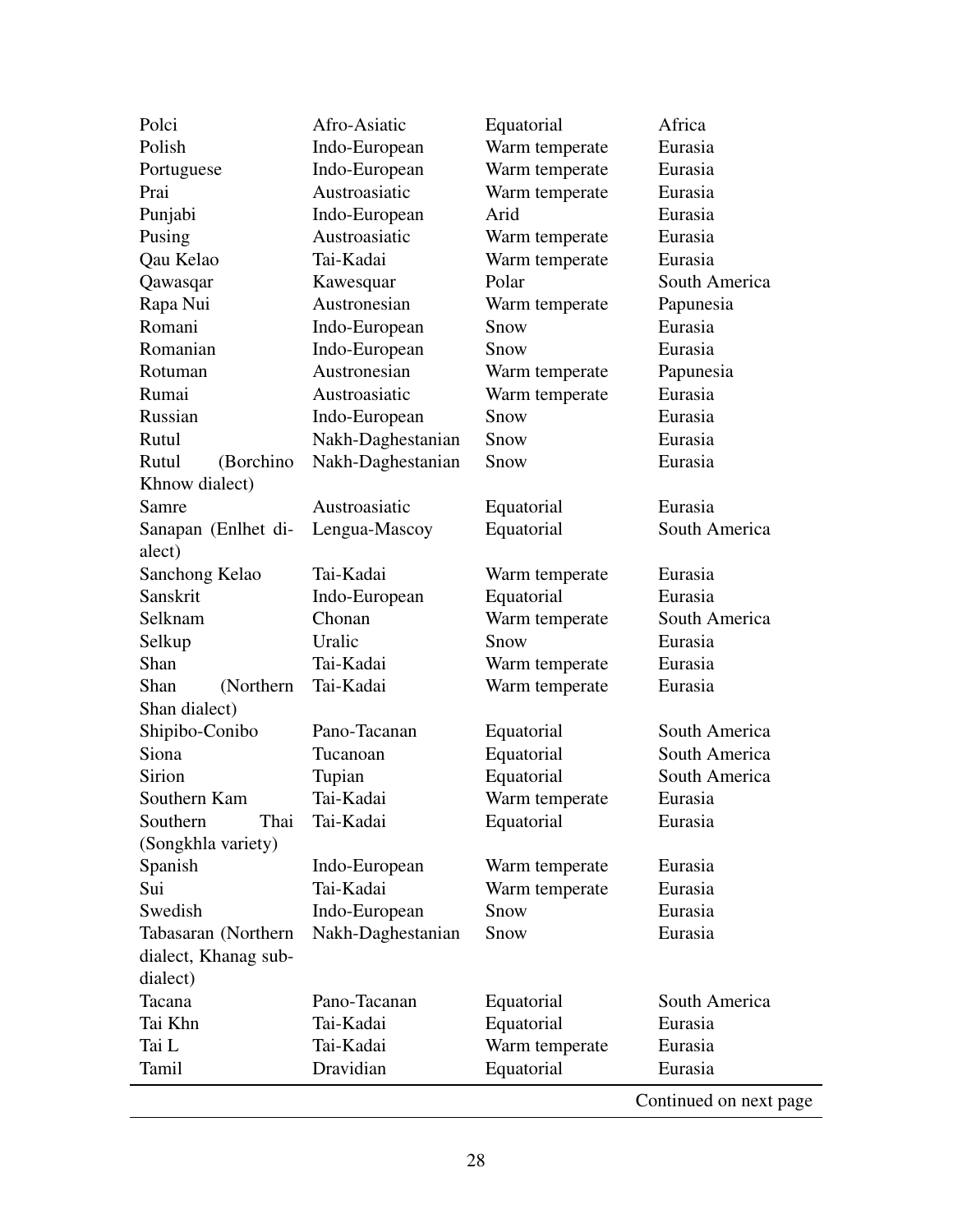| Tehuelche                   | Chonan                      | Arid           | South America |
|-----------------------------|-----------------------------|----------------|---------------|
| Telugu                      | Dravidian                   | Arid           | Eurasia       |
| Thai (Korat dialect)        | Tai-Kadai                   | Equatorial     | Eurasia       |
| Thavung So                  | Austroasiatic               | Equatorial     | Eurasia       |
| Tibetan                     | Sino-Tibetan                | Polar          | Eurasia       |
| Tindi                       | Nakh-Daghestanian           | Snow           | Eurasia       |
| Tlingit                     | Athapaskan-Eyak-<br>Tlingit | Snow           | North America |
| Toba                        | Guaicuruan                  | Warm temperate | South America |
| Tongan                      | Austronesian                | Warm temperate | Papunesia     |
| Trinitario                  | Arawakan                    | Equatorial     | South America |
| <b>Tsakhur</b>              | Nakh-Daghestanian           | Snow           | Eurasia       |
| <b>Tsakhur</b><br>(Gelmets) | Nakh-Daghestanian           | Snow           | Eurasia       |
| dialect)                    |                             |                |               |
| Tsez (Mokok<br>$di-$        | Nakh-Daghestanian           | Snow           | Eurasia       |
| alect)                      |                             |                |               |
| Tsimshian                   | Tsimshian                   | Warm temperate | North America |
| Tsova-Tush                  | Nakh-Daghestanian           | Snow           | Eurasia       |
| Tuamotuan                   | Austronesian                | Warm temperate | Papunesia     |
| Tuyuca                      | Tucanoan                    | Equatorial     | South America |
| Udi                         | Nakh-Daghestanian           | Warm temperate | Eurasia       |
| Udmurt                      | Uralic                      | Snow           | Eurasia       |
| Uncunwee                    | <b>Nubian</b>               | Arid           | Africa        |
| <b>Upper Chehalis</b>       | Salishan                    | Warm temperate | North America |
| Vietnamese                  | Austroasiatic               | Warm temperate | Eurasia       |
| Wa                          | Austroasiatic               | Warm temperate | Eurasia       |
| Wai Wai                     | Cariban                     | Equatorial     | South America |
| Wapishana                   | Arawakan                    | Equatorial     | South America |
| Waur                        | Arawakan                    | Equatorial     | South America |
| Wayampi                     | Tupian                      | Equatorial     | South America |
| Welsh                       | Indo-European               | Warm temperate | Eurasia       |
| Wich                        | Matacoan                    | Warm temperate | South America |
| Xu                          | Austroasiatic               | Warm temperate | Eurasia       |
| Yagua                       | Peba-Yagua                  | Equatorial     | South America |
| Yaminahua                   | Pano-Tacanan                | Equatorial     | South America |
| Yanommi                     | Yanomam                     | Equatorial     | South America |
| Yavitero                    | Arawakan                    | Equatorial     | South America |
| Yiddish                     | Indo-European               | Warm temperate | Eurasia       |
| Yuwana                      | Jodi-Saliban                | Equatorial     | South America |
| Zhuang-Longzhou             | Tai-Kadai                   | Warm temperate | Eurasia       |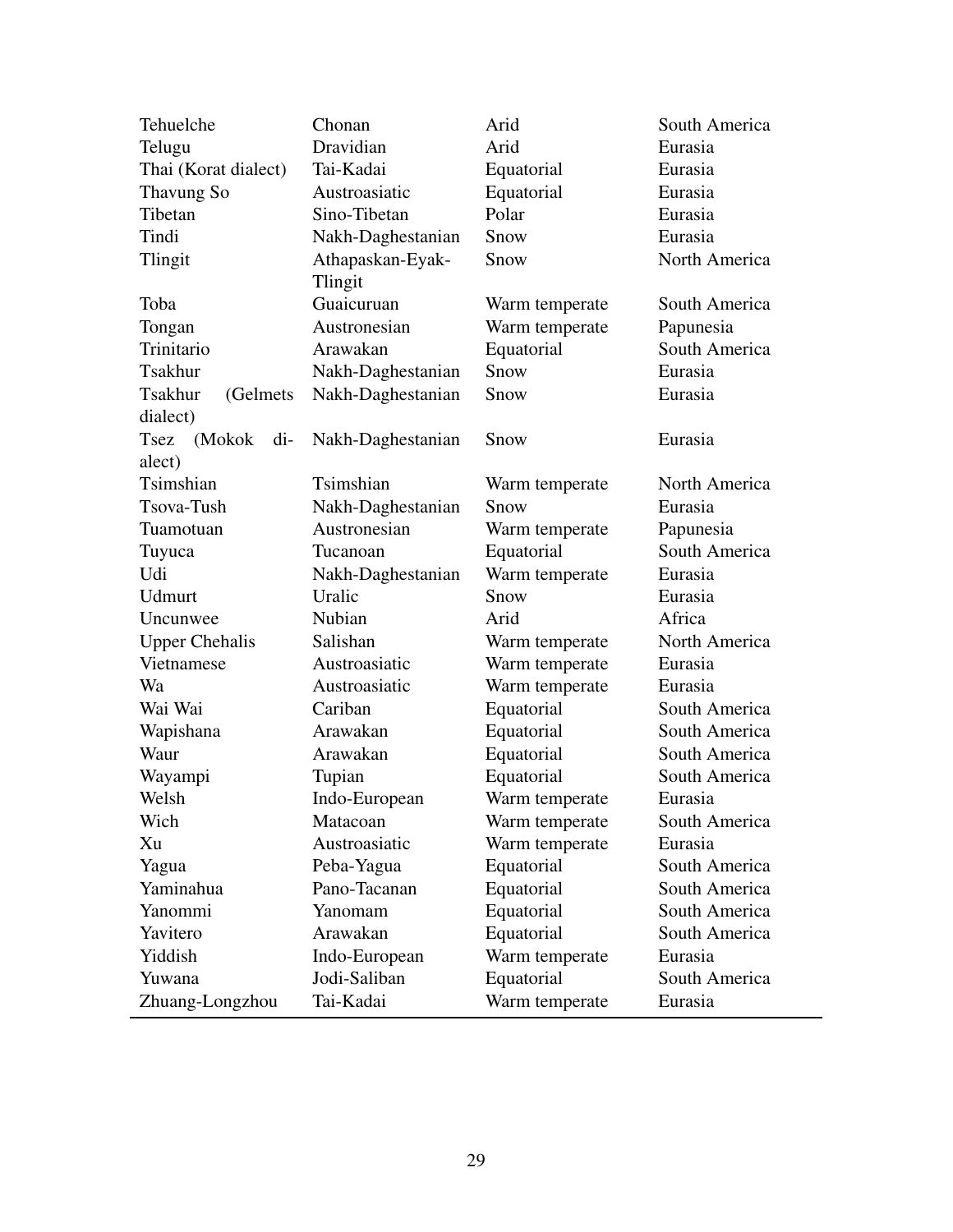Table S2: Phrase-based concepts in the IDS excluded for analysis.

| Sense                        |
|------------------------------|
| <b>IDS</b> sense             |
| young man (adolescent)       |
| young woman (adolescent)     |
| married man                  |
| married woman                |
| older brother                |
| younger brother              |
| older sister                 |
| younger sister               |
| old man                      |
| old woman                    |
| mother's brother             |
| father's brother             |
| mother's sister              |
| father's sister              |
| father-in-law (of a man)     |
| father-in-law (of a woman)   |
| mother-in-law (of a man)     |
| mother-in-law (of a woman)   |
| son-in-law (of a man)        |
| son-in-law (of a woman)      |
| daughter-in-law (of a man)   |
| daughter-in-law (of a woman) |
| he-goat                      |
| freshwater eel               |
| spider web                   |
| body hair                    |
| pubic hair                   |
| side of head, temple         |
| nape of neck                 |
| palm of hand                 |
| calf of leg                  |
| wake up                      |
| break wind                   |
| have sexual intercourse      |
| pot, cooking vessel          |
| cup, drinking vessel         |
| chili pepper                 |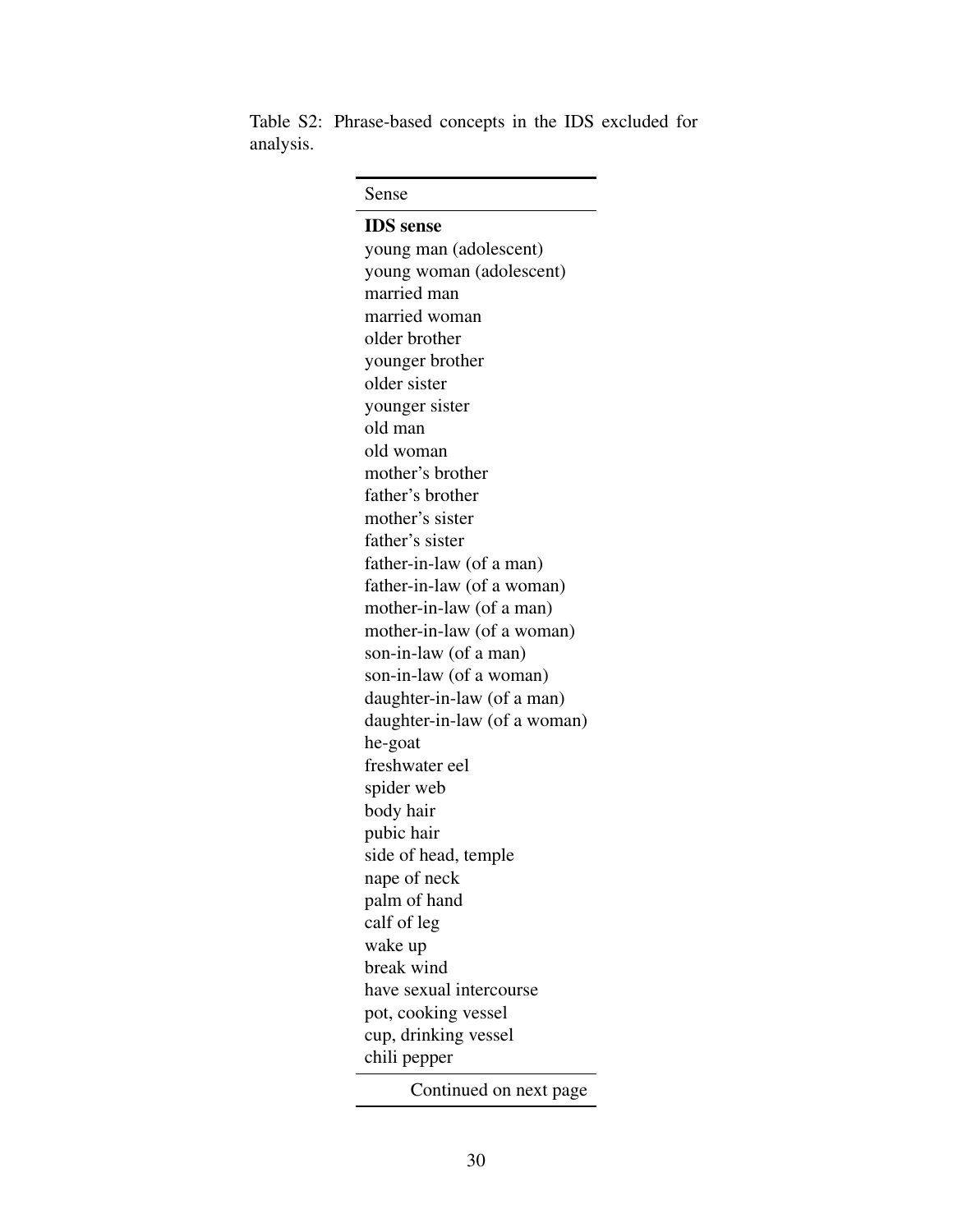fermented drink egg yolk put on (clothes) woman's dress grass-skirt garden-house men's house meeting house latch, door-bolt threshing-floor tree stump tree trunk forked branch palm tree citrus fruit banana tree sweet potato sugar cane fish poison (root) pound with fist cut down spread out hang up hollow out turn over turn around go up go down go out come back carry-in-hand carry-on-shoulder carry-on-head carry-underarm give back lie down pick up pile up two times three times long-time (for a) day-after-tomorrow day-before-yesterday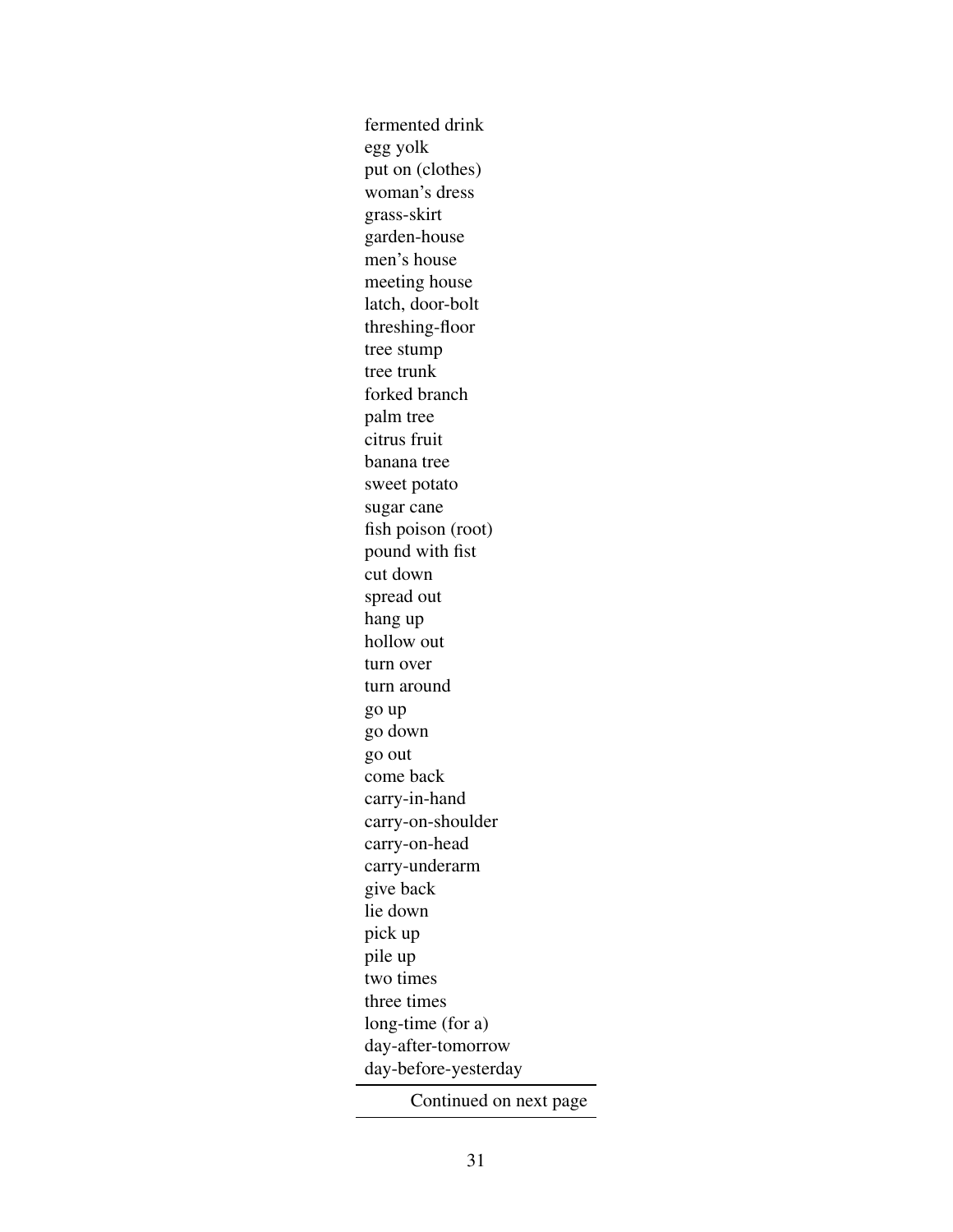fragrant, good smelling stinking, bad smelling how many? how much? tell story one's native country battle-ax fishing line fish trap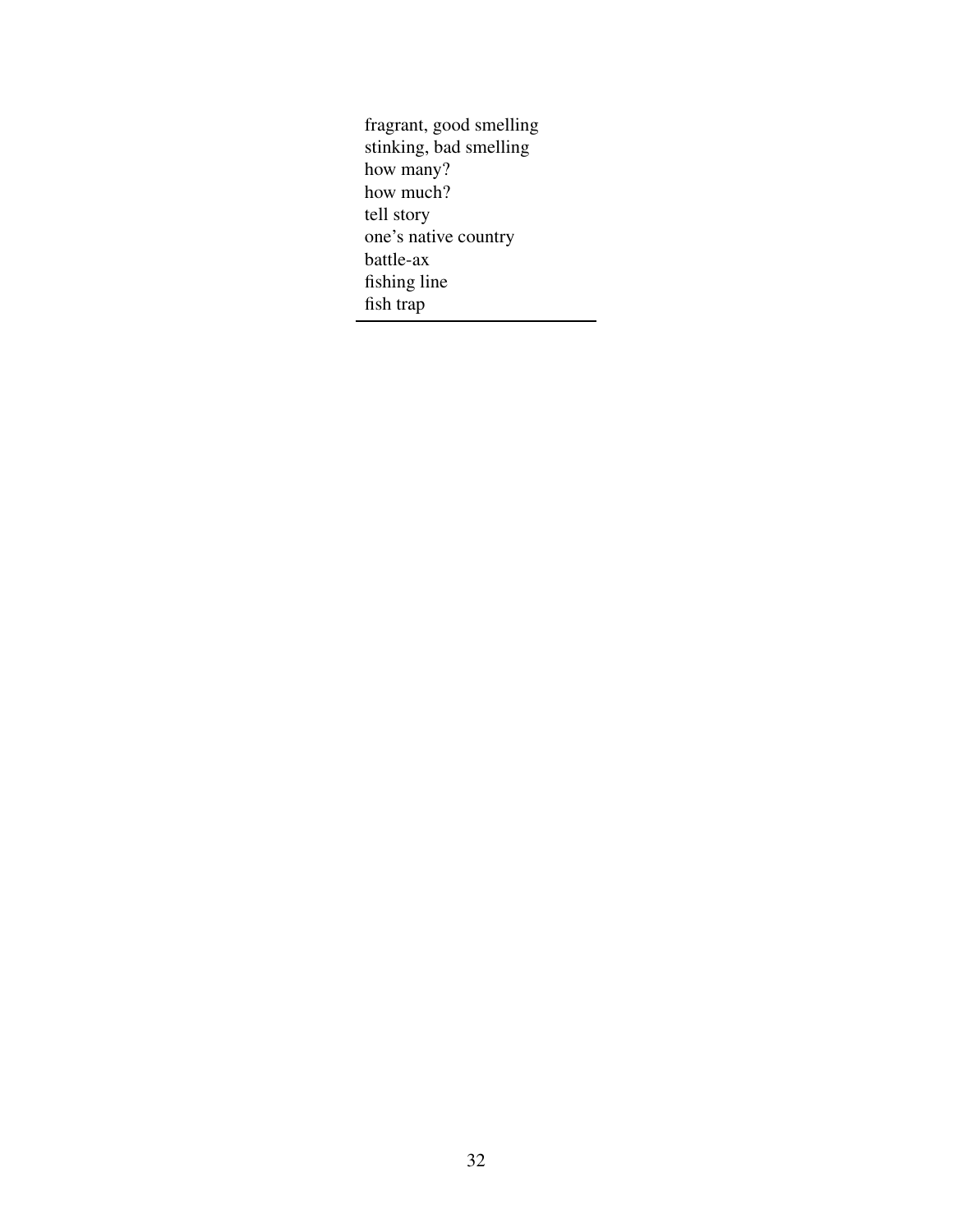Table S3: 100 most frequent pairs of colexified concepts in English glosses, controlled for language family, climate, and geography. Concept pairs marked in bold are those that did not display direct association in the Human Brain Cloud data.

| <b>Family-controlled</b> | <b>Climate-controlled</b> | <b>Geography-controlled</b> |
|--------------------------|---------------------------|-----------------------------|
| moon                     | flesh                     | moon                        |
| month                    | meat                      | month                       |
| flesh                    | high                      | leg                         |
| meat                     | tall                      | foot                        |
| tree (cf $08.600$ )      | fingernail                | woman                       |
| wood                     | claw                      | female                      |
| high                     | moon                      | fingernail                  |
| tall                     | month                     | claw                        |
| man (vs. woman)          | skin, hide                | arm                         |
| male                     | leather                   | hand                        |
| grandson                 | dish                      | man (vs. woman)             |
| granddaughter            | plate                     | male                        |
| woman                    | leg                       | skin, hide                  |
| female                   | foot                      | leather                     |
| fingernail               | oar                       | road                        |
| claw                     | paddle (noun)             | path                        |
| skin, hide               | grandson                  | earth, land                 |
| leather                  | granddaughter             | country                     |
| language                 | sea                       | grandson                    |
| word                     | ocean                     | granddaughter               |
| dish                     | catch (ball)              | sky                         |
| plate                    | seize, grasp              | heaven                      |
| wood                     | arm                       | tree (cf $08.600$ )         |
| tree                     | hand                      | wood                        |
| hear                     | road                      | air                         |
| listen                   | path                      | wind                        |
| road                     | woman                     | high                        |
| path                     | female                    | tall                        |
| leg                      | girl                      | share (distribute)          |
| foot                     | daughter                  | divide                      |
| sky                      | man (vs. woman)           | girl                        |
| heaven                   | male                      | daughter                    |
| child                    | sound, noise              | dwell, live                 |
| infant, baby             | voice                     | sit                         |
| sea                      | blue                      | dish                        |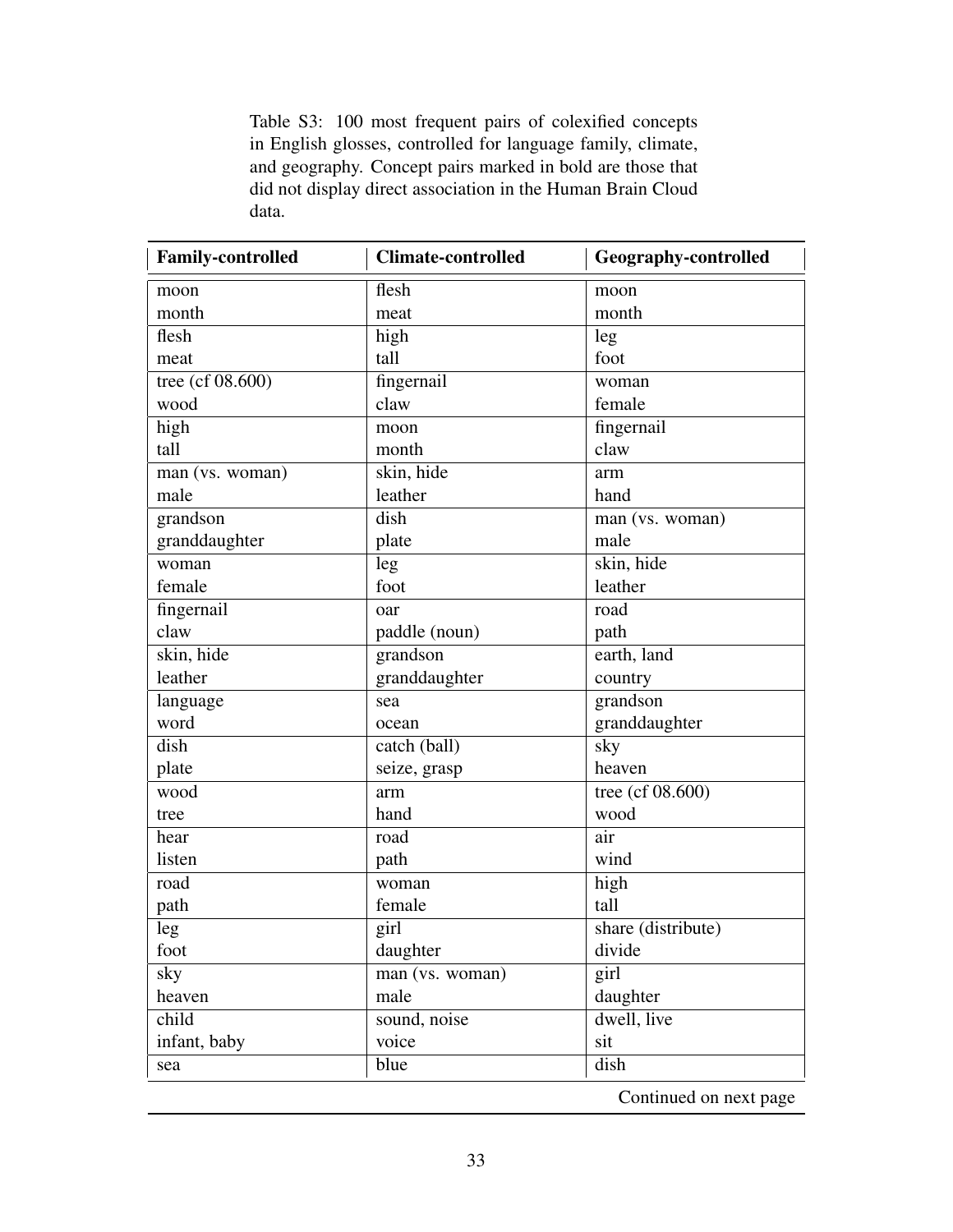| ocean               | green              | plate                  |
|---------------------|--------------------|------------------------|
| arm                 | gourd              | language               |
| hand                | pumpkin, squash    | word                   |
| paper               | child              | roast, fry             |
| book                | infant, baby       | bake                   |
| blue                | sky                | sniff                  |
| green               | heaven             | smell (vb trans)       |
| earth, land         | language           | sea                    |
| country             | word               | ocean                  |
| air                 | speak, talk        | flesh                  |
| wind                | say                | meat                   |
| lake                | hunger             | oar                    |
| lagoon              | famine             | paddle (noun)          |
| see                 | share (distribute) | carry (bear)           |
| look, look at       | divide             | take                   |
| walk                | sniff              | learn                  |
| go                  | smell (vb trans)   | study                  |
| learn               | breast (of woman)  | sun                    |
| study               | nipple, teat       | day                    |
| oar                 | earth, land        | drop (vb)              |
| paddle (noun)       | country            | fall                   |
| wood                | seize, grasp       | man (vs. woman)        |
| firewood            | hold               | male (adj)             |
| person, human being | tree (cf 08.600)   | hunger                 |
| people (populace)   | wood               | famine                 |
| woman               | hear               | disappear              |
| female (adj)        | listen             | lose                   |
| sun                 | food               | face                   |
| day                 | meal (a)           | eye                    |
| catch (ball)        | <b>SOW</b>         | dish                   |
| seize, grasp        | plant (vb)         | bowl                   |
| go                  | lake               | dwell, live            |
| go away, depart     | lagoon             | remain, stay           |
| man (vs. woman)     | boy                | separate               |
| male (adj)          | child              | divide                 |
| clothing, clothes   | wood               | catch (ball)           |
| cloth               | tree               | seize, grasp           |
| laugh               | tongue             | stomach                |
| smile               | language           | womb                   |
| sow                 | jaw                | go                     |
| plant (vb)          | chin               | go away, depart        |
| world               | wood               | hear                   |
|                     |                    | Continued on next page |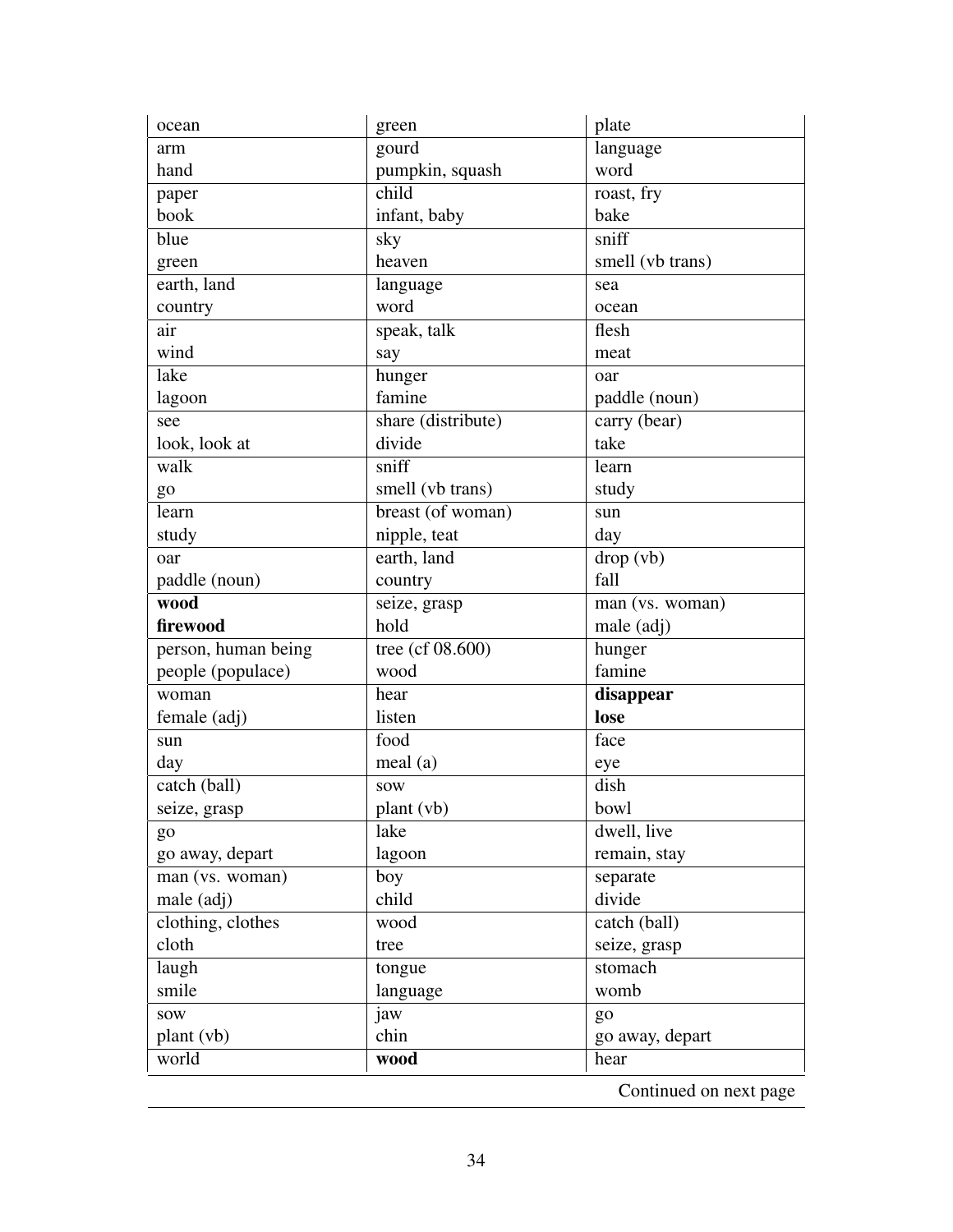| earth, land       | firewood             | listen                      |
|-------------------|----------------------|-----------------------------|
| voice             | person, human being  | see                         |
| language          | man (vs. woman)      | look, look at               |
| boat              | hot                  | wood                        |
| canoe             | warm                 | tree                        |
| do, make          | ship                 | woman                       |
| build             | boat                 | wife                        |
| have              | have                 | walk                        |
| own, possess      | own, possess         | go                          |
| food              | spade                | person, human being         |
| meal(a)           | shovel               | people (populace)           |
| boy               | find                 | hair (head)                 |
| child             | meet                 | feather                     |
| fur               | take                 | dinner                      |
| leather           | seize, grasp         | supper                      |
| round             | woman                | darkness                    |
| circle            | wife                 | dark (in color)             |
| raw               | sun                  | fowl                        |
| green, unripe     | day                  | chicken                     |
| dish              | float                | child                       |
| bowl              | swim                 | infant, baby                |
| understand        | woman                | boy                         |
| know              | female (adj)         | child                       |
| girl              | catch (ball)         | <b>SOW</b>                  |
| daughter          | hold                 | plant (vb)                  |
| sound, noise      | hour                 | raw                         |
| voice             | clock, timepiece     | green, unripe               |
| hunger            | walk                 | call (=summon)              |
| famine            | go                   | call (=name)                |
| fowl              | house                | rise                        |
| bird              | hut                  | climb                       |
| breast (of woman) | $g_0$                | lame                        |
| nipple, teat      | go away, depart      | limp                        |
| brother           | keep, retain         | child                       |
| sibling           | preserve, look after | offspring (son or daughter) |
| find              | person, human being  | brother                     |
| meet              | people (populace)    | cousin                      |
| oil               | learn                | skin, hide                  |
| grease, fat       | study                | bark                        |
| mud               | brother              | ship                        |
| clay              | sibling              | boat                        |
| woman             | peel                 | mud                         |
|                   |                      | Continued on next page      |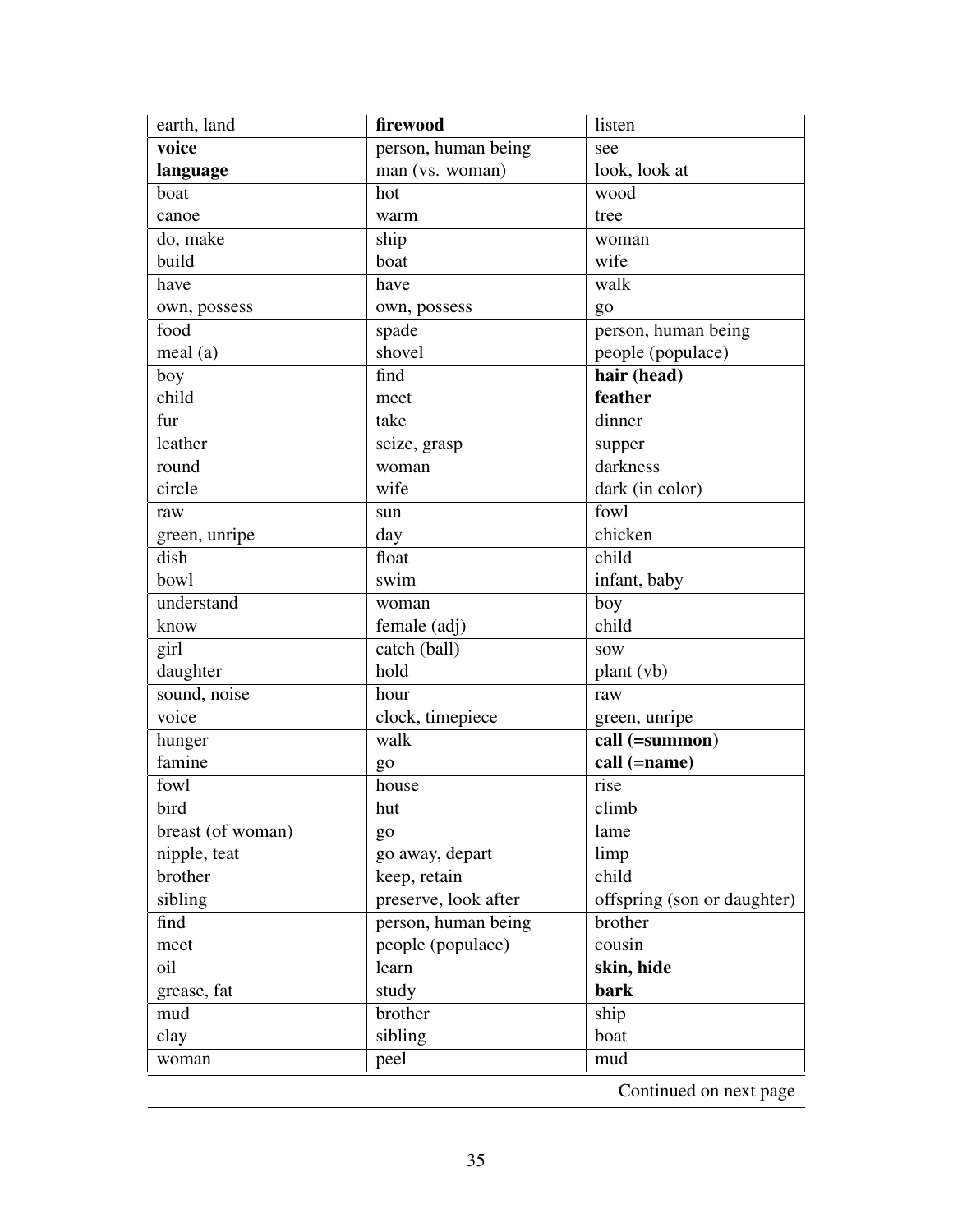| wife                        | flay, skin                  | clay                   |
|-----------------------------|-----------------------------|------------------------|
| separate                    | oven                        | oil                    |
| divide                      | stove                       | grease, fat            |
| take                        | darkness                    | tongue                 |
| seize, grasp                | night                       | language               |
| spade                       | catch (ball)                | brother                |
| shovel                      | trap (vb)                   | sister                 |
| brother                     | $\overline{child}$          | hair (head)            |
| sister                      | offspring (son or daughter) | fur                    |
| son                         | paper                       | fault                  |
| offspring (son or daughter) | book                        | mistake, error         |
| nephew                      | boy                         | world                  |
| niece                       | son                         | earth, land            |
| money                       | quiet, silence              | hen                    |
| coin                        | silent (be)                 | chicken                |
| city, town                  | roast, fry                  | bend                   |
| village                     | bake                        | crooked                |
| $\overline{cloud}$          | mud                         | spade                  |
| fog                         | clay                        | shovel                 |
| field (for cultivation)     | burn (vb trans)             | sister                 |
| garden                      | light, kindle, ignite       | cousin                 |
| good                        | seize, grasp                | hear                   |
| right, correct              | trap (vb)                   | feel                   |
| sniff                       | livestock                   | understand             |
| smell (vb trans)            | cattle (bovine)             | know                   |
| silver                      | sister                      | fowl                   |
| money                       | sibling                     | hen                    |
| ship                        | bad                         | clothing, clothes      |
| boat                        | ugly                        | cloth                  |
| good                        | nose                        | feather                |
| beautiful                   | beak                        | fur                    |
| livestock                   | neck                        | woman                  |
| cattle (bovine)             | throat                      | female (adj)           |
| two                         | catch (ball)                | sit                    |
| pair                        | take                        | remain, stay           |
| $\overline{man(vs. woman)}$ | ask (question, inquire)     | bitter                 |
| husband                     | ask, request                | acid, sour             |
| dark (in color)             | air                         | wood                   |
| black                       | wind                        | firewood               |
| run                         | end (temporal)              | boat                   |
| flee                        | finish                      | canoe                  |
| mind                        | money                       | hot                    |
|                             |                             | Continued on next page |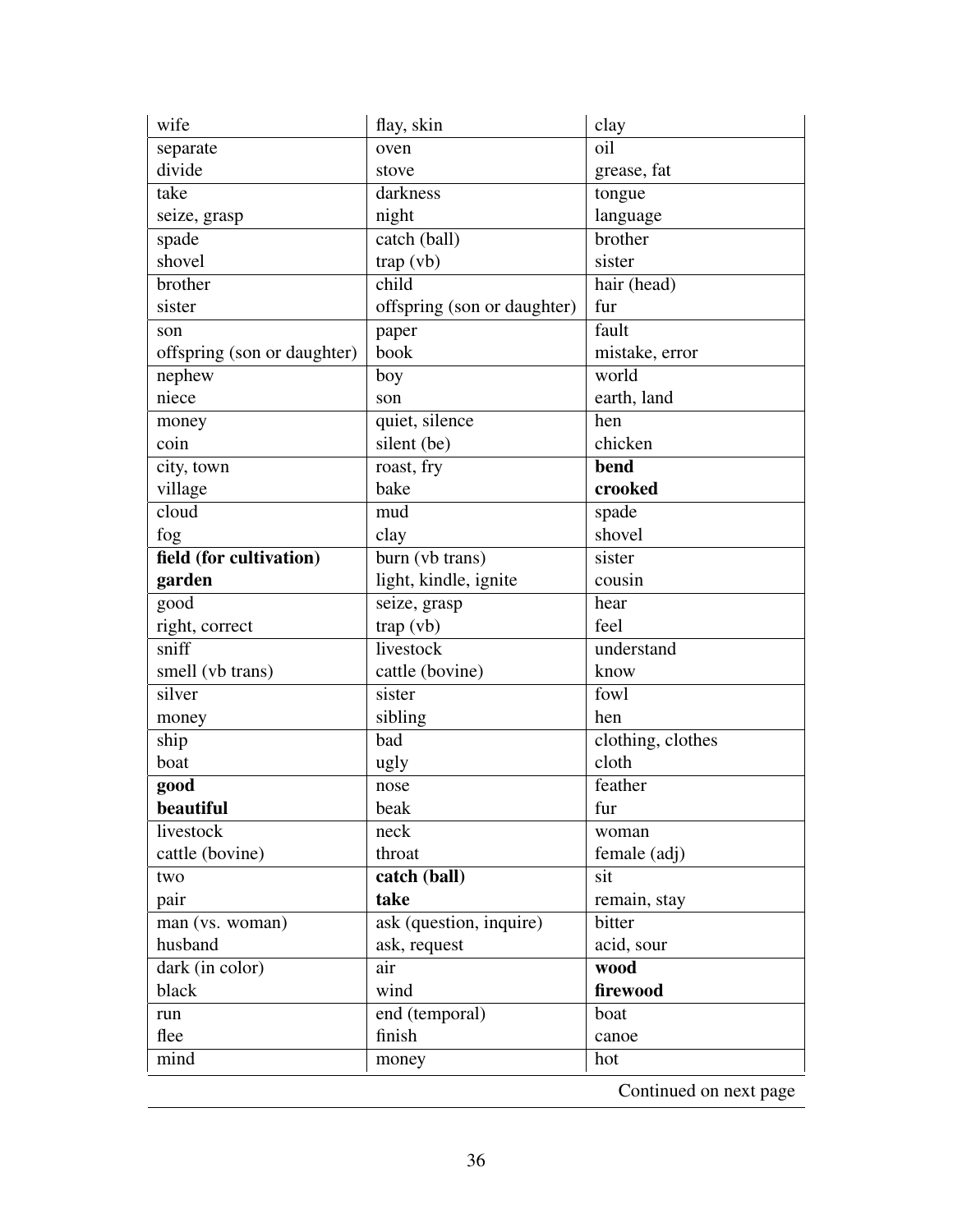| idea, notion                     | coin              | warm               |
|----------------------------------|-------------------|--------------------|
| peel                             | paint (noun)      | weigh              |
| flay, skin                       | color             | measure            |
| weigh                            | husband           | kill               |
| measure                          | wife              | murder             |
| skin, hide                       | skin, hide        | breast (of woman)  |
| bark                             | fur               | milk (noun)        |
| rise                             | dish              | nephew             |
| climb                            | bowl              | niece              |
| narrow                           | master            | roof               |
| thin (in dimension)              | host              | thatch             |
| take                             | fur               | speak, talk        |
| get, obtain                      | leather           | word               |
| seed                             | do, make          | learn              |
| grain (barley, oats etc)         | build             | teach              |
| plate                            | boat              | quiet, silence     |
| bowl                             | canoe             | silent (be)        |
| $\overline{\text{catch (ball)}}$ | man (vs. woman)   | do, make           |
| take                             | husband           | build              |
| person, human being              | steal             | round              |
| man (vs. woman)                  | thief             | circle             |
| late                             | take              | bad                |
| afternoon                        | get, obtain       | ugly               |
| skin, hide                       | nephew            | end (temporal)     |
| fur                              | niece             | finish             |
| quiet, silence                   | raw               | shout, cry out     |
| silent (be)                      | green, unripe     | shriek, screech    |
| hair (head)                      | bright            | good               |
| feather                          | light (in color)  | beautiful          |
| earth, land                      | light (in weight) | female             |
| floor                            | easy              | wife               |
| speak, talk                      | silver            | paper              |
| say                              | money             | book               |
| bad                              | run               | take               |
| ugly                             | flee              | seize, grasp       |
| boy                              | dye               | blue               |
| son                              | paint (noun)      | green              |
| jaw                              | bull              | share (distribute) |
| chin                             | OX                | separate           |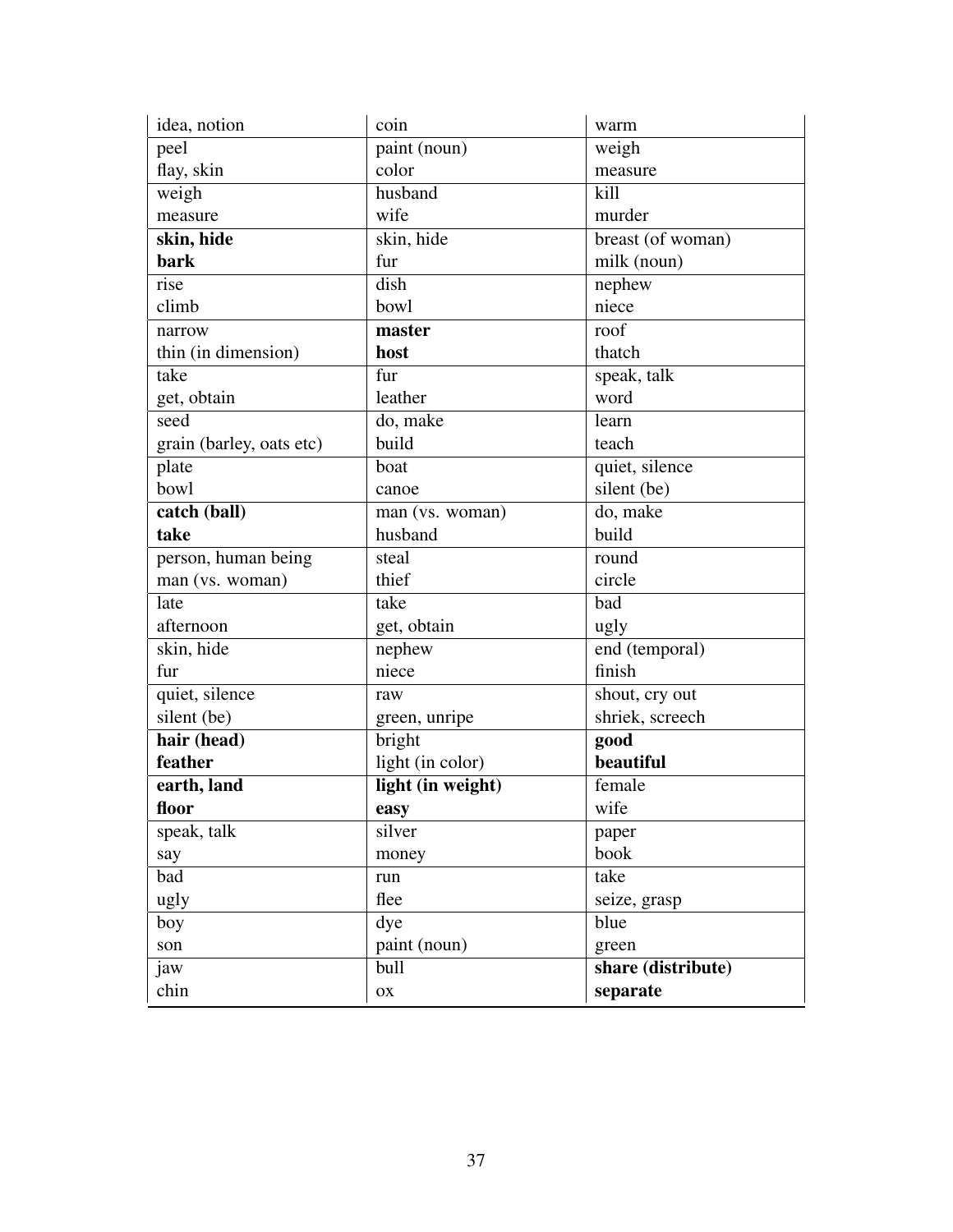Table S4: 100 most strongly associated pairs of concepts from the Human Brain Cloud data. Concept pairs marked in bold are those that were not attested in cross-linguistic colexification, controlled for language family, climate, and geography.

| <b>Family-controlled</b> | <b>Climate-controlled</b> | <b>Geography-controlled</b> |
|--------------------------|---------------------------|-----------------------------|
| husband                  | husband                   | husband                     |
| wife                     | wife                      | wife                        |
| buy                      | buy                       | buy                         |
| sell                     | sell                      | sell                        |
| east                     | east                      | east                        |
| west                     | west                      | west                        |
| salt                     | salt                      | salt                        |
| pepper                   | pepper                    | pepper                      |
| dog                      | dog                       | dog                         |
| cat                      | cat                       | cat                         |
| boy                      | boy                       | boy                         |
| girl                     | girl                      | girl                        |
| good                     | good                      | good                        |
| bad                      | bad                       | bad                         |
| take                     | take                      | take                        |
| give                     | give                      | give                        |
| man (vs. woman)          | man (vs. woman)           | man (vs. woman)             |
| woman                    | woman                     | woman                       |
| uncle                    | uncle                     | uncle                       |
| aunt                     | aunt                      | aunt                        |
| father                   | father                    | father                      |
| mother                   | mother                    | mother                      |
| heaven                   | heaven                    | heaven                      |
| hell                     | hell                      | hell                        |
| north                    | north                     | north                       |
| south                    | south                     | south                       |
| rich                     | rich                      | rich                        |
| poor                     | poor                      | poor                        |
| brother                  | <b>brother</b>            | brother                     |
| sister                   | sister                    | sister                      |
| pull                     | pull                      | pull                        |
| push, shove              | push, shove               | push, shove                 |
| top                      | top                       | top                         |
| bottom                   | bottom                    | bottom                      |
|                          |                           | Continued on next page      |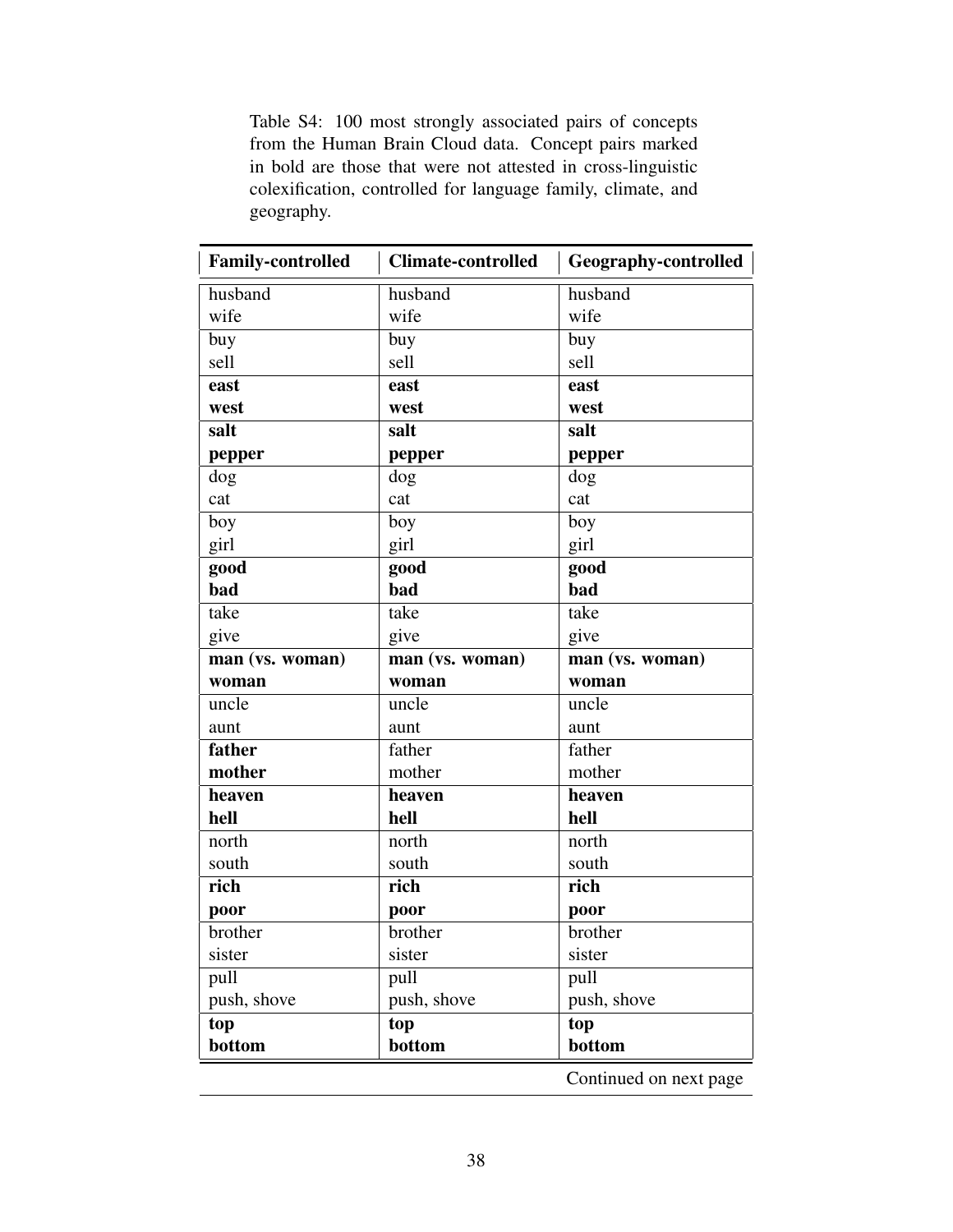| high             | high              | high                     |
|------------------|-------------------|--------------------------|
| low              | low               | low                      |
| white            | white             | white                    |
| black            | black             | black                    |
| yes, affirmative | yes, affirmative  | yes, affirmative         |
| no, negative     | no, negative      | no, negative             |
| nephew           | nephew            | nephew                   |
| niece            | niece             | niece                    |
| love             | love              | <b>love</b>              |
| hate             | hate              | hate                     |
| gold             | $\overline{gold}$ | $\overline{gold}$        |
| silver           | silver            | silver                   |
| lock (noun)      | lock (noun)       | $\overline{lock}$ (noun) |
| key              | key               | key                      |
| new              | new               | new                      |
| old              | old               | old                      |
| arm              | arm               | arm                      |
| leg              | leg               | leg                      |
| remember         | remember          | remember                 |
| forget           | forget            | forget                   |
| tall             | tall              | tall                     |
| short            | short             | short                    |
| day              | day               | day                      |
| night            | night             | night                    |
| eleven           | eleven            | eleven                   |
| twelve           | twelve            | twelve                   |
| full             | full              | full                     |
| empty            | empty             | empty                    |
| sweep            | sweep             | sweep                    |
| broom            | broom             | broom                    |
| son              | son               | son                      |
| daughter         | daughter          | daughter                 |
| young            | young             | young                    |
| old              | old               | old                      |
| read             | read              | read                     |
| book             | book              | book                     |
| forgive          | forgive           | forgive                  |
| forget           | forget            | forget                   |
| six              | six               | six                      |
| seven            | seven             | seven                    |
| time             | time              | time                     |
|                  |                   | Continued on next page   |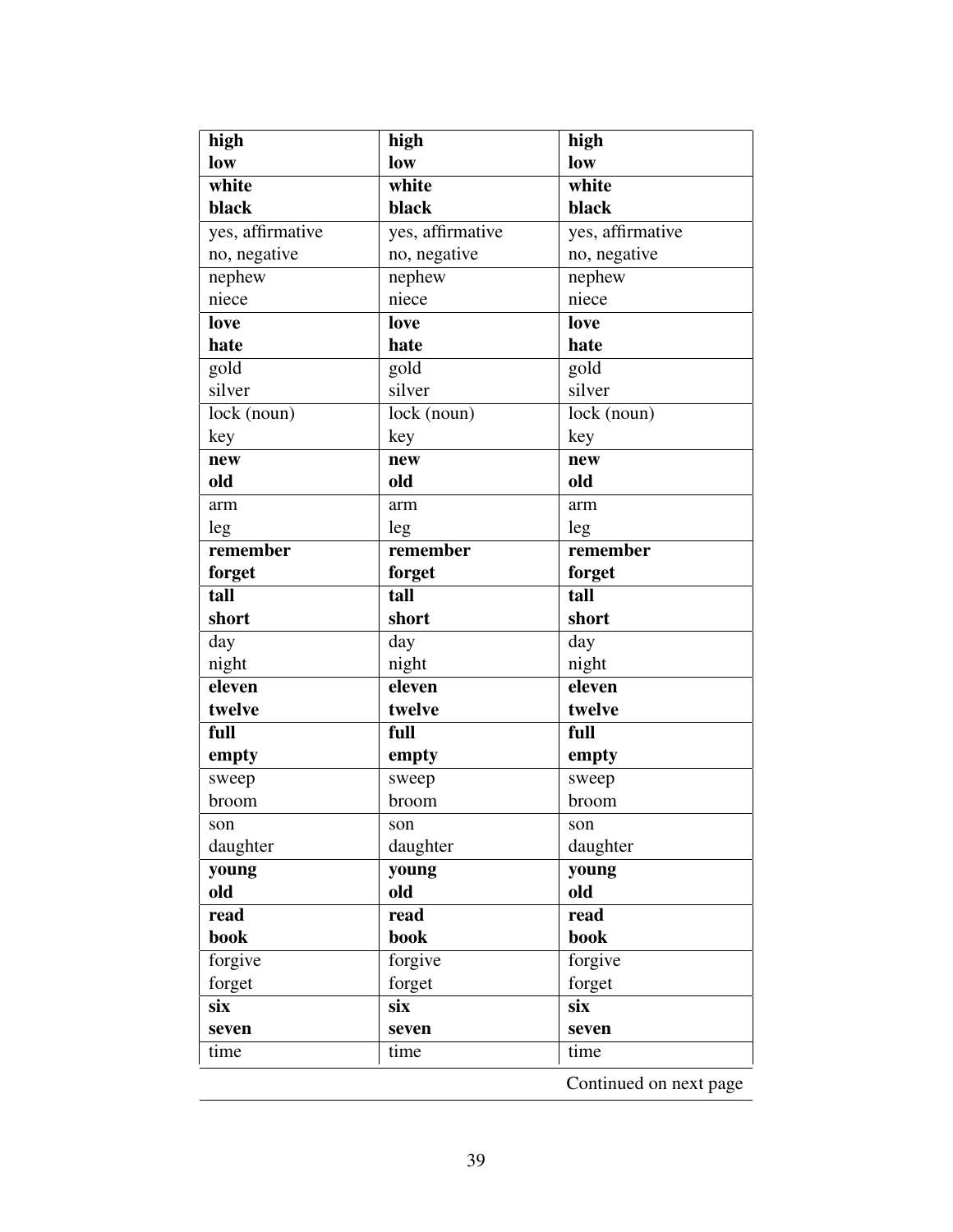| clock, timepiece        | clock, timepiece        | clock, timepiece        |
|-------------------------|-------------------------|-------------------------|
| walk                    | walk                    | walk                    |
| run                     | run                     | run                     |
| bow                     | bow                     | bow                     |
| arrow                   | arrow                   | arrow                   |
| needle                  | needle                  | needle                  |
| thread                  | thread                  | thread                  |
| guilty                  | guilty                  | guilty                  |
| innocent                | innocent                | innocent                |
| thick (in dimension)    | thick (in dimension)    | thick (in dimension)    |
| thin (in dimension)     | thin (in dimension)     | thin (in dimension)     |
| one                     | one                     | one                     |
| two                     | two                     | two                     |
| hard                    | hard                    | hard                    |
| soft                    | soft                    | soft                    |
| right (side)            | right (side)            | right (side)            |
| wrong                   | wrong                   | wrong                   |
| king, ruler             | king, ruler             | king, ruler             |
| queen                   | queen                   | queen                   |
| hear                    | hear                    | hear                    |
| listen                  | listen                  | listen                  |
| learn                   | learn                   | learn                   |
| teach                   | teach                   | teach                   |
| touch                   | touch                   | touch                   |
| feel                    | feel                    | feel                    |
| sheep                   | sheep                   | sheep                   |
| wool                    | wool                    | wool                    |
| lightning               | lightning               | lightning               |
| thunder                 | thunder                 | thunder                 |
| thunder                 | thunder                 | thunder                 |
| lightning (as striking) | lightning (as striking) | lightning (as striking) |
| danger                  | danger                  | danger                  |
| stranger                | stranger                | stranger                |
| fire                    | fire                    | fire                    |
| arson                   | arson                   | arson                   |
| hammer                  | hammer                  | hammer                  |
| nail                    | nail                    | nail                    |
| square                  | square                  | square                  |
| circle                  | circle                  | circle                  |
| sky                     | sky                     | sky                     |
| blue                    | blue                    | blue                    |
| nine                    | nine                    | nine                    |
|                         |                         | Continued on next page  |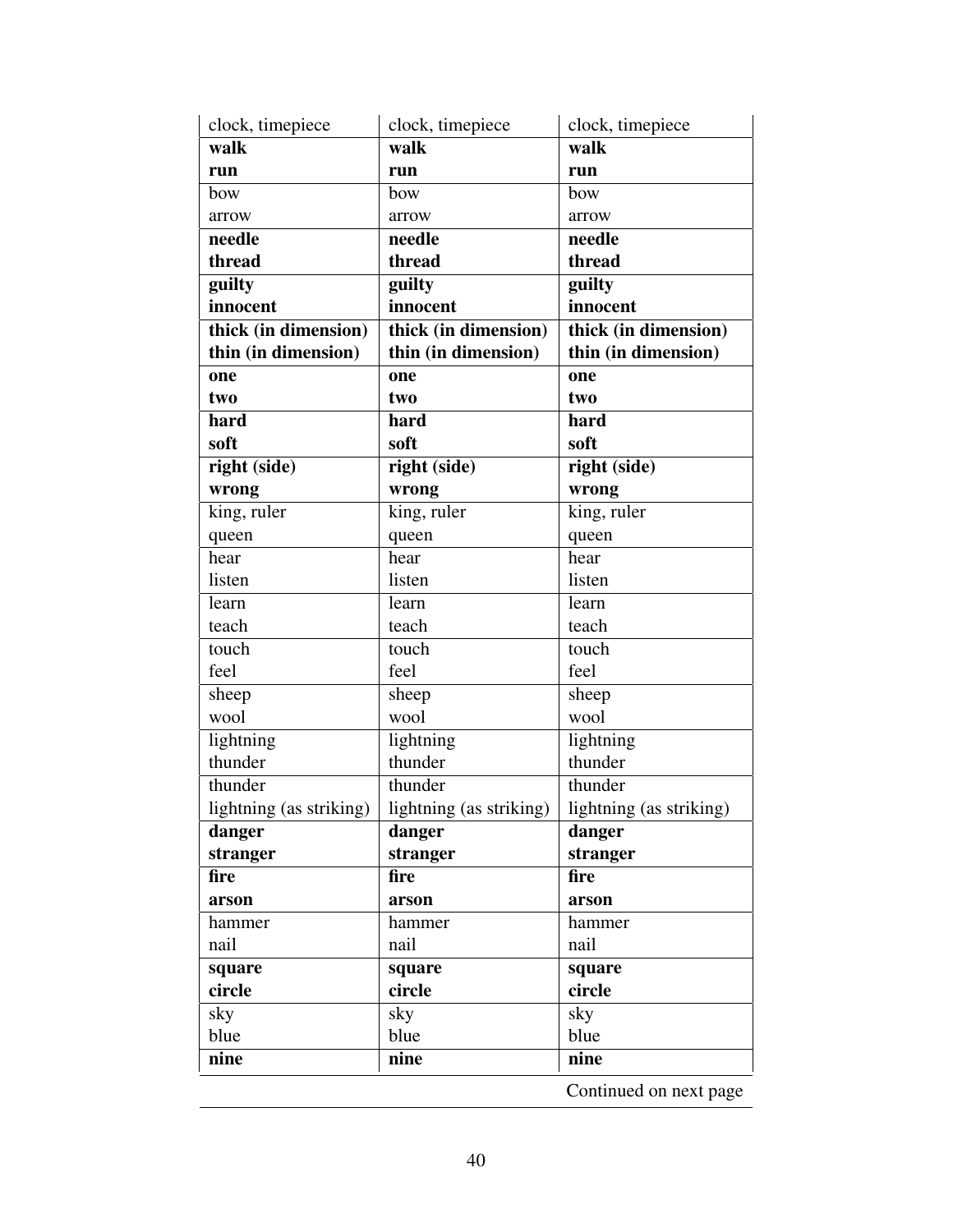| ten              | ten              | ten                    |
|------------------|------------------|------------------------|
| fire             | fire             | fire                   |
| extinguish       | extinguish       | extinguish             |
| kill             | kill             | kill                   |
| murder           | murder           | murder                 |
| bee              | bee              | bee                    |
| honey            | honey            | honey                  |
| lend             | lend             | lend                   |
| borrow           | borrow           | borrow                 |
| male             | male             | male                   |
| female           | female           | female                 |
| male             | male             | male                   |
| female (adj)     | female (adj)     | female (adj)           |
| male (adj)       | male (adj)       | male (adj)             |
| female (adj)     | female (adj)     | female (adj)           |
| female           | female           | female                 |
| male (adj)       | male (adj)       | male (adj)             |
| hard             | hard             | hard                   |
| easy             | easy             | easy                   |
| nose             | nose             | nose                   |
| nostril          | nostril          | nostril                |
| swear            | swear            | swear                  |
| curse            | curse            | curse                  |
| fall             | fall             | fall                   |
| autumn           | autumn           | autumn                 |
| hair (head)      | hair (head)      | hair (head)            |
| braid            | braid            | braid                  |
| bee              | bee              | bee                    |
| wasp             | wasp             | wasp                   |
| hundred          | hundred          | hundred                |
| thousand         | thousand         | thousand               |
| two              | two              | two                    |
| pair             | pair             | pair                   |
| cold (catarrh)   | cold (catarrh)   | cold (catarrh)         |
| hot              | hot              | hot                    |
| hot              | hot              | hot                    |
| cold             | cold             | cold                   |
| begin, beginning | begin, beginning | begin, beginning       |
| end (temporal)   | end (temporal)   | end (temporal)         |
| end              | end              | end                    |
| begin, beginning | begin, beginning | begin, beginning       |
| earthquake       | earthquake       | earthquake             |
|                  |                  | Continued on next page |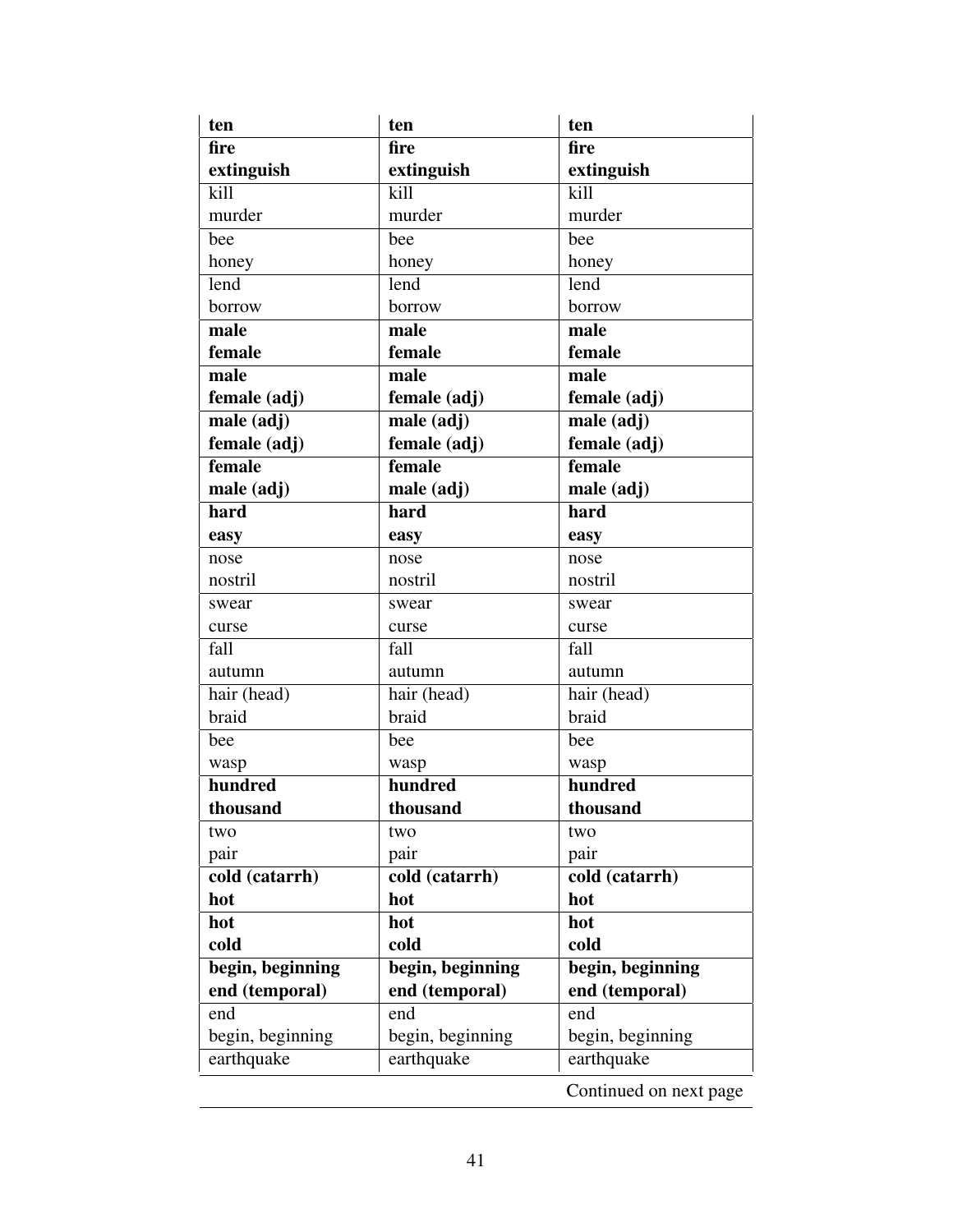| shake             | shake             | shake             |
|-------------------|-------------------|-------------------|
| eat               | eat               | eat               |
| food              | food              | food              |
| sugar             | sugar             | sugar             |
| sweet             | sweet             | sweet             |
| eight             | eight             | eight             |
| nine              | nine              | nine              |
| eye               | eye               | eye               |
| blink             | blink             | blink             |
| g <sub>0</sub>    | go                | go                |
| cease, stop       | cease, stop       | cease, stop       |
| boat              | boat              | boat              |
| sail (noun)       | sail (noun)       | sail (noun)       |
| sail (vb)         | sail (vb)         | sail (vb)         |
| boat              | boat              | boat              |
| go                | go                | go                |
| come              | come              | come              |
| master            | master            | master            |
| slave             | slave             | slave             |
| go                | go                | g <sub>o</sub>    |
| ready             | ready             | ready             |
| drop (vb)         | drop (vb)         | drop (vb)         |
| drip              | drip              | drip              |
| spoon             | spoon             | spoon             |
| fork $(2)$        | fork $(2)$        | fork $(2)$        |
| spoon             | spoon             | spoon             |
| fork              | fork              | fork              |
| goose             | goose             | goose             |
| duck              | duck              | duck              |
| bread             | bread             | bread             |
| rye               | rye               | rye               |
| saw               | saw               | saw               |
| see               | see               | see               |
| dark (in color)   | dark (in color)   | dark (in color)   |
| light (in weight) | light (in weight) | light (in weight) |
| light (in color)  | light (in color)  | light (in color)  |
| dark (in color)   | dark (in color)   | dark (in color)   |
| light (noun)      | light (noun)      | light (noun)      |
| dark (in color)   | dark (in color)   | dark (in color)   |
| wolf              | wolf              | wolf              |
| howl              | howl              | howl              |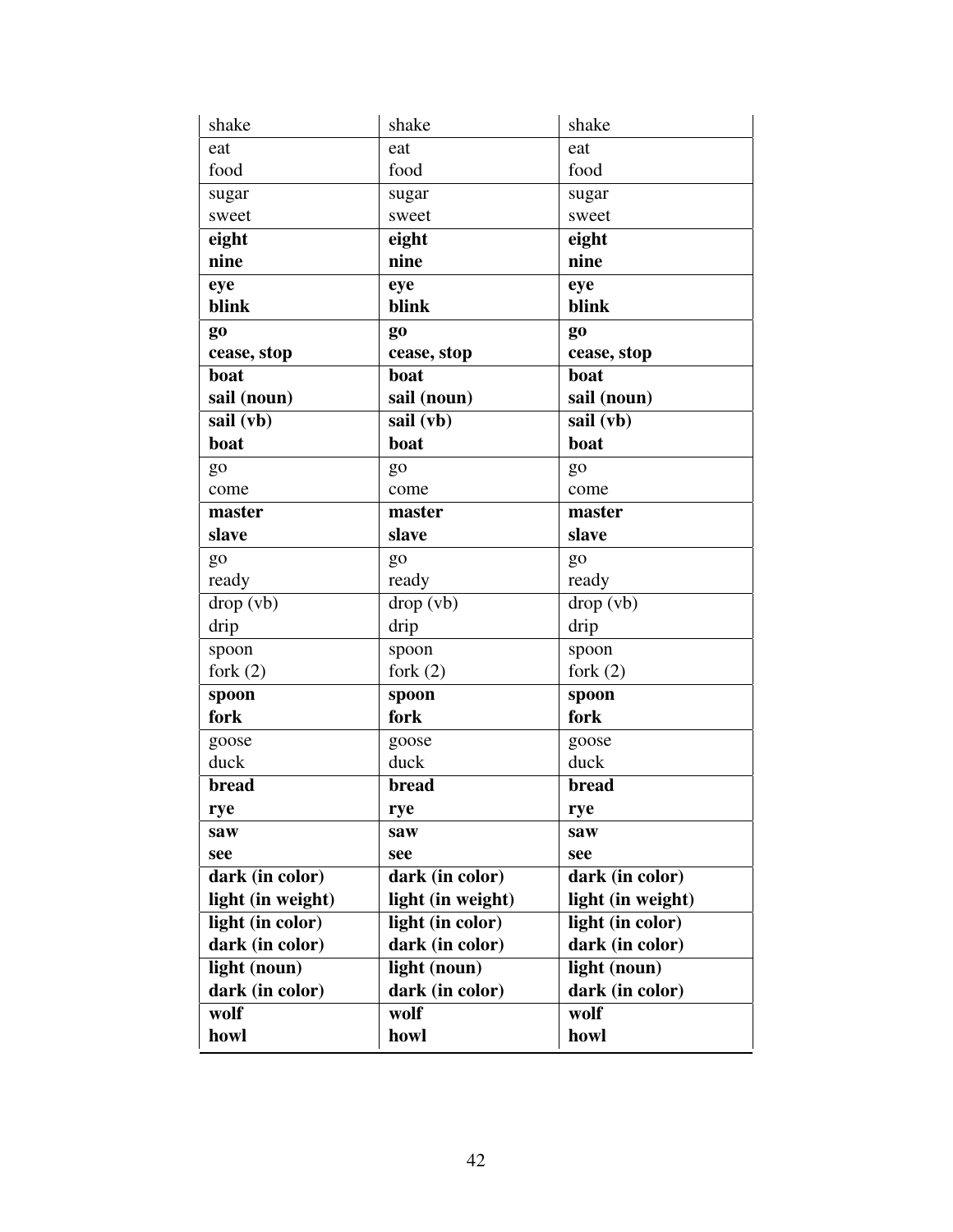Table S5: 100 most similar pairs of concepts from the pretrained word2vec embeddings. Concept pairs marked in bold are those that were not attested in cross-linguistic colexification, controlled for language family, climate, and geography.

| <b>Family-controlled</b> | <b>Climate-controlled</b> | <b>Geography-controlled</b> |
|--------------------------|---------------------------|-----------------------------|
| ask (question, inquire)  | ask (question, inquire)   | ask (question, inquire)     |
| ask, request             | ask, request              | ask, request                |
| light (in color)         | light (in color)          | light (in color)            |
| light (in weight)        | light (in weight)         | light (in weight)           |
| light, kindle, ignite    | light, kindle, ignite     | light, kindle, ignite       |
| light (in weight)        | light (in weight)         | light (in weight)           |
| light (noun)             | light (noun)              | light (noun)                |
| light (in weight)        | light (in weight)         | light (in weight)           |
| call (=summon)           | $call$ (=summon)          | $call$ (=summon)            |
| call (=name)             | call (=name)              | call (=name)                |
| three                    | three                     | three                       |
| four                     | four                      | four                        |
| north                    | north                     | north                       |
| south                    | south                     | south                       |
| east                     | east                      | east                        |
| west                     | west                      | west                        |
| seven                    | seven                     | seven                       |
| eight                    | eight                     | eight                       |
| four                     | four                      | four                        |
| five                     | five                      | five                        |
| five                     | five                      | five                        |
| seven                    | seven                     | seven                       |
| six                      | six                       | six                         |
| seven                    | seven                     | seven                       |
| five                     | five                      | five                        |
| six                      | six                       | six                         |
| four                     | four                      | four                        |
| seven                    | seven                     | seven                       |
| four                     | four                      | four                        |
| six                      | six                       | six                         |
| six                      | six                       | six                         |
| eight                    | eight                     | eight                       |
| east                     | east                      | east                        |
| north                    | north                     | north                       |
| west                     | west                      | west                        |
|                          |                           | Continued on next nage      |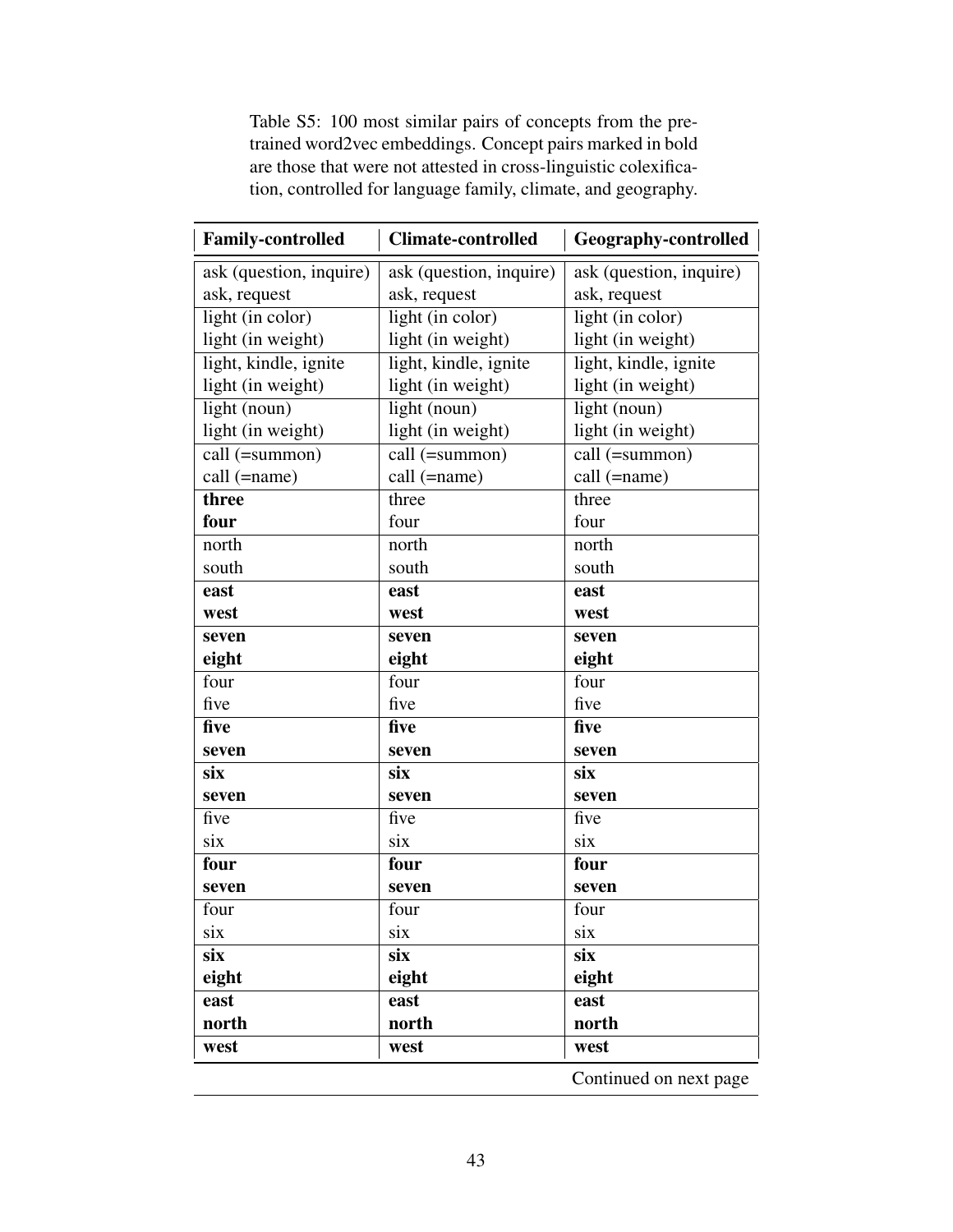| north       | north       | north                                   |
|-------------|-------------|-----------------------------------------|
| five        | five        | five                                    |
| eight       | eight       | eight                                   |
| four        | four        | four                                    |
| eight       | eight       | eight                                   |
| three       | three       | three                                   |
| five        | five        | five                                    |
| east        | east        | east                                    |
| south       | south       | south                                   |
| seven       | seven       | seven                                   |
| nine        | nine        | nine                                    |
| eight       | eight       | eight                                   |
| nine        | nine        | nine                                    |
| west        | west        | west                                    |
| south       | south       | south                                   |
| two         | two         | two                                     |
| three       | three       | three                                   |
| six         | six         | $\overline{\text{s} \text{i} \text{x}}$ |
| nine        | nine        | nine                                    |
| three       | three       | three                                   |
| six         | six         | six                                     |
| three       | three       | three                                   |
| seven       | seven       | seven                                   |
| three       | three       | three                                   |
| eight       | eight       | eight                                   |
| five        | five        | five                                    |
| nine        | nine        | nine                                    |
| two         | two         | two                                     |
| four        | four        | four                                    |
| knee        | knee        | knee                                    |
| ankle       | ankle       | ankle                                   |
| father      | father      | father                                  |
| son         | son         | son                                     |
| second      | second      | second                                  |
| third       | third       | third                                   |
| four        | four        | four                                    |
| nine        | nine        | nine                                    |
| morning     | morning     | morning                                 |
| afternoon   | afternoon   | afternoon                               |
| fifteen     | fifteen     | fifteen                                 |
| twenty      | twenty      | twenty                                  |
| grandmother | grandmother | grandmother                             |
|             |             | Continued on next page                  |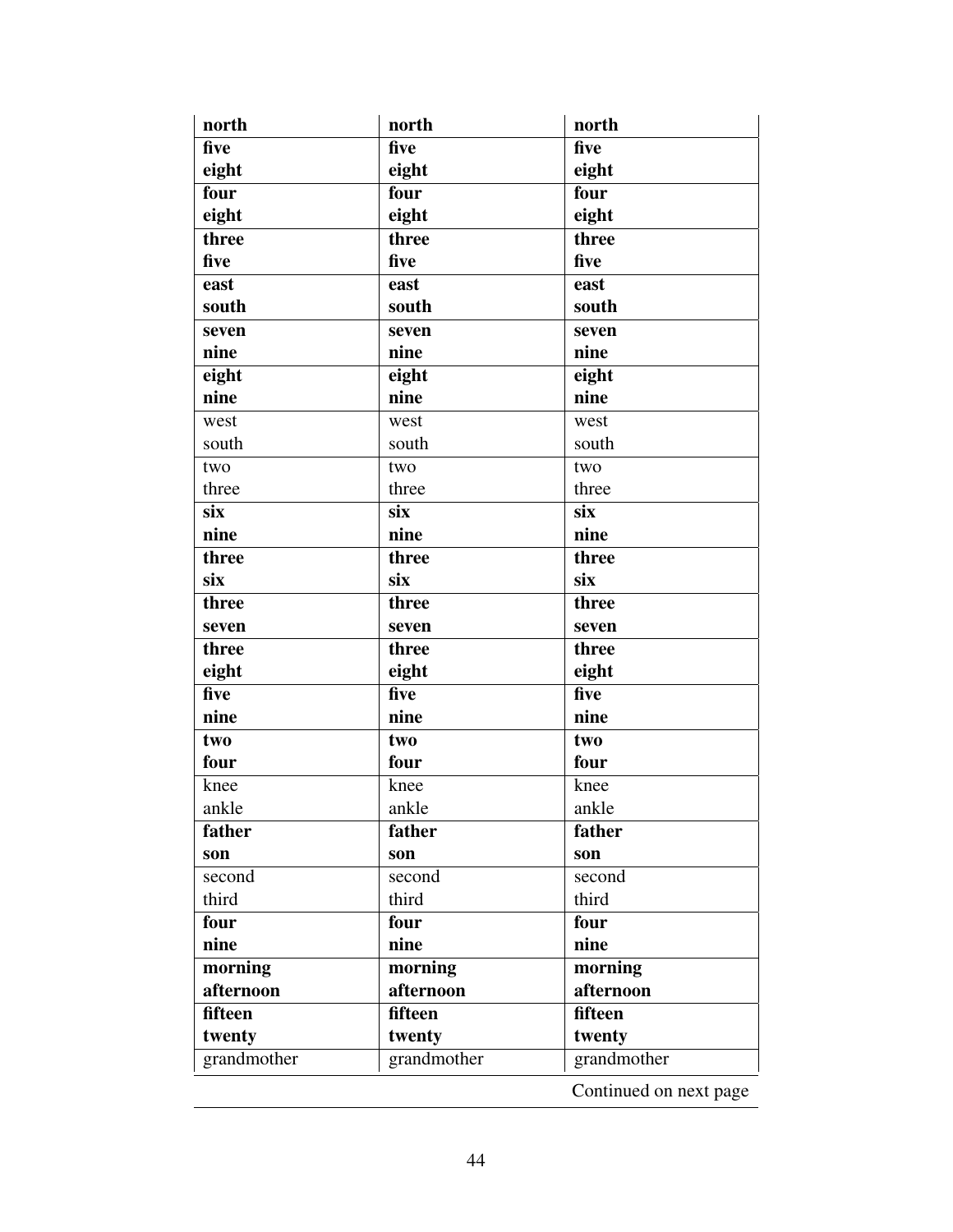| aunt          | aunt                      | aunt                      |
|---------------|---------------------------|---------------------------|
| three         | three                     | three                     |
| nine          | nine                      | nine                      |
| mother        | mother                    | mother                    |
| daughter      | daughter                  | daughter                  |
| daughter      | daughter                  | daughter                  |
| niece         | niece                     | niece                     |
| granddaughter | granddaughter             | granddaughter             |
| niece         | niece                     | niece                     |
| boy           | boy                       | boy                       |
| girl          | girl                      | girl                      |
| father        | father                    | father                    |
| uncle         | uncle                     | uncle                     |
| son           | son                       | son                       |
| nephew        | nephew                    | nephew                    |
| daughter      | daughter                  | daughter                  |
| granddaughter | granddaughter             | granddaughter             |
| uncle         | uncle                     | $\overline{\text{uncle}}$ |
| nephew        | nephew                    | nephew                    |
| son           | son                       | son                       |
| daughter      | daughter                  | daughter                  |
| ten           | ten                       | ten                       |
| fifteen       | fifteen                   | fifteen                   |
| mother        | mother                    | mother                    |
| grandmother   | grandmother               | grandmother               |
| mother        | mother                    | mother                    |
|               |                           |                           |
| aunt          | aunt                      | aunt                      |
| son           | son                       | son                       |
| grandson      | grandson                  | grandson                  |
| male          | male                      | male                      |
| female        | female                    | female                    |
| male          | male                      | male                      |
| female (adj)  | female (adj)              | female (adj)              |
| male (adj)    | $male$ $(\overline{adj})$ | male (adj)                |
| female (adj)  | female (adj)              | female (adj)              |
| female        | female                    | female                    |
| male (adj)    | male (adj)                | male (adj)                |
| two           | two                       | two                       |
| five          | five                      | five                      |
| grandson      | $\overline{gr}$ andson    | grandson                  |
| granddaughter | granddaughter             | granddaughter             |
| son           | son                       | son                       |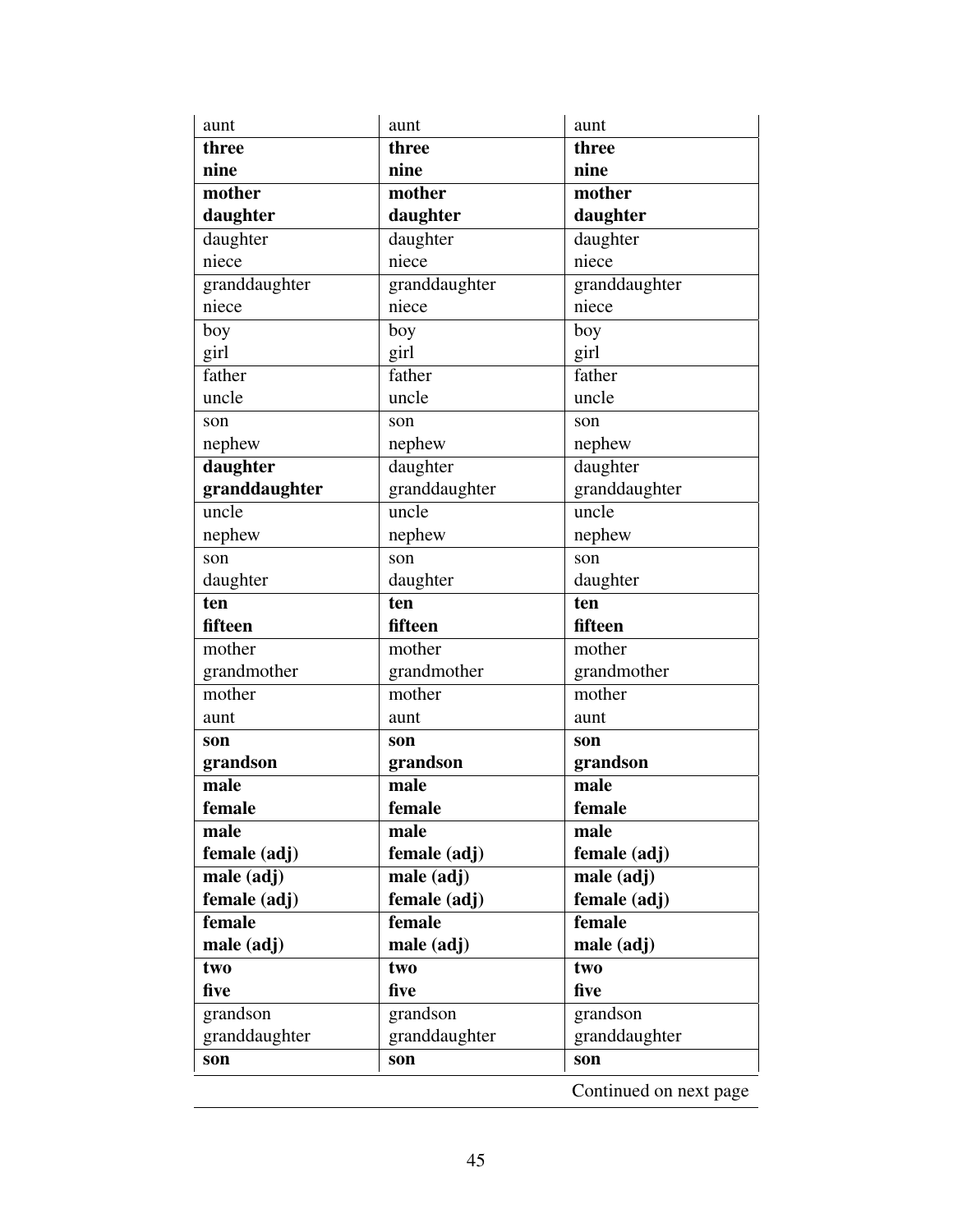| brother         | brother         | brother                |
|-----------------|-----------------|------------------------|
| week            | week            | week                   |
| month           | month           | month                  |
| hundred         | hundred         | hundred                |
| thousand        | thousand        | thousand               |
| aunt            | aunt            | aunt                   |
| niece           | niece           | niece                  |
| gold            | gold            | gold                   |
| silver          | silver          | silver                 |
| buy             | buy             | buy                    |
| sell            | sell            | sell                   |
| brother         | brother         | brother                |
| nephew          | nephew          | nephew                 |
| husband         | husband         | husband                |
| wife            | wife            | wife                   |
| father          | father          | father                 |
| brother         | brother         | brother                |
| two             | two             | two                    |
| six             | six             | six                    |
| grandmother     | grandmother     | grandmother            |
| granddaughter   | granddaughter   | granddaughter          |
| ten             | ten             | ten                    |
| twenty          | twenty          | twenty                 |
| brother         | brother         | brother                |
| uncle           | uncle           | uncle                  |
| grandfather     | grandfather     | grandfather            |
| uncle           | uncle           | uncle                  |
| livestock       | livestock       | livestock              |
| cattle (bovine) | cattle (bovine) | cattle (bovine)        |
| grandson        | grandson        | grandson               |
| nephew          | nephew          | nephew                 |
| night           | night           | night                  |
| evening         | evening         | evening                |
| white           | white           | white                  |
| black           | black           | black                  |
| afternoon       | afternoon       | afternoon              |
| evening         | evening         | evening                |
| mother          | mother          | mother                 |
| niece           | niece           | niece                  |
| two             | two             | two                    |
| seven           | seven           | seven                  |
| father          | father          | father                 |
|                 |                 | Continued on next page |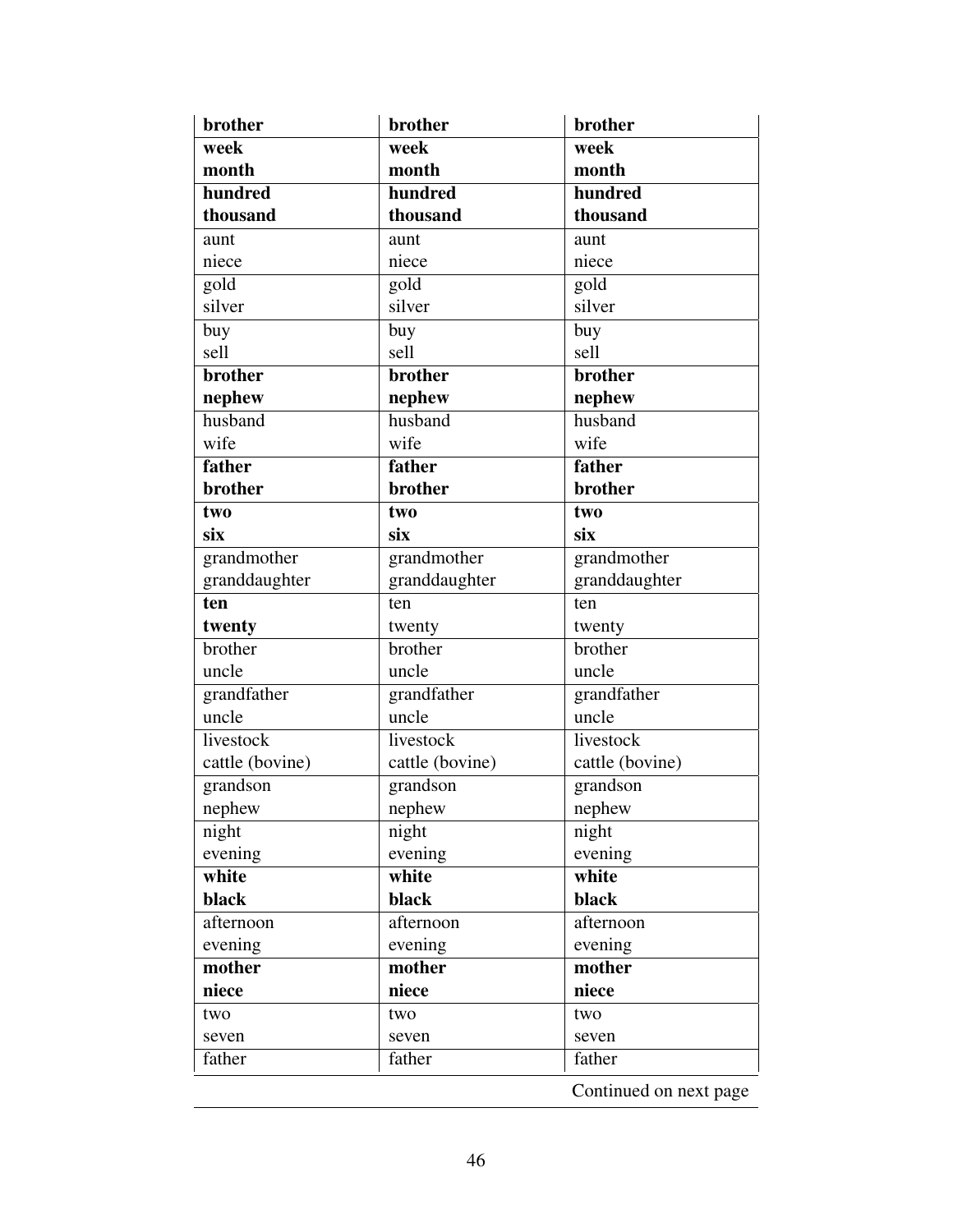| grandfather          | grandfather          | grandfather          |
|----------------------|----------------------|----------------------|
| two                  | two                  | two                  |
| eight                | eight                | eight                |
| grandfather          | grandfather          | grandfather          |
| grandson             | grandson             | grandson             |
| brother              | brother              | brother              |
| cousin               | cousin               | cousin               |
| first                | first                | first                |
| second               | second               | second               |
| grandmother          | grandmother          | grandmother          |
| niece                | niece                | niece                |
| stepfather           | stepfather           | stepfather           |
| stepson              | stepson              | stepson              |
| lake                 | lake                 | lake                 |
| river, stream, brook | river, stream, brook | river, stream, brook |
| father               | father               | father               |
| mother               | mother               | mother               |
| nephew               | nephew               | nephew               |
| cousin               | cousin               | cousin               |
| father               | father               | father               |
|                      |                      |                      |
| nephew               | nephew               | nephew               |
| son                  | son                  | son                  |
| uncle                | uncle                | uncle                |
| daughter             | daughter             | daughter             |
| sister               | sister               | sister               |
| father               | father               | father               |
| stepfather           | stepfather           | stepfather           |
| uncle                | uncle                | uncle                |
| cousin               | cousin               | cousin               |
| porpoise, dolphin    | porpoise, dolphin    | porpoise, dolphin    |
| whale                | whale                | whale                |
| daughter             | daughter             | daughter             |
| stepdaughter         | stepdaughter         | stepdaughter         |
| elbow                | elbow                | elbow                |
| knee                 | knee                 | knee                 |
| grandson             | grandson             | grandson             |
| uncle                | uncle                | uncle                |
| mother               | mother               | mother               |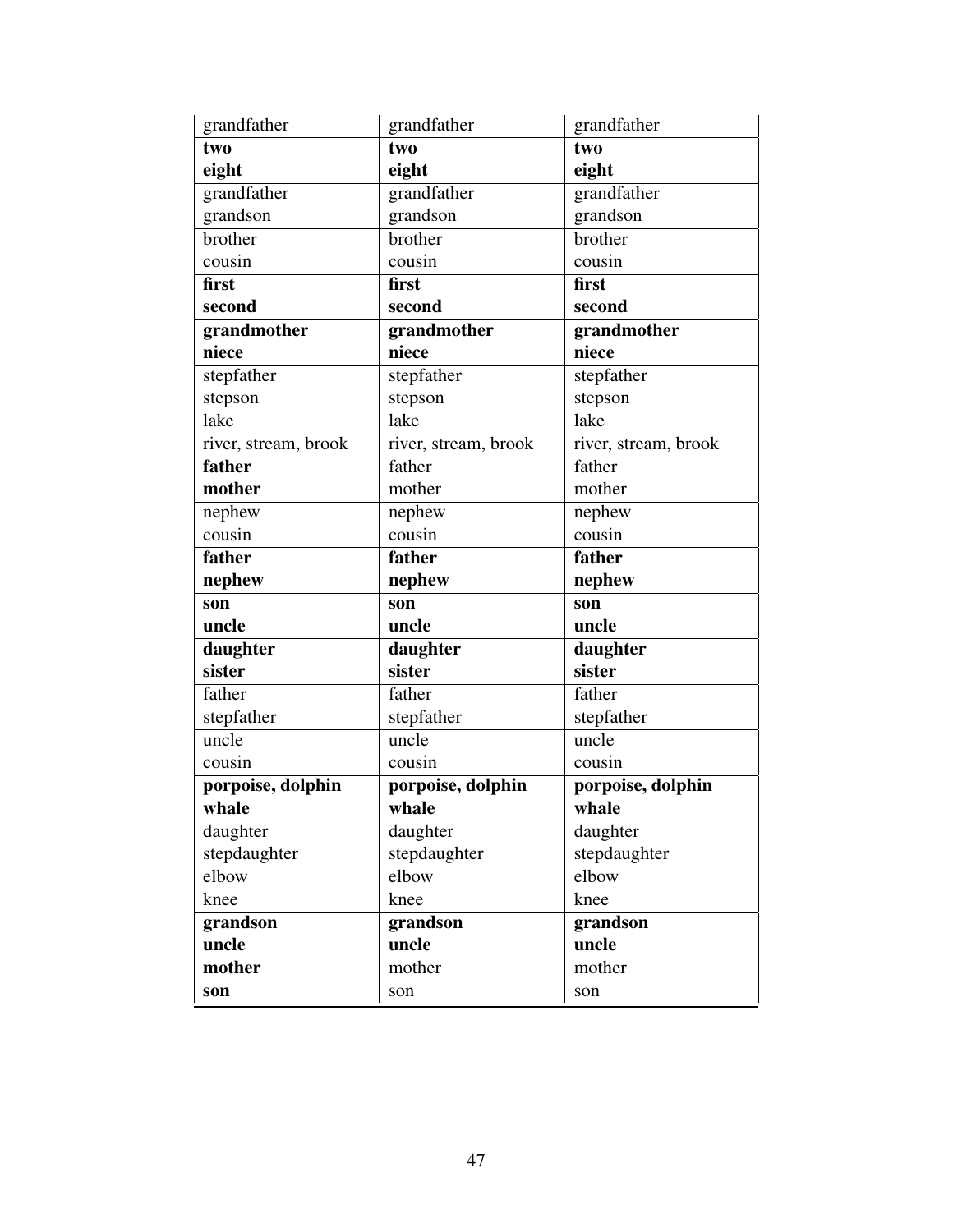| Superordinate concept       | Subordinate concept      |
|-----------------------------|--------------------------|
| earth, land                 | plain, field             |
| earth, land                 | island                   |
| earth, land                 | mainland                 |
| earth, land                 | headland, point          |
| lake                        | lagoon                   |
| tide                        | lowtide                  |
| tide                        | hightide                 |
| sound, noise                | thunder                  |
| lightning                   | lightning (as striking)  |
| weather                     | wind                     |
| man (vs. woman)             | young man (adolescent)   |
| man (vs. woman)             | old man                  |
| man (vs. woman)             | widower                  |
| woman                       | young woman (adolescent) |
| woman                       | wife                     |
| woman                       | married woman            |
| woman                       | old woman                |
| woman                       | widow                    |
| woman                       | prostitute               |
|                             |                          |
| offspring (son or daughter) | infant, baby             |
| parents                     | father                   |
| parents                     | mother                   |
| brother                     | older brother            |
| brother                     | younger brother          |
| sister                      | older sister             |
| sister                      | younger sister           |
| relatives, kinsmen          | sibling                  |
| relatives, kinsmen          | cousin                   |
| relatives, kinsmen          | ancestors                |
| sibling                     | twins                    |
| child                       | orphan                   |
| person, human being         | relatives, kinsmen       |
| person, human being         | slave                    |
| person, human being         | friend, companion        |
| person, human being         | neighbor                 |
| person, human being         | stranger                 |

Table S6: All concept pairs with directly identifiable superordinate-subordinate relations in the IDS. Concept pairs marked in bold are attested in colexification across languages.

48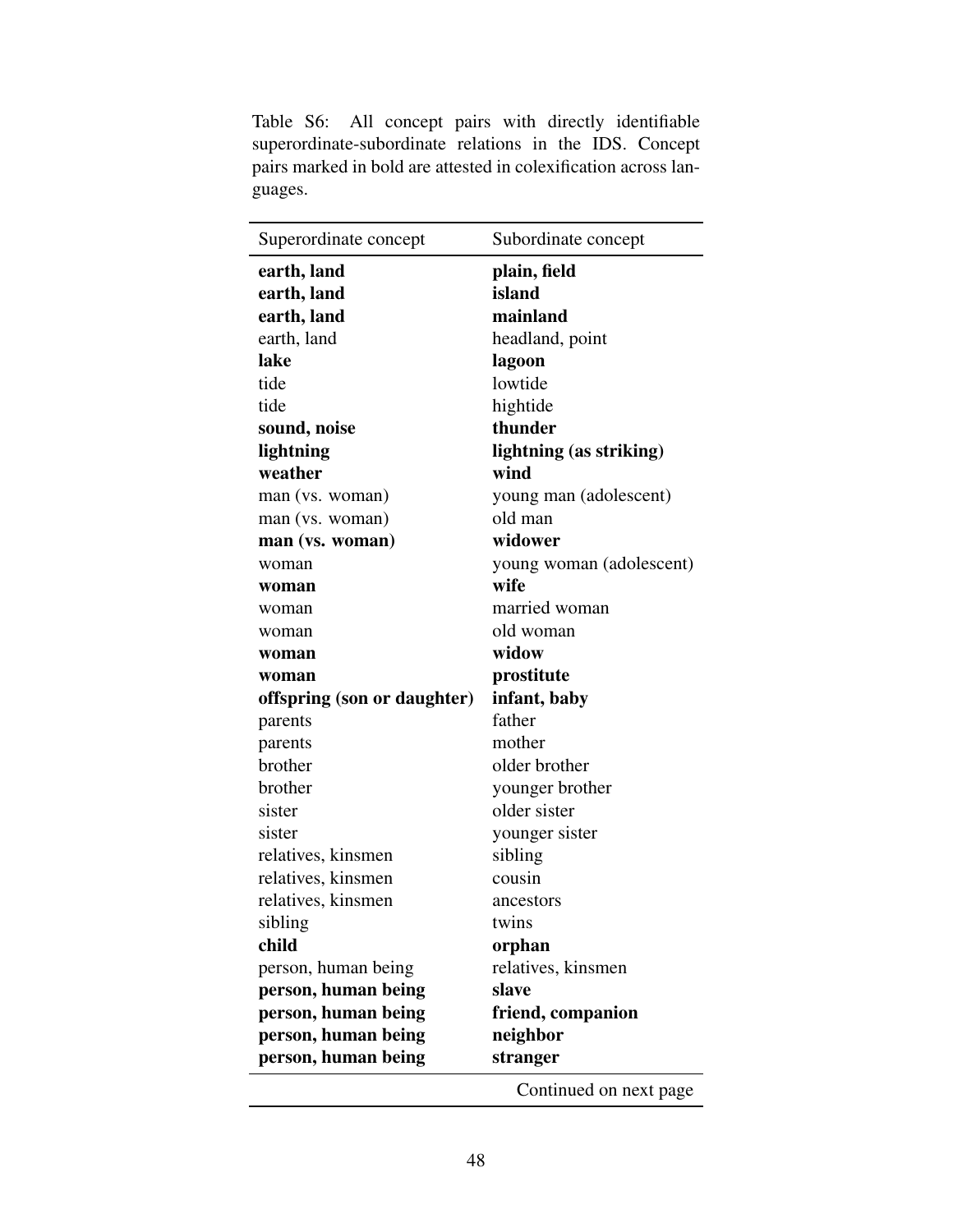| tribe, clan         | family                 |
|---------------------|------------------------|
| cattle (bovine)     | bull                   |
| cattle (bovine)     | 0X                     |
| cattle (bovine)     | cow                    |
| sheep               | ram                    |
| sheep               | ewe                    |
| goat                | he-goat                |
| goat                | kid                    |
| horse (equine)      | mare                   |
| chicken             | cock, rooster          |
| chicken             | hen                    |
| fowl                | chicken                |
| bird                | parrot                 |
| insect              | flea                   |
| hair (head)         | body hair              |
| hair (head)         | pubic hair             |
| hair (head)         | eyebrow                |
| hair (head)         | eyelash                |
| bone                | rib                    |
| bone                | skull                  |
| bone                | jaw                    |
| bone                | tooth                  |
| bone                | shoulderblade          |
| bone                | collarbone             |
| tooth               | molartooth             |
| finger              | thumb                  |
| rest                | sleep                  |
| die, dead           | drowned                |
| drink               | suck                   |
| pot, cooking vessel | kettle                 |
| meal(a)             | breakfast              |
| meal(a)             | lunch                  |
| meal(a)             | dinner                 |
| meal(a)             | supper                 |
| rub, wipe           | scrape                 |
| food                | meat                   |
| food                | cheese                 |
| food                | butter                 |
| meat                | sausage                |
| fruit               | olive                  |
| fruit               | acorn                  |
| beverage, drink     | milk (noun)            |
| cloth               | linen, flax            |
|                     | Continued on next page |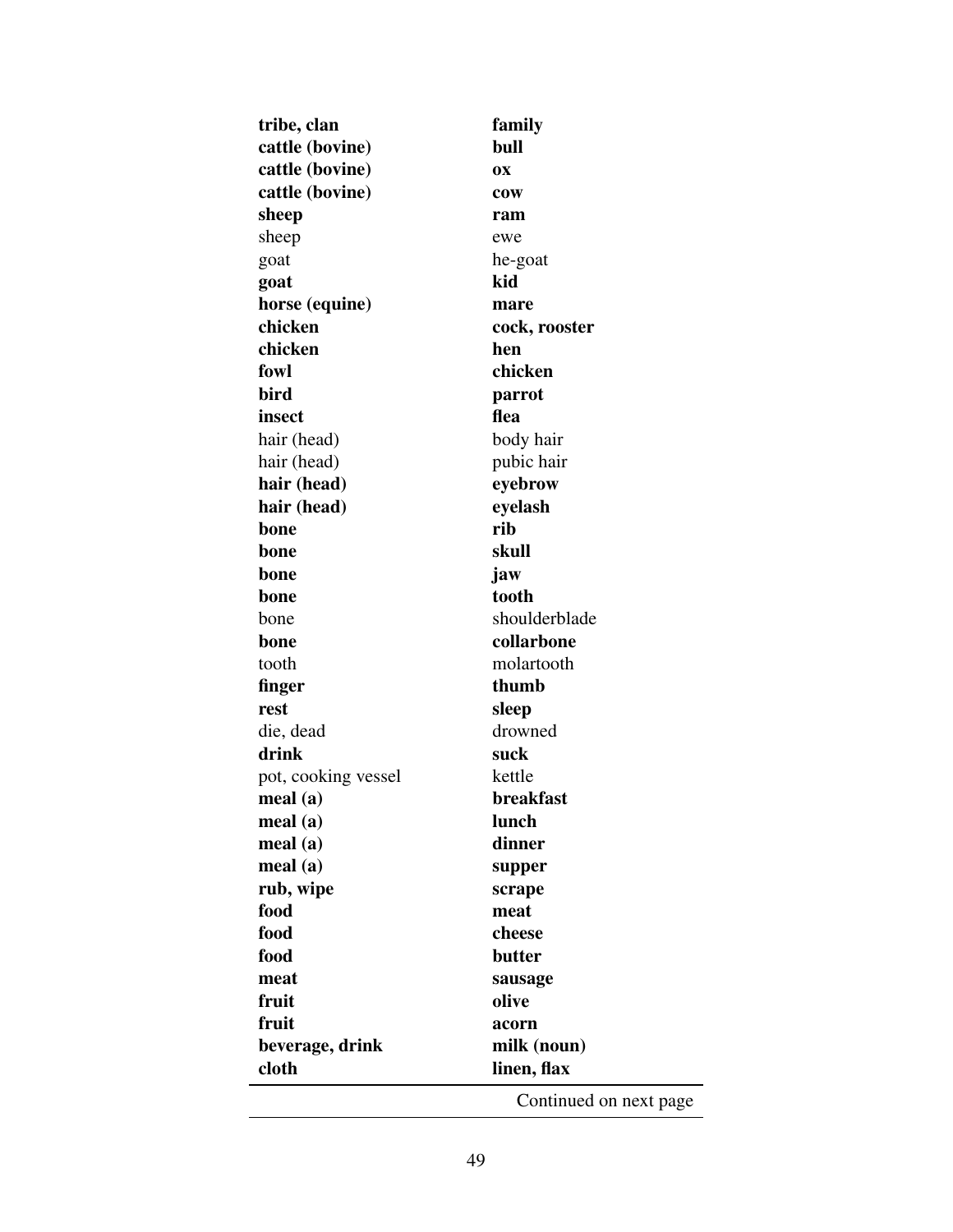| cloth                | cotton                   |
|----------------------|--------------------------|
| cloth                | silk                     |
| cloth                | felt                     |
| cloak                | poncho                   |
| skirt                | grass-skirt              |
| headband, headdress  | hat, cap                 |
| headband, headdress  | helmet                   |
| beam                 | ridgepole                |
| beam                 | rafter                   |
| brick                | adobe                    |
| put                  | <b>SOW</b>               |
| put                  | plant (vb)               |
| cut                  | mow, reap                |
| cut                  | cut down                 |
| cut                  | chop, hew                |
| cut                  | bore                     |
| cut                  | carve                    |
| strike (hit, beat)   | thresh                   |
| tree (cf 08.600)     | oak                      |
| tree                 | oak                      |
| tree (cf $08.600$ )  | beech                    |
| tree                 | beech                    |
| tree (cf 08.600)     | birch                    |
| tree                 | birch                    |
| tree (cf $08.600$ )  | palm tree                |
| tree                 | palm tree                |
| root                 | tapioca, manioc, cassava |
| vegetables           | pumpkin, squash          |
| wood                 | bamboo                   |
| separate             | cut                      |
| separate             | tear                     |
| harm, injure, damage | stab                     |
| harm, injure, damage | shoot                    |
| peel                 | flay, skin               |
| press                | squeeze, wring           |
| weave                | weave, plait             |
| go down              | drip                     |
| swim                 | dive                     |
| walk                 | limp                     |
| rise                 | climb                    |
| carry (bear)         | bring                    |
| oar                  | paddle (noun)            |
| rudder               | paddle (noun)            |
|                      | Continued on next page   |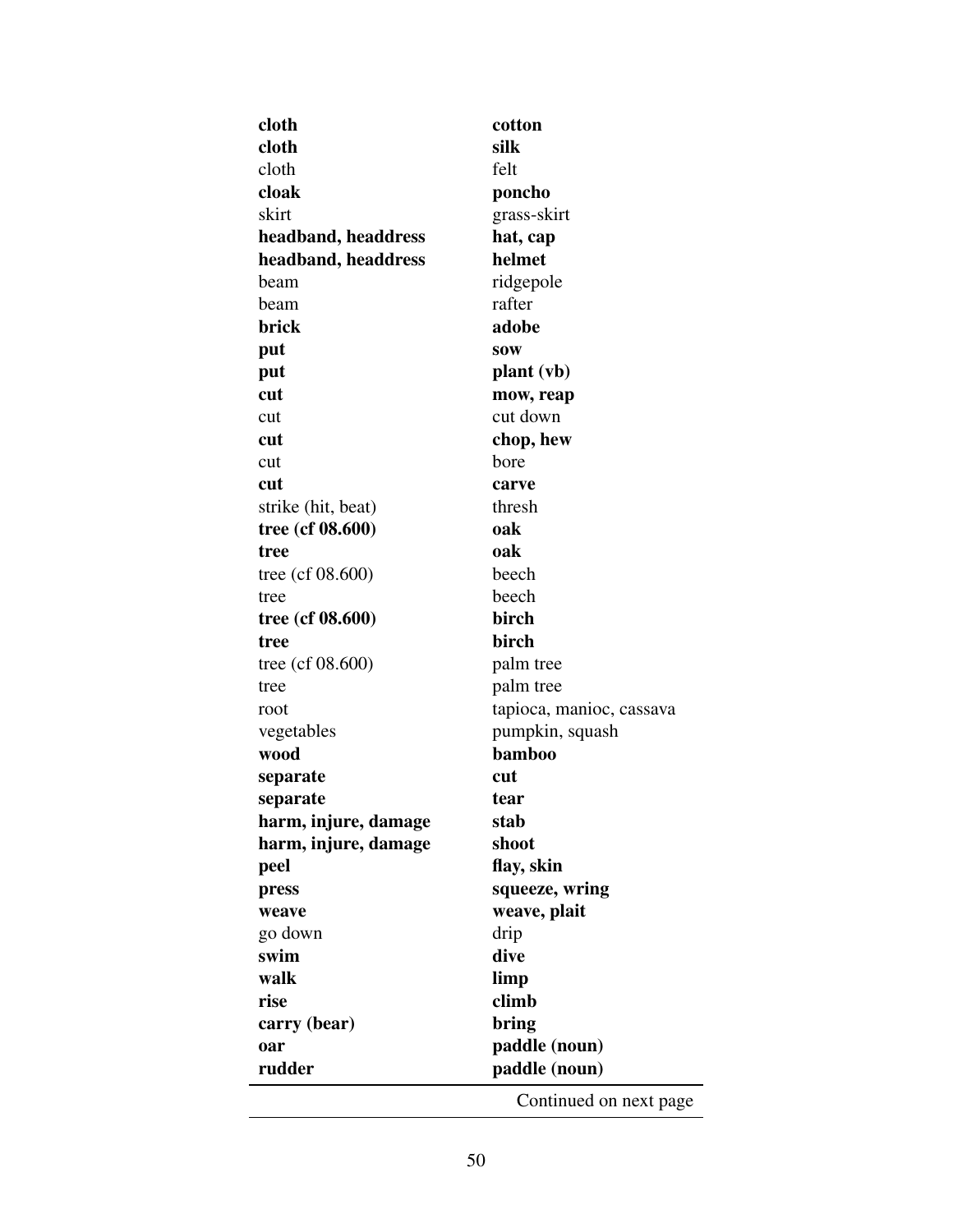| pay (vb)          | give back            |
|-------------------|----------------------|
| give              | lend                 |
| give              | pay (vb)             |
| season            | winter               |
| season            | spring               |
| season            | summer               |
| season            | autumn               |
| smell (vb trans)  | sniff                |
| keep, retain      | deny                 |
| command, order    | call (=summon)       |
| country           | one's native country |
| line              | boundary             |
| citizen, subject  | freeman              |
| weapons, arms     | sling                |
| weapons, arms     | bow                  |
| weapons, arms     | spear                |
| weapons, arms     | sword                |
| weapons, arms     | gun, cannon          |
| armor (defensive) | shield               |
| hook              | fishhook             |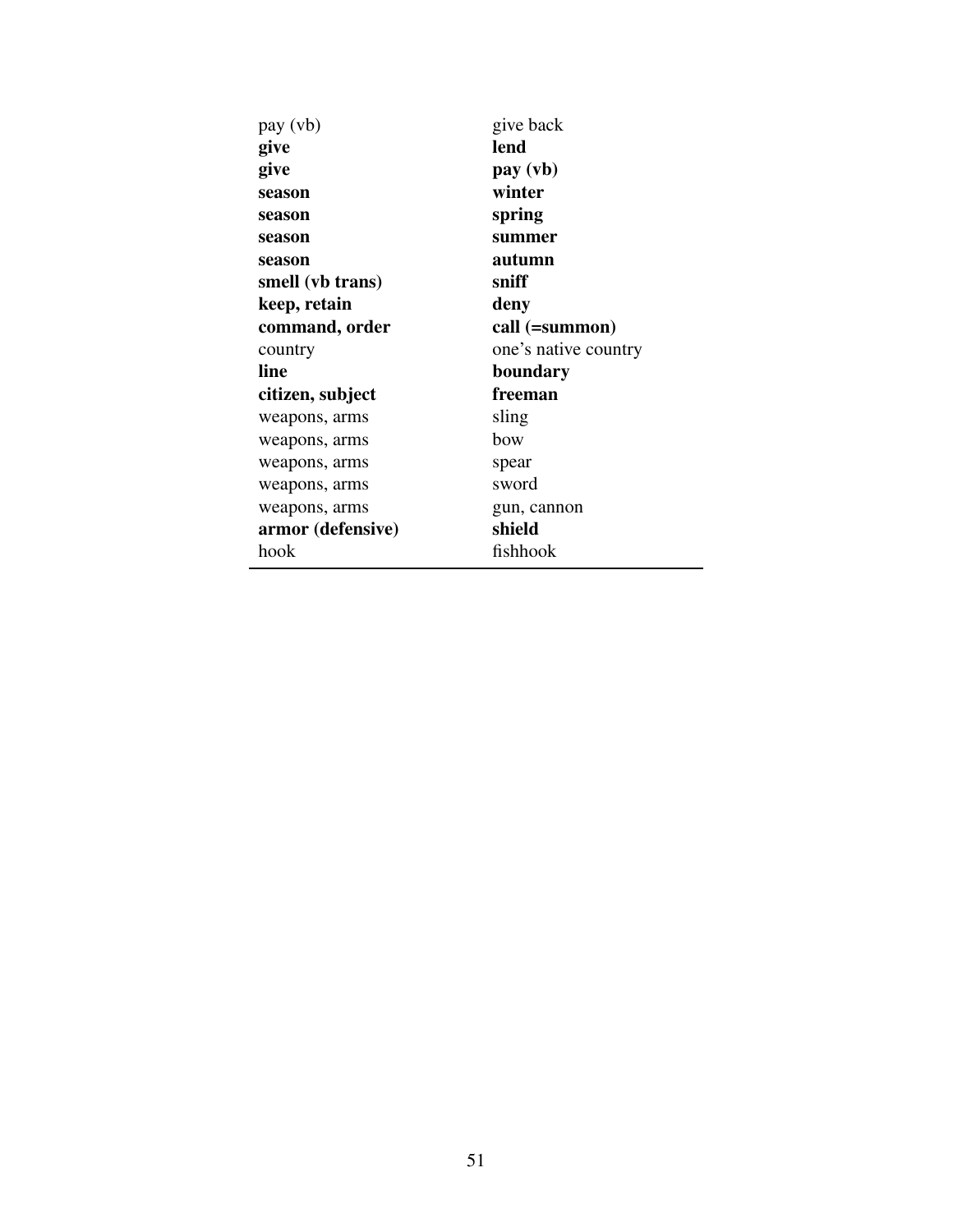| Concept 1       | Concept 2       | Shared hypernym             |
|-----------------|-----------------|-----------------------------|
| hasten, hurry   | dare            | act.v.01                    |
| hasten, hurry   | try, attempt    | act.v.01                    |
| dare            | try, attempt    | act.v.01                    |
| blink           | sneeze          | act_involuntarily.v.01      |
| blink           | break wind      | act_involuntarily.v.01      |
| sneeze          | break wind      | act_involuntarily.v.01      |
| man (vs. woman) | woman           | adult.n.01                  |
| man (vs. woman) | host            | adult.n.01                  |
| woman           | host            | adult.n.01                  |
| flesh           | gums            | animal_tissue.n.01          |
| goose           | duck            | anseriform_bird.n.01        |
| scorpion        | spider          | arachnid.n.01               |
| palm of hand    | waist           | area.n.03                   |
| yard, court     | room            | area.n.05                   |
| yard, court     | threshing-floor | area.n.05                   |
| yard, court     | corner          | area.n.05                   |
| room            | threshing-floor | area.n.05                   |
| room            | corner          | area.n.05                   |
| threshing-floor | corner          | area.n.05                   |
| lip             | tongue          | articulator.n.02            |
| storm           | cloud           | atmospheric_phenomenon.n.01 |
| storm           | weather         | atmospheric_phenomenon.n.01 |
| cloud           | weather         | atmospheric_phenomenon.n.01 |
| owe             | remain, stay    | be.v.01                     |
| owe             | seem            | be.v.01                     |
| remain, stay    | seem            | be.v.01                     |
| ridgepole       | rafter          | beam.n.02                   |
| eagle           | hawk            | bird_of_prey.n.01           |
| eagle           | owl             | bird_of_prey.n.01           |
| hawk            | owl             | bird_of_prey.n.01           |
| sail (vb)       | row $(vb)$      | boat.v.01                   |
| skin, hide      | hair (head)     | body_covering.n.01          |
| skin, hide      | feather         | body_covering.n.01          |
| hair (head)     | feather         | body_covering.n.01          |
| sea             | ocean           | body_of_water.n.01          |
| sea             | lake            | body_of_water.n.01          |
|                 |                 | Continued on next page      |

Table S7: All concept pairs with identifiable co-hyponym relations in the IDS along with their shared hypernyms in WordNet. Concept pairs marked in bold are attested in colexification across languages.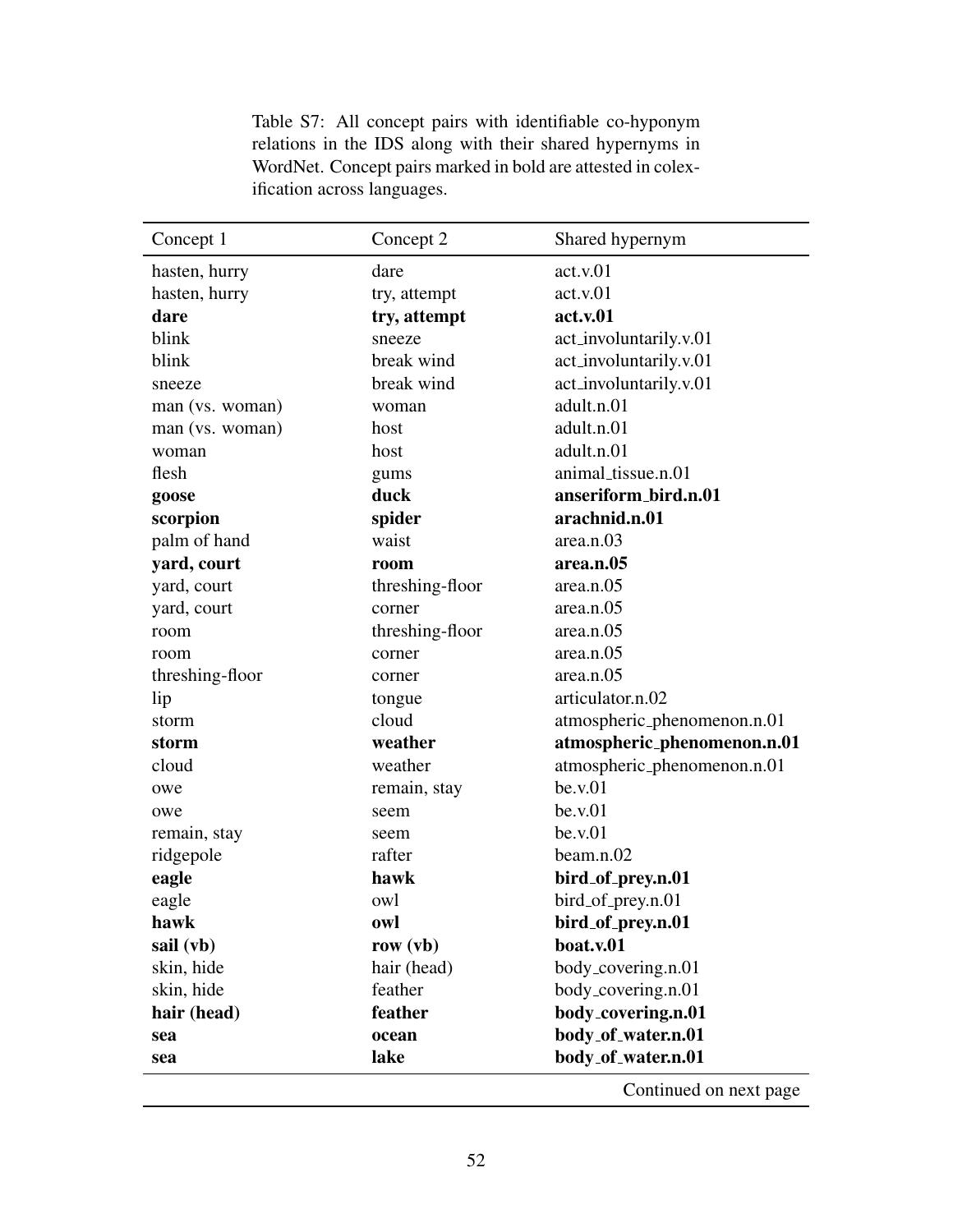| sea                  | gulf, bay            | body_of_water.n.01 |
|----------------------|----------------------|--------------------|
| sea                  | river, stream, brook | body_of_water.n.01 |
| sea                  | waterfall            | body_of_water.n.01 |
| ocean                | lake                 | body_of_water.n.01 |
| ocean                | gulf, bay            | body_of_water.n.01 |
| ocean                | river, stream, brook | body_of_water.n.01 |
| ocean                | waterfall            | body_of_water.n.01 |
| lake                 | gulf, bay            | body_of_water.n.01 |
| lake                 | river, stream, brook | body_of_water.n.01 |
| lake                 | waterfall            | body_of_water.n.01 |
| gulf, bay            | river, stream, brook | body_of_water.n.01 |
| gulf, bay            | waterfall            | body_of_water.n.01 |
| river, stream, brook | waterfall            | body_of_water.n.01 |
| back                 | shoulder             | body_part.n.01     |
| back                 | chest                | body_part.n.01     |
| back                 | hip                  | body_part.n.01     |
| back                 | buttocks             | body_part.n.01     |
| shoulder             | chest                | body_part.n.01     |
| shoulder             | hip                  | body_part.n.01     |
| shoulder             | buttocks             | body_part.n.01     |
| chest                | hip                  | body_part.n.01     |
| chest                | buttocks             | body_part.n.01     |
|                      |                      |                    |
| hip                  | buttocks             | body_part.n.01     |
| rib                  | skull                | bone.n.01          |
| rib                  | jaw                  | bone.n.01          |
| rib                  | tooth                | bone.n.01          |
| rib                  | shoulderblade        | bone.n.01          |
| rib                  | collarbone           | bone.n.01          |
| skull                | jaw                  | bone.n.01          |
| skull                | tooth                | bone.n.01          |
| skull                | shoulderblade        | bone.n.01          |
| skull                | collarbone           | bone.n.01          |
| jaw                  | tooth                | bone.n.01          |
| jaw                  | shoulderblade        | bone.n.01          |
| jaw                  | collarbone           | bone.n.01          |
| tooth                | shoulderblade        | bone.n.01          |
| tooth                | collarbone           | bone.n.01          |
| shoulderblade        | collarbone           | bone.n.01          |
| sheep                | goat                 | bovid.n.01         |
| yawn, gape           | hiccough             | breathe.v.01       |
| yawn, gape           | snore                | breathe.v.01       |
| hiccough             | snore                | breathe.v.01       |
| mead                 | beer                 | brew.n.01          |

53

l.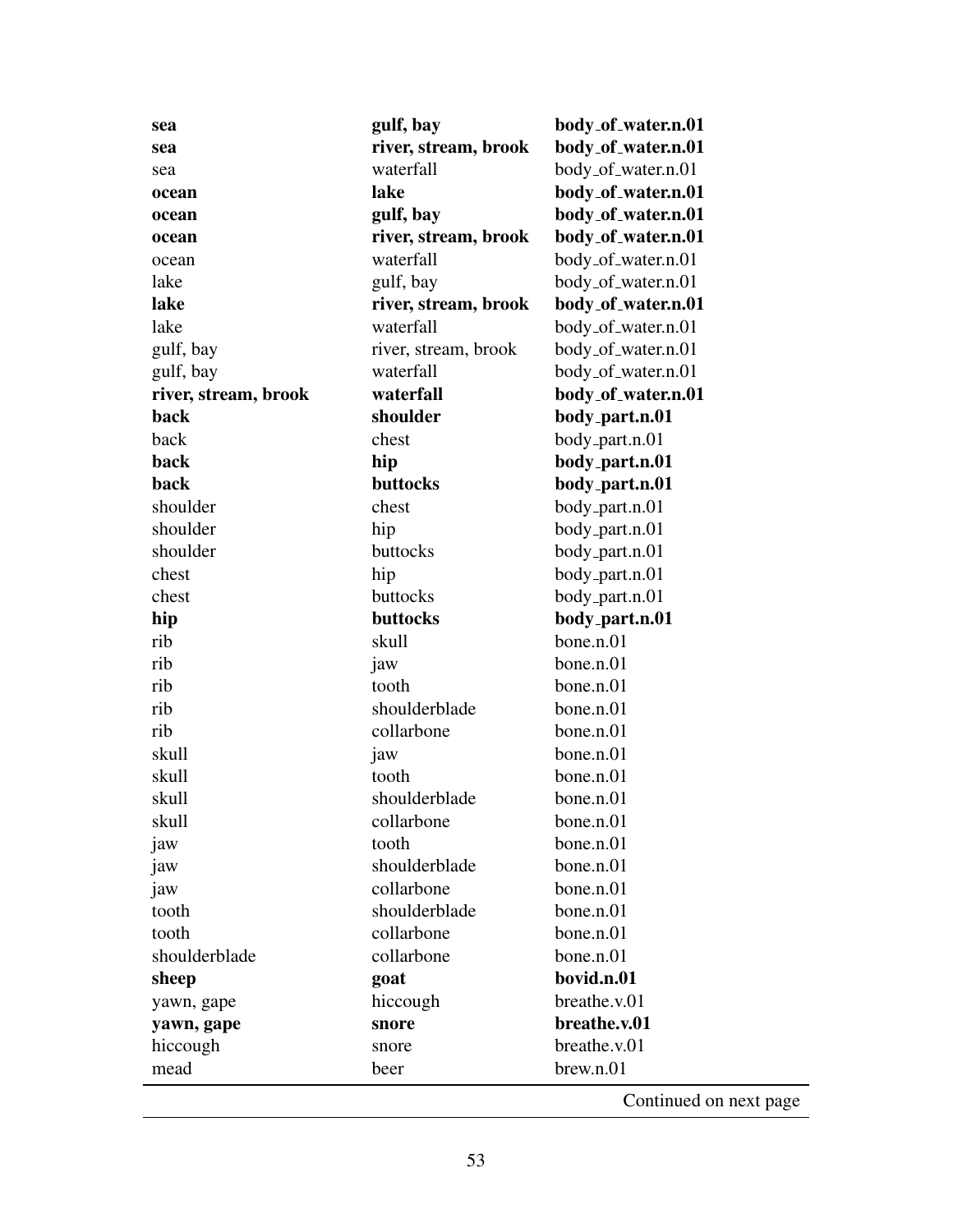| older brother            | younger brother | brother.n.01                |
|--------------------------|-----------------|-----------------------------|
| house                    | school          | building.n.01               |
| dog                      | wolf            | canine.n.02                 |
| dog                      | fox             | canine.n.02                 |
| wolf                     | fox             | canine.n.02                 |
| hunt                     | trap (vb)       | capture.v.06                |
| east                     | west            | cardinal_compass_point.n.01 |
| east                     | north           | cardinal_compass_point.n.01 |
| east                     | south           | cardinal_compass_point.n.01 |
| west                     | north           | cardinal_compass_point.n.01 |
| west                     | south           | cardinal_compass_point.n.01 |
| north                    | south           | cardinal_compass_point.n.01 |
| bull                     | <b>OX</b>       | cattle.n.01                 |
| bull                     | cow             | cattle.n.01                 |
| <b>OX</b>                | cow             | cattle.n.01                 |
| grain (barley, oats etc) | wheat           | cereal.n.01                 |
| grain (barley, oats etc) | barley          | cereal.n.01                 |
| grain (barley, oats etc) | rye             | cereal.n.01                 |
| grain (barley, oats etc) | oats            | cereal.n.01                 |
| grain (barley, oats etc) | maize, corn     | cereal.n.01                 |
| grain (barley, oats etc) | rice            | cereal.n.01                 |
| wheat                    | barley          | cereal.n.01                 |
| wheat                    | rye             | cereal.n.01                 |
| wheat                    | oats            | cereal.n.01                 |
| wheat                    | maize, corn     | cereal.n.01                 |
| wheat                    | rice            | cereal.n.01                 |
| barley                   | rye             | cereal.n.01                 |
| barley                   | oats            | cereal.n.01                 |
| barley                   | maize, corn     | cereal.n.01                 |
| barley                   | rice            | cereal.n.01                 |
| rye                      | oats            | cereal.n.01                 |
| rye                      | maize, corn     | cereal.n.01                 |
| rye                      | rice            | cereal.n.01                 |
| oats                     | maize, corn     | cereal.n.01                 |
| oats                     | rice            | cereal.n.01                 |
| maize, corn              | rice            | cereal.n.01                 |
| burn (vb trans)          | divide          | change_integrity.v.01       |
| sink                     | sit             | change_posture.v.01         |
| sink                     | lie down        | change_posture.v.01         |
| sit                      | lie down        | change_posture.v.01         |
| burn (vb intrans)        | wake up         | change_state.v.01           |
| burn (vb intrans)        | born (to be)    | change_state.v.01           |
| burn (vb intrans)        | conceive        | change_state.v.01           |
|                          |                 |                             |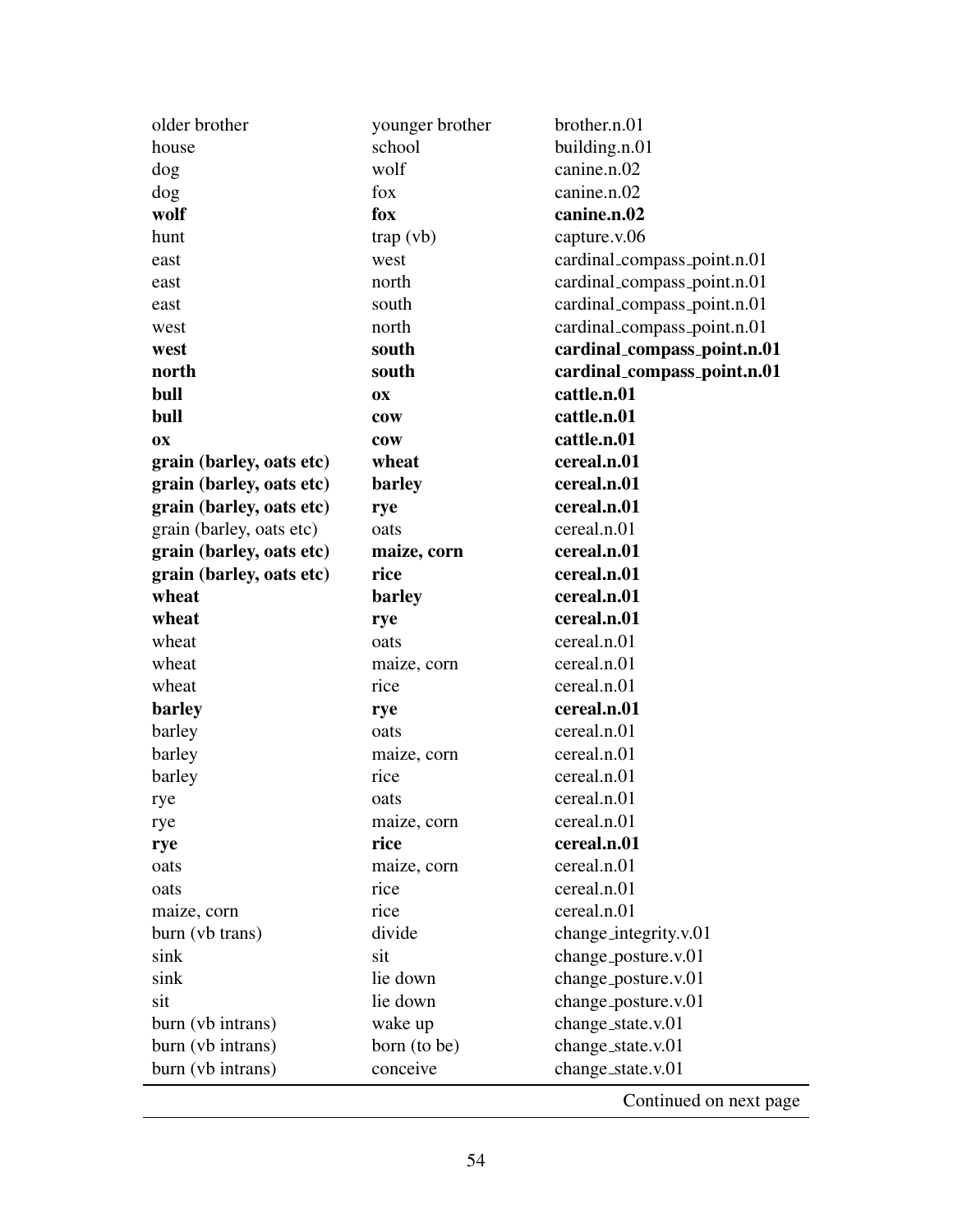| burn (vb intrans)    | die, dead            | change_state.v.01      |
|----------------------|----------------------|------------------------|
| burn (vb intrans)    | boil (vb)            | change_state.v.01      |
| wake up              | born (to be)         | change_state.v.01      |
| wake up              | conceive             | change_state.v.01      |
| wake up              | die, dead            | change_state.v.01      |
| wake up              | boil (vb)            | change_state.v.01      |
| born (to be)         | conceive             | change_state.v.01      |
| born (to be)         | die, dead            | change_state.v.01      |
| born (to be)         | boil (vb)            | change_state.v.01      |
| conceive             | die, dead            | change_state.v.01      |
| conceive             | boil (vb)            | change_state.v.01      |
| die, dead            | boil (vb)            | change_state.v.01      |
| cock, rooster        | hen                  | chicken.n.02           |
| wash                 | sweep                | clean.v.01             |
| clothing, clothes    | headband, headdress  | clothing.n.01          |
| fire                 | flame (noun)         | combustion.n.01        |
| whistle              | speak, talk          | communicate.v.02       |
| whistle              | write                | communicate.v.02       |
| speak, talk          | write                | communicate.v.02       |
| voice                | language             | communication.n.02     |
| silver               | copper, bronze       | conductor.n.02         |
| pine                 | fir                  | conifer.n.01           |
| eat                  | drink                | consume.v.02           |
| eat                  | swallow              | consum. v.02           |
| eat                  | smoke (tobacco)      | consume.v.02           |
| drink                | swallow              | consume.v.02           |
| drink                | smoke (tobacco)      | consume.v.02           |
| swallow              | smoke (tobacco)      | consume.v.02           |
| dish                 | cup, drinking vessel | container.n.01         |
| dish                 | spoon                | container.n.01         |
| dish                 | trough               | container.n.01         |
| dish                 | basket               | container.n.01         |
| cup, drinking vessel | spoon                | container.n.01         |
| cup, drinking vessel | trough               | container.n.01         |
| cup, drinking vessel | basket               | container.n.01         |
| spoon                | trough               | container.n.01         |
| spoon                | basket               | container.n.01         |
| trough               | basket               | container.n.01         |
| pot, cooking vessel  | pan                  | cooking_utensil.n.01   |
| thread               | fishing line         | cord.n.01              |
| fishscale            | shell                | covering.n.01          |
| fishscale            | bark                 | covering.n.01          |
| shell                | bark                 | covering.n.01          |
|                      |                      | Continued on next page |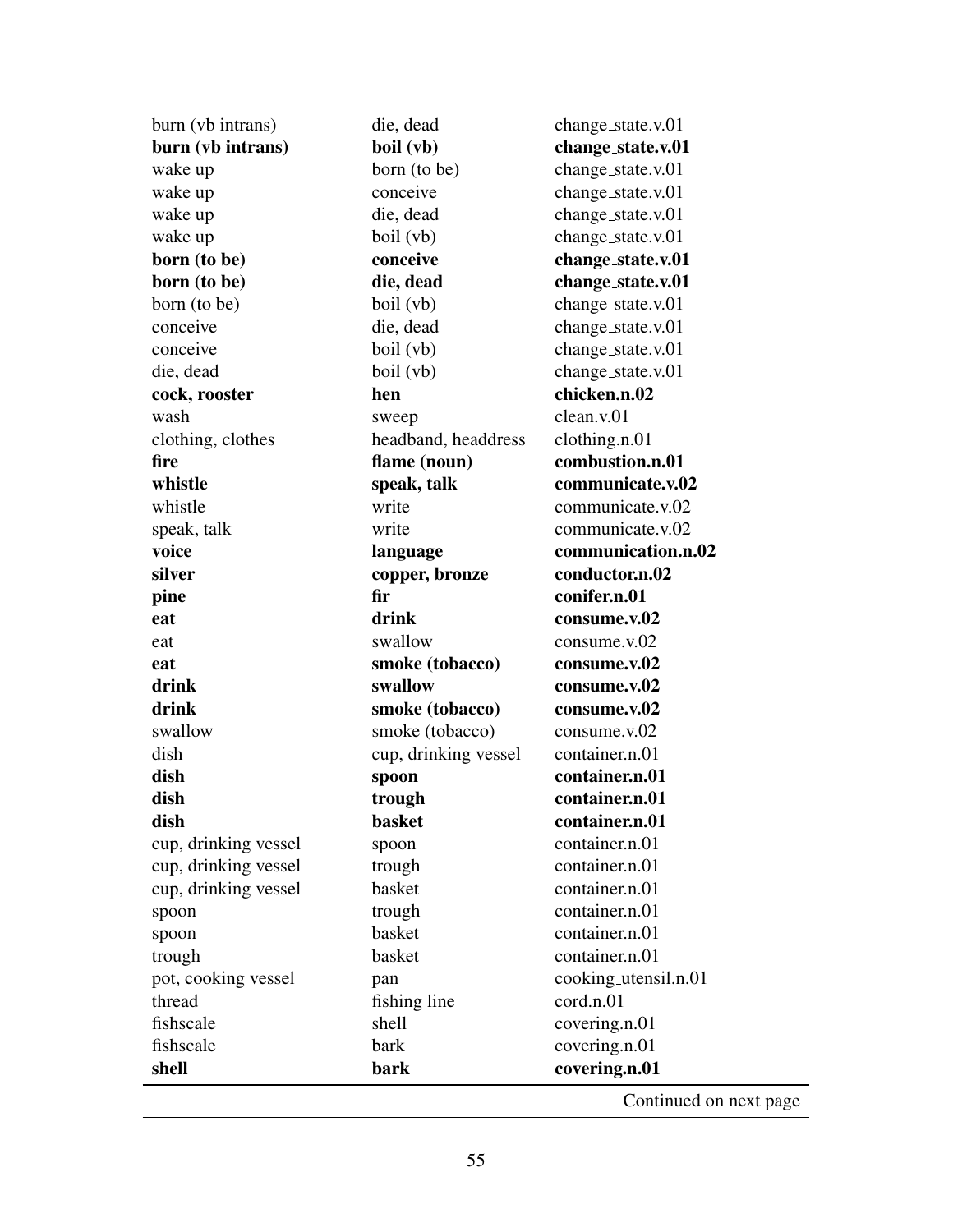| mason       | potter               | craftsman.n.03                |
|-------------|----------------------|-------------------------------|
| cook        | bake                 | create_from_raw_material.v.01 |
| cook        | weave                | create_from_raw_material.v.01 |
| bake        | weave                | create_from_raw_material.v.01 |
| dish        | cup, drinking vessel | crockery.n.01                 |
| mow, reap   | cut down             | cut.v.01                      |
| mow, reap   | chop, hew            | cut.v.01                      |
| mow, reap   | bore                 | cut.v.01                      |
| mow, reap   | carve                | cut.v.01                      |
| cut down    | chop, hew            | cut.v.01                      |
| cut down    | bore                 | cut.v.01                      |
| cut down    | carve                | cut.v.01                      |
| chop, hew   | bore                 | cut.v.01                      |
| chop, hew   | carve                | cut.v.01                      |
| bore        | carve                | cut.v.01                      |
| spoon       | fork $(2)$           | cutlery.n.02                  |
| milk (noun) | cheese               | dairy_product.n.01            |
| milk (noun) | butter               | dairy_product.n.01            |
| cheese      | butter               | dairy_product.n.01            |
| afternoon   | evening              | day.n.04                      |
| measure     | choose               | decide.v.01                   |
| promise     | condemn              | declare.v.01                  |
| tongs       | comb                 | device.n.01                   |
| tongs       | key                  | device.n.01                   |
| tongs       | fan (noun)           | device.n.01                   |
| tongs       | bait                 | device.n.01                   |
| tongs       | $trap$ (noun)        | device.n.01                   |
| comb        | key                  | device.n.01                   |
| comb        | fan (noun)           | device.n.01                   |
| comb        | bait                 | device.n.01                   |
| comb        | trap (noun)          | device.n.01                   |
| key         | fan (noun)           | device.n.01                   |
| key         | bait                 | device.n.01                   |
| key         | trap (noun)          | device.n.01                   |
| fan (noun)  | bait                 | device.n.01                   |
| fan (noun)  | trap (noun)          | device.n.01                   |
| bait        | trap (noun)          | device.n.01                   |
| finger      | toe                  | digit.n.03                    |
| fly         | mosquito             | dipterous_insect.n.01         |
| knife $(2)$ | razor                | edge_tool.n.01                |
| knife $(2)$ | sickle, scythe       | edge_tool.n.01                |
| knife $(2)$ | knife                | edge_tool.n.01                |
| knife $(2)$ | ax                   | edge_tool.n.01                |
|             |                      |                               |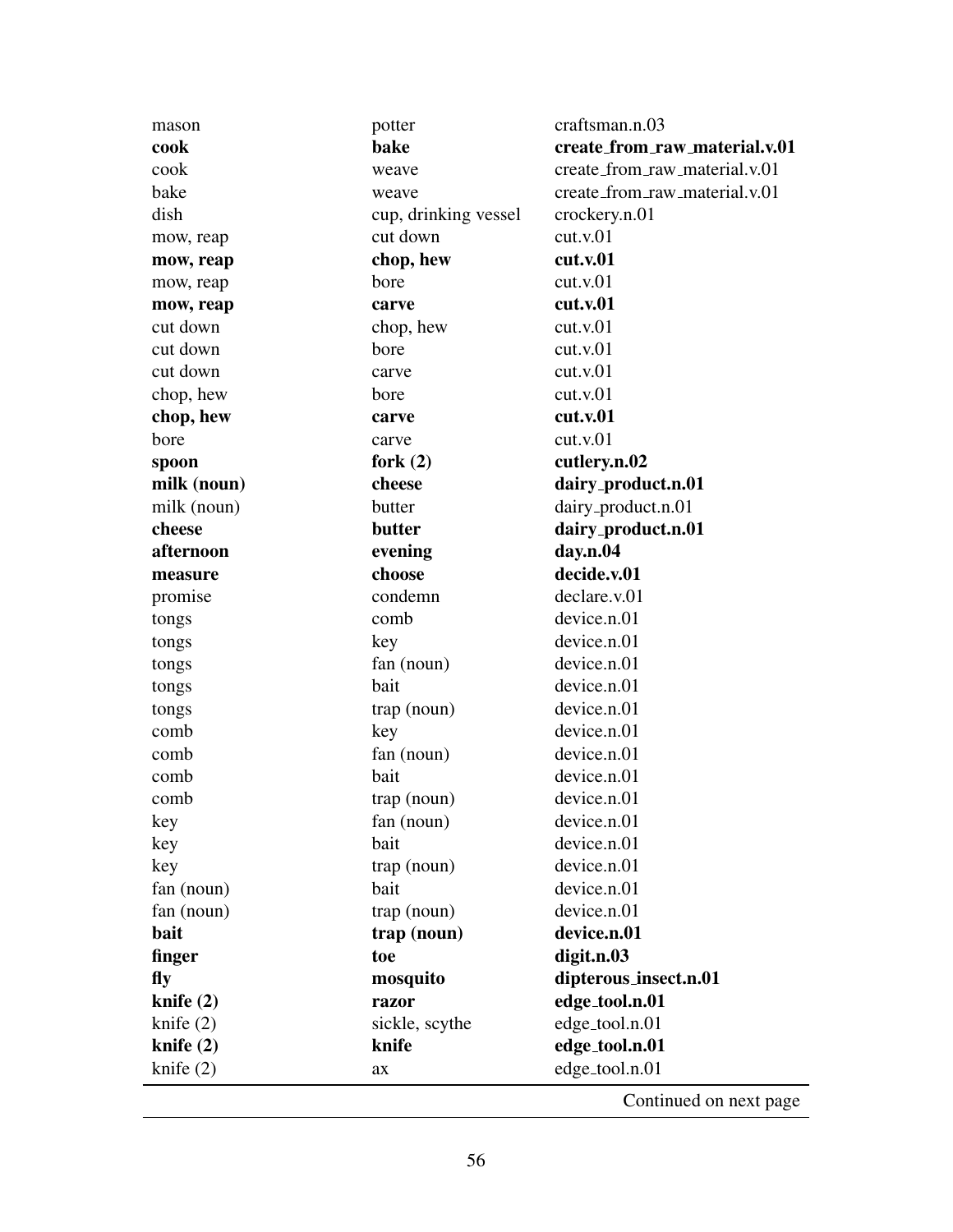| chisel<br>knife $(2)$<br>edge_tool.n.01<br>sickle, scythe<br>edge_tool.n.01<br>razor<br>knife<br>edge_tool.n.01<br>razor<br>edge_tool.n.01<br>ax<br>razor<br>adze<br>edge_tool.n.01<br>razor<br>chisel<br>edge_tool.n.01<br>razor<br>knife<br>edge_tool.n.01<br>sickle, scythe<br>edge_tool.n.01<br>sickle, scythe<br>ax<br>edge_tool.n.01<br>sickle, scythe<br>adze<br>chisel<br>sickle, scythe<br>edge_tool.n.01<br>knife<br>edge_tool.n.01<br>ax<br>knife<br>adze<br>edge_tool.n.01<br>chisel<br>knife<br>edge_tool.n.01<br>adze<br>edge_tool.n.01<br>ax<br>chisel<br>edge_tool.n.01<br>ax<br>chisel<br>adze<br>edge_tool.n.01<br>edible_fruit.n.01<br>fig<br>grape<br>citrus fruit<br>edible_fruit.n.01<br>fig<br>edible_fruit.n.01<br>fig<br>banana tree<br>citrus fruit<br>edible_fruit.n.01<br>grape<br>edible_fruit.n.01<br>banana tree<br>grape<br>edible_fruit.n.01<br>citrus fruit<br>banana tree<br>emotion.n.01<br>fear, fright<br>anxiety, worry<br>finish<br>judge (vb)<br>end.v. $02$<br>ending.n.04<br>end (temporal)<br>victory<br>defeat<br>ending.n.04<br>end (temporal)<br>defeat<br>ending.n.04<br>victory<br>mule<br>equine.n.01<br>horse (equine)<br>excavation.n.03<br>spring, well<br>ditch<br>exchange.v.01<br>sell<br>trade, barter<br>vomit<br>excrete.v.01<br>perspire<br>urinate<br>excrete.v.01<br>perspire<br>perspire<br>defecate<br>excrete.v.01<br>vomit<br>urinate<br>excrete.v.01<br>defecate<br>vomit<br>excrete.v.01<br>defecate<br>excrete.v.01<br>urinate<br>spit<br>expectorate.v.02<br>cough<br>laugh<br>express_emotion.v.01<br>cry, weep<br>head<br>external_body_part.n.01<br>face<br>external_body_part.n.01<br>head<br>lip<br>neck<br>external_body_part.n.01<br>head<br>external_body_part.n.01<br>face<br>lip | knife $(2)$ | adze | edge_tool.n.01 |
|------------------------------------------------------------------------------------------------------------------------------------------------------------------------------------------------------------------------------------------------------------------------------------------------------------------------------------------------------------------------------------------------------------------------------------------------------------------------------------------------------------------------------------------------------------------------------------------------------------------------------------------------------------------------------------------------------------------------------------------------------------------------------------------------------------------------------------------------------------------------------------------------------------------------------------------------------------------------------------------------------------------------------------------------------------------------------------------------------------------------------------------------------------------------------------------------------------------------------------------------------------------------------------------------------------------------------------------------------------------------------------------------------------------------------------------------------------------------------------------------------------------------------------------------------------------------------------------------------------------------------------------------------------------------------------------------------------------------------------------------------------------|-------------|------|----------------|
|                                                                                                                                                                                                                                                                                                                                                                                                                                                                                                                                                                                                                                                                                                                                                                                                                                                                                                                                                                                                                                                                                                                                                                                                                                                                                                                                                                                                                                                                                                                                                                                                                                                                                                                                                                  |             |      |                |
|                                                                                                                                                                                                                                                                                                                                                                                                                                                                                                                                                                                                                                                                                                                                                                                                                                                                                                                                                                                                                                                                                                                                                                                                                                                                                                                                                                                                                                                                                                                                                                                                                                                                                                                                                                  |             |      |                |
|                                                                                                                                                                                                                                                                                                                                                                                                                                                                                                                                                                                                                                                                                                                                                                                                                                                                                                                                                                                                                                                                                                                                                                                                                                                                                                                                                                                                                                                                                                                                                                                                                                                                                                                                                                  |             |      |                |
|                                                                                                                                                                                                                                                                                                                                                                                                                                                                                                                                                                                                                                                                                                                                                                                                                                                                                                                                                                                                                                                                                                                                                                                                                                                                                                                                                                                                                                                                                                                                                                                                                                                                                                                                                                  |             |      |                |
|                                                                                                                                                                                                                                                                                                                                                                                                                                                                                                                                                                                                                                                                                                                                                                                                                                                                                                                                                                                                                                                                                                                                                                                                                                                                                                                                                                                                                                                                                                                                                                                                                                                                                                                                                                  |             |      |                |
|                                                                                                                                                                                                                                                                                                                                                                                                                                                                                                                                                                                                                                                                                                                                                                                                                                                                                                                                                                                                                                                                                                                                                                                                                                                                                                                                                                                                                                                                                                                                                                                                                                                                                                                                                                  |             |      |                |
|                                                                                                                                                                                                                                                                                                                                                                                                                                                                                                                                                                                                                                                                                                                                                                                                                                                                                                                                                                                                                                                                                                                                                                                                                                                                                                                                                                                                                                                                                                                                                                                                                                                                                                                                                                  |             |      |                |
|                                                                                                                                                                                                                                                                                                                                                                                                                                                                                                                                                                                                                                                                                                                                                                                                                                                                                                                                                                                                                                                                                                                                                                                                                                                                                                                                                                                                                                                                                                                                                                                                                                                                                                                                                                  |             |      |                |
|                                                                                                                                                                                                                                                                                                                                                                                                                                                                                                                                                                                                                                                                                                                                                                                                                                                                                                                                                                                                                                                                                                                                                                                                                                                                                                                                                                                                                                                                                                                                                                                                                                                                                                                                                                  |             |      |                |
|                                                                                                                                                                                                                                                                                                                                                                                                                                                                                                                                                                                                                                                                                                                                                                                                                                                                                                                                                                                                                                                                                                                                                                                                                                                                                                                                                                                                                                                                                                                                                                                                                                                                                                                                                                  |             |      |                |
|                                                                                                                                                                                                                                                                                                                                                                                                                                                                                                                                                                                                                                                                                                                                                                                                                                                                                                                                                                                                                                                                                                                                                                                                                                                                                                                                                                                                                                                                                                                                                                                                                                                                                                                                                                  |             |      |                |
|                                                                                                                                                                                                                                                                                                                                                                                                                                                                                                                                                                                                                                                                                                                                                                                                                                                                                                                                                                                                                                                                                                                                                                                                                                                                                                                                                                                                                                                                                                                                                                                                                                                                                                                                                                  |             |      |                |
|                                                                                                                                                                                                                                                                                                                                                                                                                                                                                                                                                                                                                                                                                                                                                                                                                                                                                                                                                                                                                                                                                                                                                                                                                                                                                                                                                                                                                                                                                                                                                                                                                                                                                                                                                                  |             |      |                |
|                                                                                                                                                                                                                                                                                                                                                                                                                                                                                                                                                                                                                                                                                                                                                                                                                                                                                                                                                                                                                                                                                                                                                                                                                                                                                                                                                                                                                                                                                                                                                                                                                                                                                                                                                                  |             |      |                |
|                                                                                                                                                                                                                                                                                                                                                                                                                                                                                                                                                                                                                                                                                                                                                                                                                                                                                                                                                                                                                                                                                                                                                                                                                                                                                                                                                                                                                                                                                                                                                                                                                                                                                                                                                                  |             |      |                |
|                                                                                                                                                                                                                                                                                                                                                                                                                                                                                                                                                                                                                                                                                                                                                                                                                                                                                                                                                                                                                                                                                                                                                                                                                                                                                                                                                                                                                                                                                                                                                                                                                                                                                                                                                                  |             |      |                |
|                                                                                                                                                                                                                                                                                                                                                                                                                                                                                                                                                                                                                                                                                                                                                                                                                                                                                                                                                                                                                                                                                                                                                                                                                                                                                                                                                                                                                                                                                                                                                                                                                                                                                                                                                                  |             |      |                |
|                                                                                                                                                                                                                                                                                                                                                                                                                                                                                                                                                                                                                                                                                                                                                                                                                                                                                                                                                                                                                                                                                                                                                                                                                                                                                                                                                                                                                                                                                                                                                                                                                                                                                                                                                                  |             |      |                |
|                                                                                                                                                                                                                                                                                                                                                                                                                                                                                                                                                                                                                                                                                                                                                                                                                                                                                                                                                                                                                                                                                                                                                                                                                                                                                                                                                                                                                                                                                                                                                                                                                                                                                                                                                                  |             |      |                |
|                                                                                                                                                                                                                                                                                                                                                                                                                                                                                                                                                                                                                                                                                                                                                                                                                                                                                                                                                                                                                                                                                                                                                                                                                                                                                                                                                                                                                                                                                                                                                                                                                                                                                                                                                                  |             |      |                |
|                                                                                                                                                                                                                                                                                                                                                                                                                                                                                                                                                                                                                                                                                                                                                                                                                                                                                                                                                                                                                                                                                                                                                                                                                                                                                                                                                                                                                                                                                                                                                                                                                                                                                                                                                                  |             |      |                |
|                                                                                                                                                                                                                                                                                                                                                                                                                                                                                                                                                                                                                                                                                                                                                                                                                                                                                                                                                                                                                                                                                                                                                                                                                                                                                                                                                                                                                                                                                                                                                                                                                                                                                                                                                                  |             |      |                |
|                                                                                                                                                                                                                                                                                                                                                                                                                                                                                                                                                                                                                                                                                                                                                                                                                                                                                                                                                                                                                                                                                                                                                                                                                                                                                                                                                                                                                                                                                                                                                                                                                                                                                                                                                                  |             |      |                |
|                                                                                                                                                                                                                                                                                                                                                                                                                                                                                                                                                                                                                                                                                                                                                                                                                                                                                                                                                                                                                                                                                                                                                                                                                                                                                                                                                                                                                                                                                                                                                                                                                                                                                                                                                                  |             |      |                |
|                                                                                                                                                                                                                                                                                                                                                                                                                                                                                                                                                                                                                                                                                                                                                                                                                                                                                                                                                                                                                                                                                                                                                                                                                                                                                                                                                                                                                                                                                                                                                                                                                                                                                                                                                                  |             |      |                |
|                                                                                                                                                                                                                                                                                                                                                                                                                                                                                                                                                                                                                                                                                                                                                                                                                                                                                                                                                                                                                                                                                                                                                                                                                                                                                                                                                                                                                                                                                                                                                                                                                                                                                                                                                                  |             |      |                |
|                                                                                                                                                                                                                                                                                                                                                                                                                                                                                                                                                                                                                                                                                                                                                                                                                                                                                                                                                                                                                                                                                                                                                                                                                                                                                                                                                                                                                                                                                                                                                                                                                                                                                                                                                                  |             |      |                |
|                                                                                                                                                                                                                                                                                                                                                                                                                                                                                                                                                                                                                                                                                                                                                                                                                                                                                                                                                                                                                                                                                                                                                                                                                                                                                                                                                                                                                                                                                                                                                                                                                                                                                                                                                                  |             |      |                |
|                                                                                                                                                                                                                                                                                                                                                                                                                                                                                                                                                                                                                                                                                                                                                                                                                                                                                                                                                                                                                                                                                                                                                                                                                                                                                                                                                                                                                                                                                                                                                                                                                                                                                                                                                                  |             |      |                |
|                                                                                                                                                                                                                                                                                                                                                                                                                                                                                                                                                                                                                                                                                                                                                                                                                                                                                                                                                                                                                                                                                                                                                                                                                                                                                                                                                                                                                                                                                                                                                                                                                                                                                                                                                                  |             |      |                |
|                                                                                                                                                                                                                                                                                                                                                                                                                                                                                                                                                                                                                                                                                                                                                                                                                                                                                                                                                                                                                                                                                                                                                                                                                                                                                                                                                                                                                                                                                                                                                                                                                                                                                                                                                                  |             |      |                |
|                                                                                                                                                                                                                                                                                                                                                                                                                                                                                                                                                                                                                                                                                                                                                                                                                                                                                                                                                                                                                                                                                                                                                                                                                                                                                                                                                                                                                                                                                                                                                                                                                                                                                                                                                                  |             |      |                |
|                                                                                                                                                                                                                                                                                                                                                                                                                                                                                                                                                                                                                                                                                                                                                                                                                                                                                                                                                                                                                                                                                                                                                                                                                                                                                                                                                                                                                                                                                                                                                                                                                                                                                                                                                                  |             |      |                |
|                                                                                                                                                                                                                                                                                                                                                                                                                                                                                                                                                                                                                                                                                                                                                                                                                                                                                                                                                                                                                                                                                                                                                                                                                                                                                                                                                                                                                                                                                                                                                                                                                                                                                                                                                                  |             |      |                |
|                                                                                                                                                                                                                                                                                                                                                                                                                                                                                                                                                                                                                                                                                                                                                                                                                                                                                                                                                                                                                                                                                                                                                                                                                                                                                                                                                                                                                                                                                                                                                                                                                                                                                                                                                                  |             |      |                |
|                                                                                                                                                                                                                                                                                                                                                                                                                                                                                                                                                                                                                                                                                                                                                                                                                                                                                                                                                                                                                                                                                                                                                                                                                                                                                                                                                                                                                                                                                                                                                                                                                                                                                                                                                                  |             |      |                |
|                                                                                                                                                                                                                                                                                                                                                                                                                                                                                                                                                                                                                                                                                                                                                                                                                                                                                                                                                                                                                                                                                                                                                                                                                                                                                                                                                                                                                                                                                                                                                                                                                                                                                                                                                                  |             |      |                |
|                                                                                                                                                                                                                                                                                                                                                                                                                                                                                                                                                                                                                                                                                                                                                                                                                                                                                                                                                                                                                                                                                                                                                                                                                                                                                                                                                                                                                                                                                                                                                                                                                                                                                                                                                                  |             |      |                |
|                                                                                                                                                                                                                                                                                                                                                                                                                                                                                                                                                                                                                                                                                                                                                                                                                                                                                                                                                                                                                                                                                                                                                                                                                                                                                                                                                                                                                                                                                                                                                                                                                                                                                                                                                                  |             |      |                |
|                                                                                                                                                                                                                                                                                                                                                                                                                                                                                                                                                                                                                                                                                                                                                                                                                                                                                                                                                                                                                                                                                                                                                                                                                                                                                                                                                                                                                                                                                                                                                                                                                                                                                                                                                                  |             |      |                |
|                                                                                                                                                                                                                                                                                                                                                                                                                                                                                                                                                                                                                                                                                                                                                                                                                                                                                                                                                                                                                                                                                                                                                                                                                                                                                                                                                                                                                                                                                                                                                                                                                                                                                                                                                                  |             |      |                |
|                                                                                                                                                                                                                                                                                                                                                                                                                                                                                                                                                                                                                                                                                                                                                                                                                                                                                                                                                                                                                                                                                                                                                                                                                                                                                                                                                                                                                                                                                                                                                                                                                                                                                                                                                                  |             |      |                |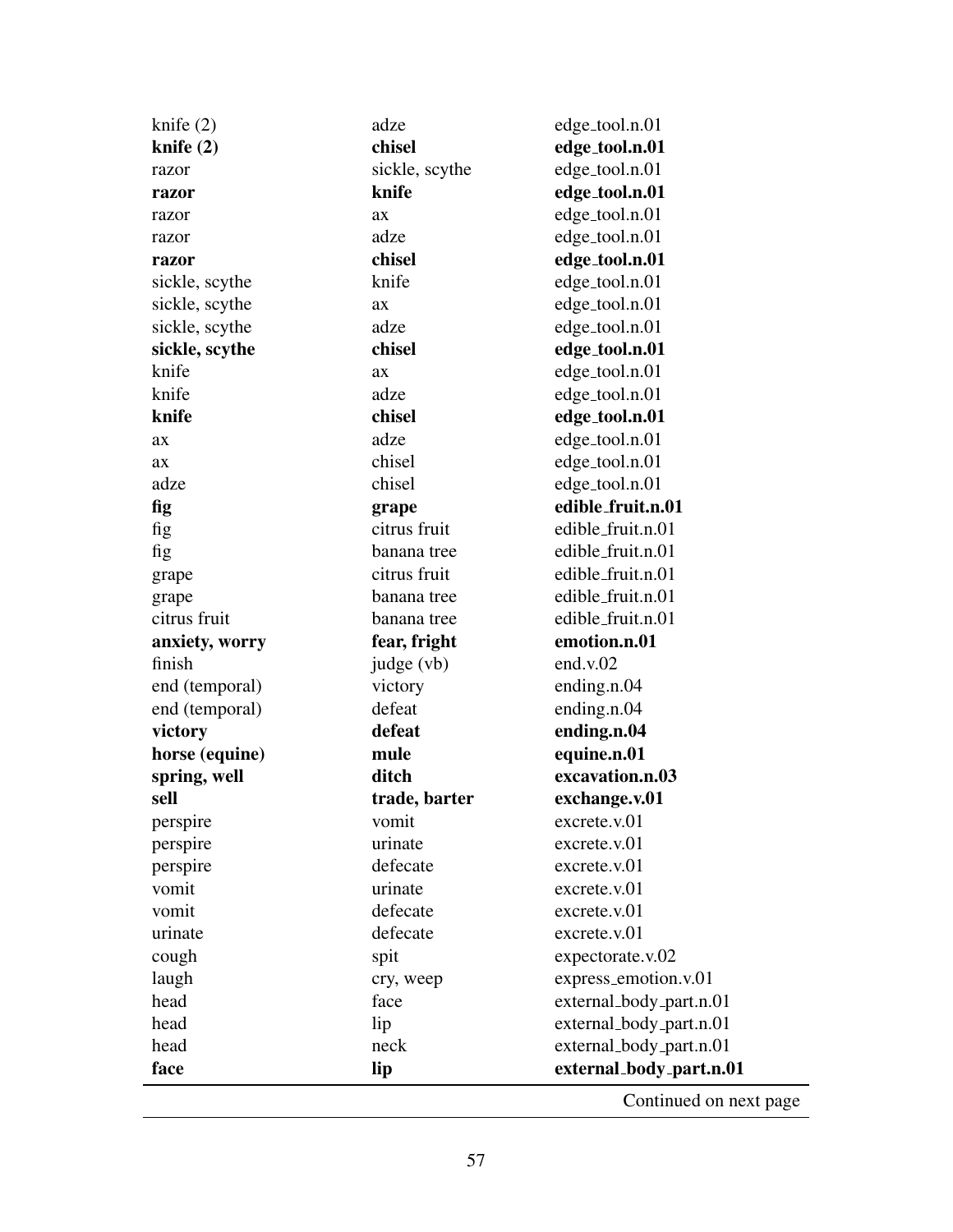| face                 | neck                 | external_body_part.n.01 |
|----------------------|----------------------|-------------------------|
| lip                  | neck                 | external_body_part.n.01 |
| hand                 | finger               | extremity.n.05          |
| hand                 | toe                  | extremity.n.05          |
| finger               | toe                  | extremity.n.05          |
| linen, flax          | cotton               | fabric.n.01             |
| linen, flax          | silk                 | fabric.n.01             |
| linen, flax          | felt                 | fabric.n.01             |
| cotton               | silk                 | fabric.n.01             |
| cotton               | felt                 | fabric.n.01             |
| silk                 | felt                 | fabric.n.01             |
| sew                  | tie, bind            | fasten.v.01             |
| sew                  | hang up              | fasten.v.01             |
| tie, bind            | hang up              | fasten.v.01             |
| button               | lock (noun)          | fastener.n.02           |
| button               | knot (noun)          | fastener.n.02           |
| button               | nail                 | fastener.n.02           |
| lock (noun)          | knot (noun)          | fastener.n.02           |
| $lock$ (noun)        | nail                 | fastener.n.02           |
| knot (noun)          | nail                 | fastener.n.02           |
| side of head, temple | forehead             | feature.n.02            |
| side of head, temple | cheek                | feature.n.02            |
| side of head, temple | chin                 | feature.n.02            |
| forehead             | cheek                | feature.n.02            |
| forehead             | chin                 | feature.n.02            |
| cheek                | chin                 | feature.n.02            |
| woman                | girl                 | female.n.02             |
| plate                | saucer               | flatware.n.01           |
| salt                 | pepper               | flavorer.n.01           |
| mat                  | rug                  | floor_cover.n.01        |
| water                | beverage, drink      | food.n.01               |
| meat                 | cheese               | food.n.02               |
| meat                 | butter               | food.n.02               |
| cheese               | butter               | food.n.02               |
| meal, flour          | egg                  | foodstuff.n.02          |
| shoe                 | boot                 | footwear.n.02           |
| good fortune, luck   | misfortune, bad luck | fortune.n.04            |
| olive                | acorn                | fruit.n.01              |
| firewood             | charcoal             | fuel.n.01               |
| fur                  | shirt                | garment.n.01            |
| fur                  | skirt                | garment.n.01            |
| fur                  | trousers             | garment.n.01            |
| fur                  | veil                 | garment.n.01            |
|                      |                      | Continued on next page  |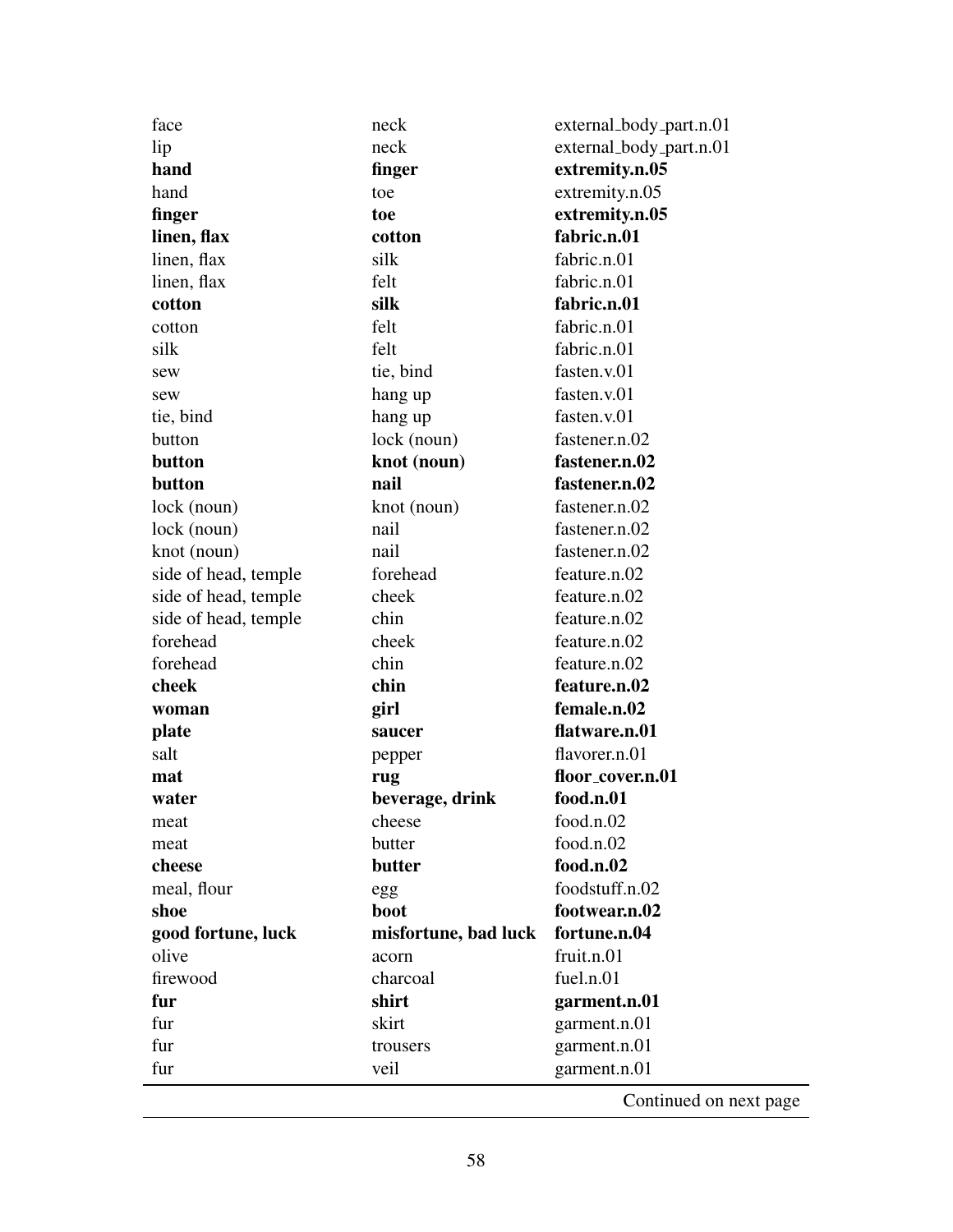| shirt       | skirt              | garment.n.01              |
|-------------|--------------------|---------------------------|
| shirt       | trousers           | garment.n.01              |
| shirt       | veil               | garment.n.01              |
| skirt       | trousers           | garment.n.01              |
| skirt       | veil               | garment.n.01              |
| trousers    | veil               | garment.n.01              |
| shore       | cave               | geological_formation.n.01 |
| find        | borrow             | get.v.01                  |
| find        | earn               | get.v.01                  |
| find        | buy                | get.v.01                  |
| find        | share (distribute) | get.v.01                  |
| borrow      | earn               | get.v.01                  |
| borrow      | buy                | get.v.01                  |
| borrow      | share (distribute) | get.v.01                  |
| earn        | buy                | get.v.01                  |
| earn        | share (distribute) | get.v.01                  |
| buy         | share (distribute) | get.v.01                  |
| lend        | pay (vb)           | give.v.03                 |
| wrist       | ankle              | gliding_joint.n.01        |
| he-goat     | kid                | goat.n.01                 |
| grandson    | granddaughter      | grandchild.n.01           |
| grandfather | grandmother        | grandparent.n.01          |
| bite        | pinch              | grip.v.01                 |
| body hair   | pubic hair         | hair.n.01                 |
| body hair   | eyebrow            | hair.n.01                 |
| body hair   | eyelash            | hair.n.01                 |
| pubic hair  | eyebrow            | hair.n.01                 |
| pubic hair  | eyelash            | hair.n.01                 |
| eyebrow     | eyelash            | hair.n.01                 |
| pestle      | awl                | hand_tool.n.01            |
| pestle      | shovel             | hand_tool.n.01            |
| pestle      | fork               | hand_tool.n.01            |
| pestle      | saw                | hand_tool.n.01            |
| pestle      | hammer             | hand_tool.n.01            |
| awl         | shovel             | hand_tool.n.01            |
| awl         | fork               | hand_tool.n.01            |
| awl         | saw                | hand_tool.n.01            |
| awl         | hammer             | hand_tool.n.01            |
| shovel      | fork               | hand_tool.n.01            |
| shovel      | saw                | hand_tool.n.01            |
| shovel      | hammer             | hand_tool.n.01            |
| fork        |                    | hand_tool.n.01            |
|             | saw                |                           |
| fork        | hammer             | hand_tool.n.01            |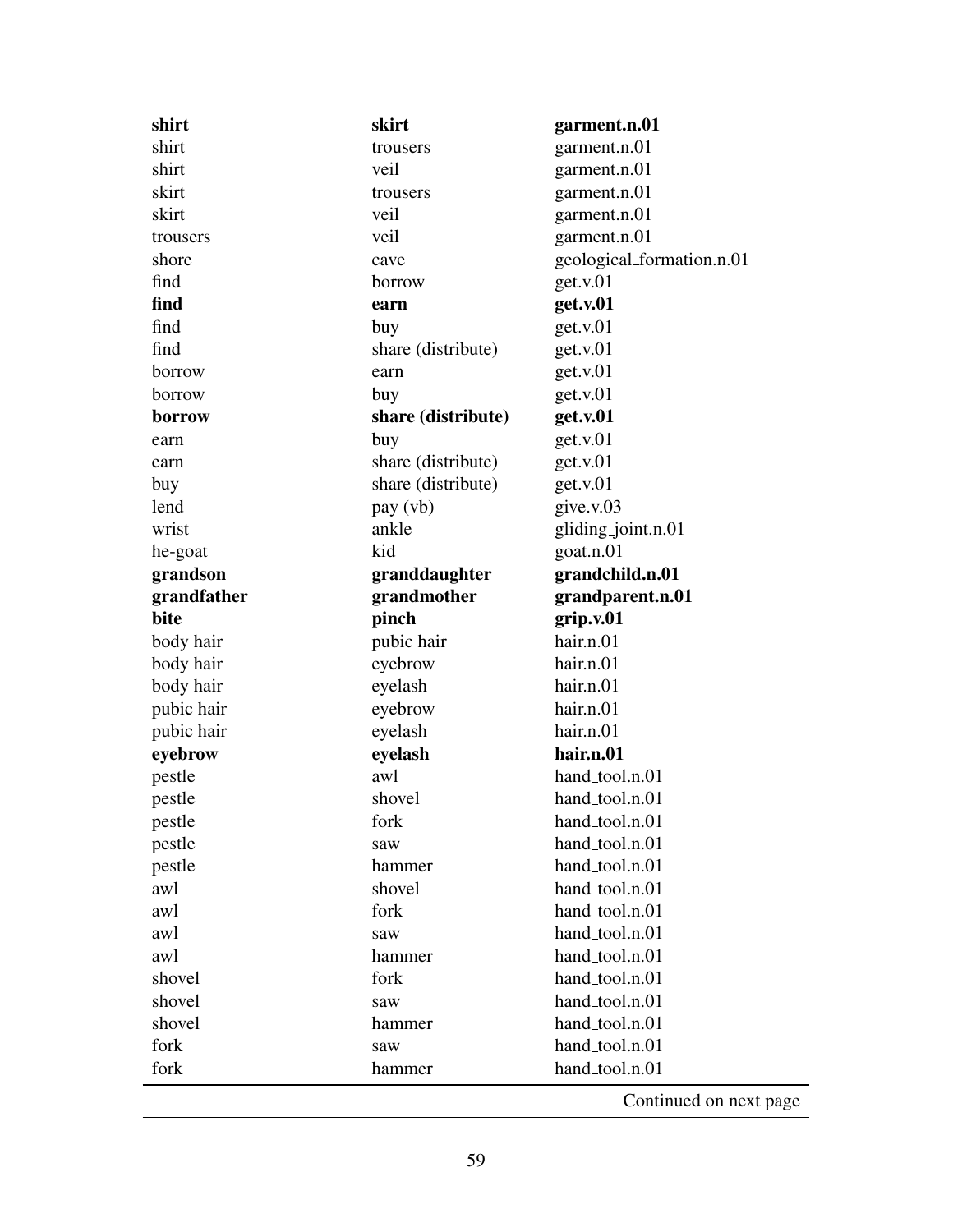| saw               | hammer            | hand_tool.n.01            |
|-------------------|-------------------|---------------------------|
| hat, cap          | helmet            | headdress.n.01            |
| elbow             | knee              | hinge_joint.n.01          |
| pound with fist   | kick              | hit.v.03                  |
| dawn              | noon, midday      | hour.n.02                 |
| ant               | bee               | hymenopterous_insect.n.01 |
| ant               | wasp              | hymenopterous_insect.n.01 |
| bee               | wasp              | hymenopterous_insect.n.01 |
| heaven            | hell              | imaginary_place.n.01      |
| needle            | brush             | implement.n.01            |
| needle            | oar               | implement.n.01            |
| needle            | rudder            | implement.n.01            |
| needle            | hook              | implement.n.01            |
| brush             | oar               | implement.n.01            |
| brush             | rudder            | implement.n.01            |
| brush             | hook              | implement.n.01            |
| oar               | rudder            | implement.n.01            |
| oar               | hook              | implement.n.01            |
| rudder            | hook              | implement.n.01            |
| show              | teach             | inform.v.01               |
| show              | explain           | inform.v.01               |
| show              | tell story        | inform.v.01               |
| show              | announce          | inform.v.01               |
| teach             | explain           | inform.v.01               |
| teach             | tell story        | inform.v.01               |
| teach             | announce          | inform.v.01               |
| explain           | tell story        | inform.v.01               |
| explain           | announce          | inform.v.01               |
| tell story        | announce          | inform.v.01               |
| stab              | shoot             | injure.v.01               |
| heart             | liver             | internal_organ.n.01       |
| heart             | stomach           | internal_organ.n.01       |
| heart             | intestines, guts  | internal_organ.n.01       |
| liver             | stomach           | internal_organ.n.01       |
| liver             | intestines, guts  | internal_organ.n.01       |
| stomach           | intestines, guts  | internal_organ.n.01       |
| jewel             | ring (for finger) | jewelry.n.01              |
| jewel             | bracelet          | jewelry.n.01              |
| jewel             | necklace          | jewelry.n.01              |
| jewel             | bead              | jewelry.n.01              |
| jewel             | earring           | jewelry.n.01              |
| ring (for finger) | bracelet          | jewelry.n.01              |
| ring (for finger) | necklace          | jewelry.n.01              |
|                   |                   |                           |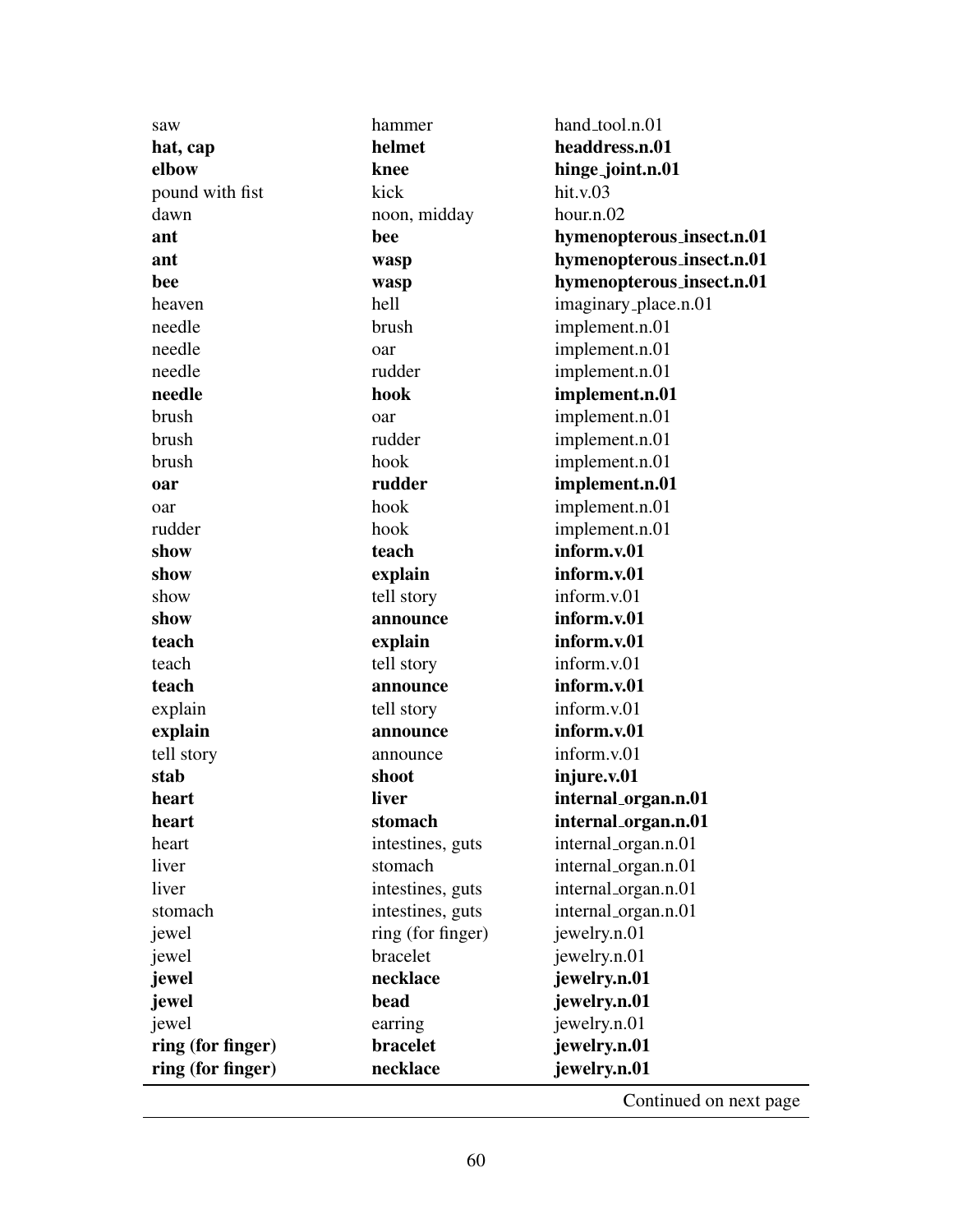| ring (for finger)      | bead            | jewelry.n.01                  |
|------------------------|-----------------|-------------------------------|
| ring (for finger)      | earring         | jewelry.n.01                  |
| <b>bracelet</b>        | necklace        | jewelry.n.01                  |
| bracelet               | bead            | jewelry.n.01                  |
| bracelet               | earring         | jewelry.n.01                  |
| necklace               | bead            | jewelry.n.01                  |
| necklace               | earring         | jewelry.n.01                  |
| bead                   | earring         | jewelry.n.01                  |
| uncle                  | nephew          | kinsman.n.01                  |
| aunt                   | niece           | kinswoman.n.01                |
| oven                   | stove           | kitchen_appliance.n.01        |
| plain, field           | island          | land.n.04                     |
| plain, field           | mainland        | land.n.04                     |
| plain, field           | headland, point | land.n.04                     |
| island                 | mainland        | land.n.04                     |
| island                 | headland, point | land.n.04                     |
| mainland               | headland, point | land.n.04                     |
| word                   | name            | language_unit.n.01            |
| arm                    | leg             | limb.n.01                     |
| arm                    | thigh           | limb.n.01                     |
| leg                    | thigh           | limb.n.01                     |
| oil                    | grease, fat     | lipid.n.01                    |
| water                  | beverage, drink | liquid.n.01                   |
| blood                  | pus             | liquid_body_substance.n.01    |
| plaintiff              | defendant       | litigant.n.01                 |
| beget (of father)      | build           | make.v.03                     |
| man (vs. woman)        | boy             | male.n.02                     |
| breast (of woman)      | udder           | mammary_gland.n.01            |
| young man (adolescent) | old man         | man.n.01                      |
| young man (adolescent) | widower         | man.n.01                      |
| old man                | widower         | man.n.01                      |
| breakfast              | lunch           | meal.n.01                     |
| breakfast              | dinner          | meal.n.01                     |
| breakfast              | supper          | meal.n.01                     |
| lunch                  | dinner          | meal.n.01                     |
| lunch                  | supper          | meal.n.01                     |
| dinner                 | supper          | meal.n.01                     |
| weigh                  | last, endure    | measure.v.03                  |
| market (place)         | store, shop     | mercantile_establishment.n.01 |
| copper, bronze         | iron            | metallic_element.n.01         |
| copper, bronze         | lead (noun)     | metallic_element.n.01         |
| iron                   | lead (noun)     | metallic_element.n.01         |
| pull                   | pour            | move.v.02                     |
|                        |                 |                               |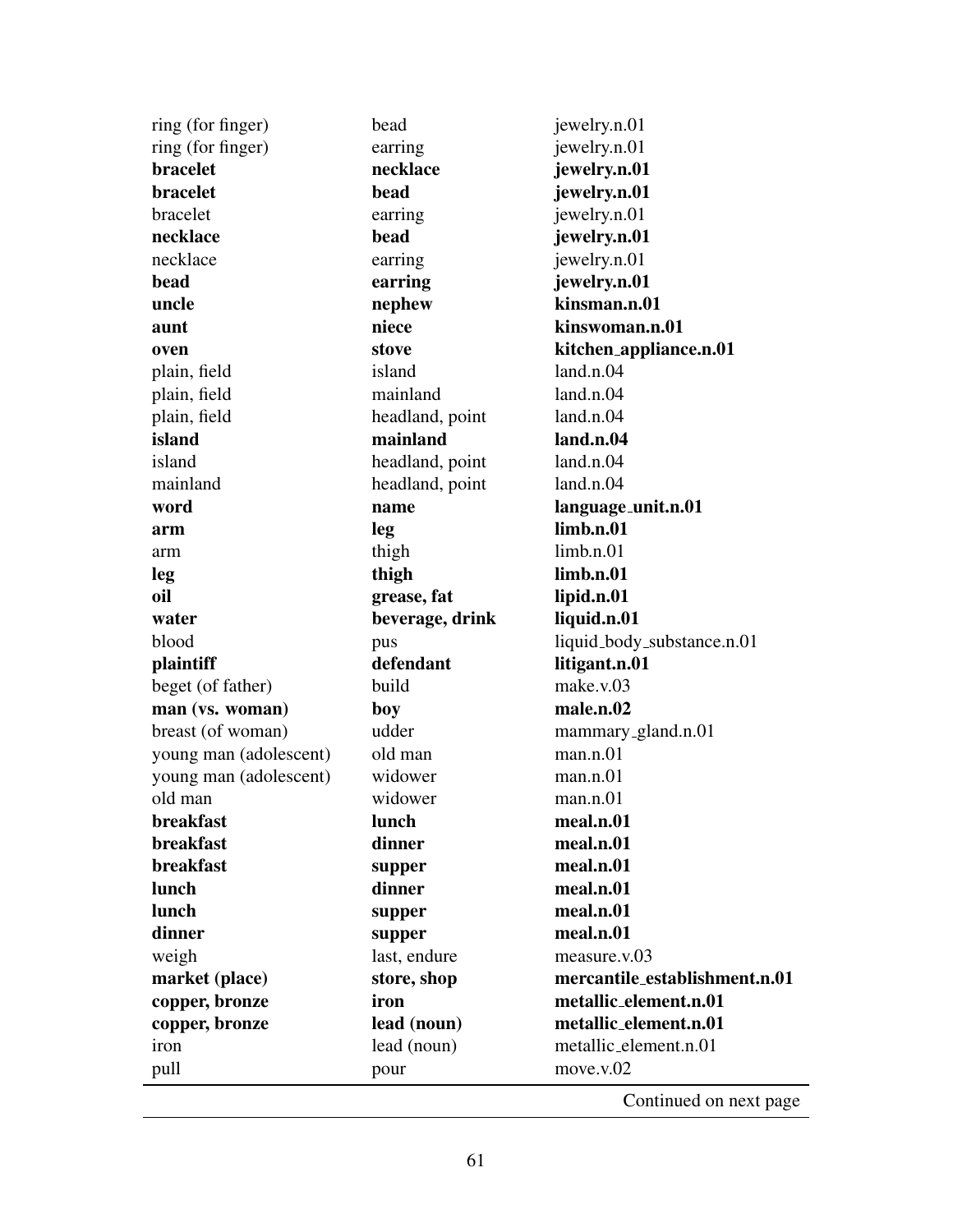| pull       | turn over    | move.v.02              |
|------------|--------------|------------------------|
| pull       | wind, wrap   | move.v.02              |
| pull       | roll         | move.v.02              |
| pull       | drop (vb)    | move.v.02              |
| pull       | raise, lift  | move.v.02              |
| pull       | carry (bear) | move.v.02              |
| pull       | push, shove  | move.v.02              |
| pull       | put          | move.v.02              |
| pull       | separate     | move.v.02              |
| pour       | turn over    | move.v.02              |
| pour       | wind, wrap   | move.v.02              |
| pour       | roll         | move.v.02              |
| pour       | drop (vb)    | move.v.02              |
| pour       | raise, lift  | move.v.02              |
| pour       | carry (bear) | move.v.02              |
| pour       | push, shove  | move.v.02              |
| pour       | put          | move.v.02              |
| pour       | separate     | move.v.02              |
| turn over  | wind, wrap   | move.v.02              |
| turn over  | roll         | move.v.02              |
| turn over  | drop (vb)    | move.v.02              |
| turn over  | raise, lift  | move.v.02              |
| turn over  | carry (bear) | move.v.02              |
| turn over  | push, shove  | move.v.02              |
| turn over  | put          | move.v.02              |
| turn over  | separate     | move.v.02              |
| wind, wrap | roll         | move.v.02              |
| wind, wrap | drop (vb)    | move.v.02              |
| wind, wrap | raise, lift  | move.v.02              |
| wind, wrap | carry (bear) | move.v.02              |
| wind, wrap | push, shove  | move.v.02              |
| wind, wrap | put          | move.v.02              |
| wind, wrap | separate     | move.v.02              |
| roll       | drop (vb)    | move.v.02              |
| roll       | raise, lift  | move.v.02              |
| roll       | carry (bear) | move.v.02              |
| roll       | push, shove  | move.v.02              |
| roll       | put          | move.v.02              |
| roll       | separate     | move.v.02              |
| drop (vb)  | raise, lift  | move.v.02              |
| drop (vb)  | carry (bear) | move.v.02              |
| drop (vb)  | push, shove  | move.v.02              |
| drop (vb)  | put          | move.v.02              |
|            |              | Continued on next page |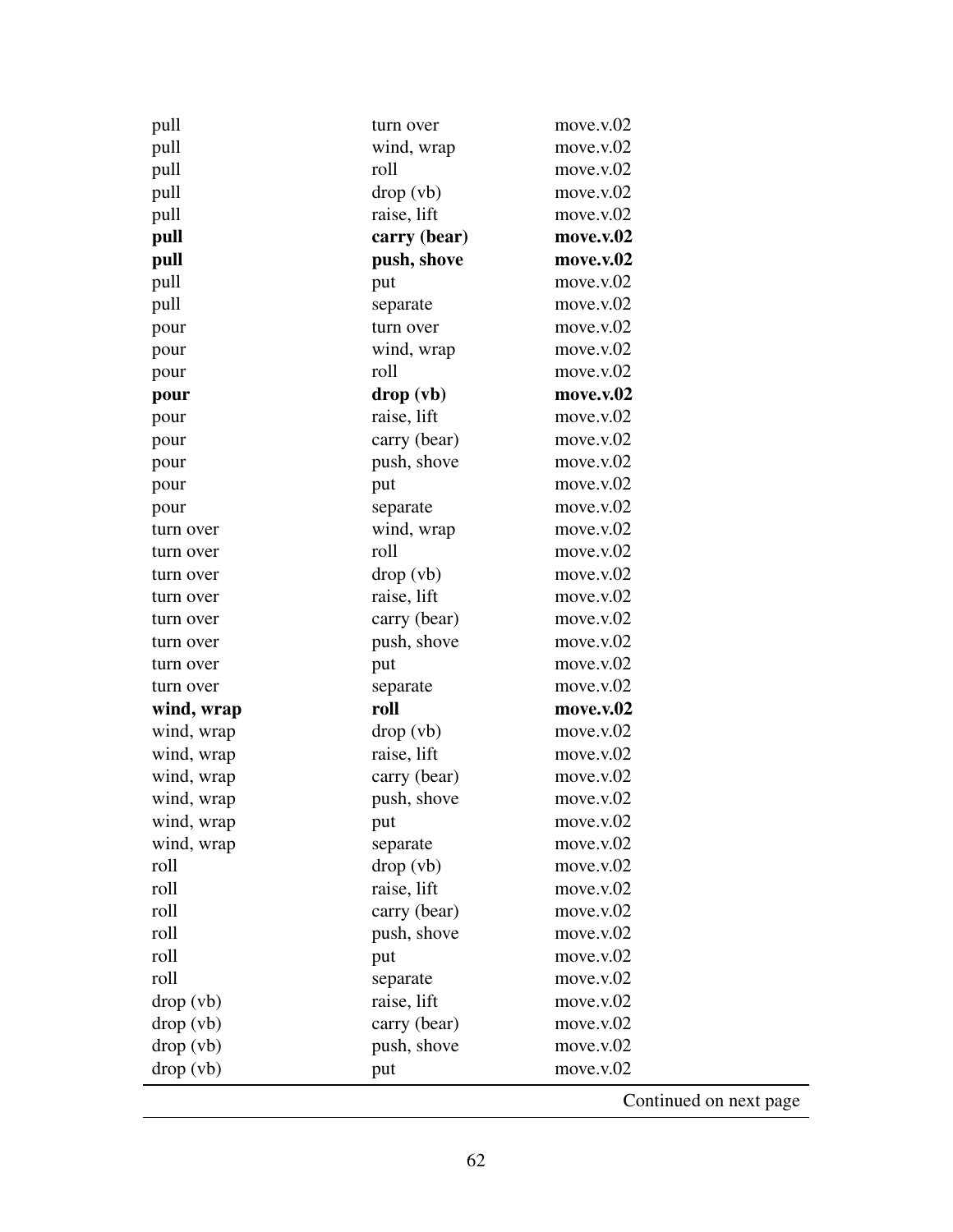| drop (vb)           | separate           | move.v.02           |
|---------------------|--------------------|---------------------|
| raise, lift         | carry (bear)       | move.v.02           |
| raise, lift         | push, shove        | move.v.02           |
| raise, lift         | put                | move.v.02           |
| raise, lift         | separate           | move.v.02           |
| carry (bear)        | push, shove        | move.v.02           |
| carry (bear)        | put                | move.v.02           |
| carry (bear)        | separate           | move.v.02           |
| push, shove         | put                | move.v.02           |
| push, shove         | separate           | move.v.02           |
| put                 | separate           | move.v.02           |
| flow                | jump, leap         | move.v.03           |
| flow                | dance              | move.v.03           |
| flow                | go out             | move.v.03           |
| flow                | go away, depart    | move.v.03           |
| jump, leap          | dance              | move.v.03           |
| jump, leap          | go out             | move.v.03           |
| jump, leap          | go away, depart    | move.v.03           |
| dance               | go out             | move.v.03           |
| dance               | go away, depart    | move.v.03           |
| go out              | go away, depart    | move.v.03           |
| stone, rock         | nest               | natural_object.n.01 |
| stone, rock         | body               | natural_object.n.01 |
| nest                | body               | natural_object.n.01 |
| gold                | silver             | noble_metal.n.01    |
| earth, land         | earth=ground, soil | object.n.01         |
| earth, land         | part, piece        | object.n.01         |
| earth=ground, soil  | part, piece        | object.n.01         |
| old man             | old woman          | oldster.n.01        |
| tongue              | wing               | organ.n.01          |
| person, human being | animal             | organism.n.01       |
| person, human being | plant (noun)       | organism.n.01       |
| animal              | plant (noun)       | organism.n.01       |
| cloak               | coat               | overgarment.n.01    |
| father              | mother             | parent.n.01         |
| dream               | smell (vb trans)   | perceive.v.01       |
| dream               | hear               | perceive.v.01       |
| dream               | listen             | perceive.v.01       |
| dream               | see                | perceive.v.01       |
| smell (vb trans)    | hear               | perceive.v.01       |
| smell (vb trans)    | listen             | perceive.v.01       |
| smell (vb trans)    | see                | perceive.v.01       |
| hear                | listen             | perceive.v.01       |
|                     |                    |                     |

l.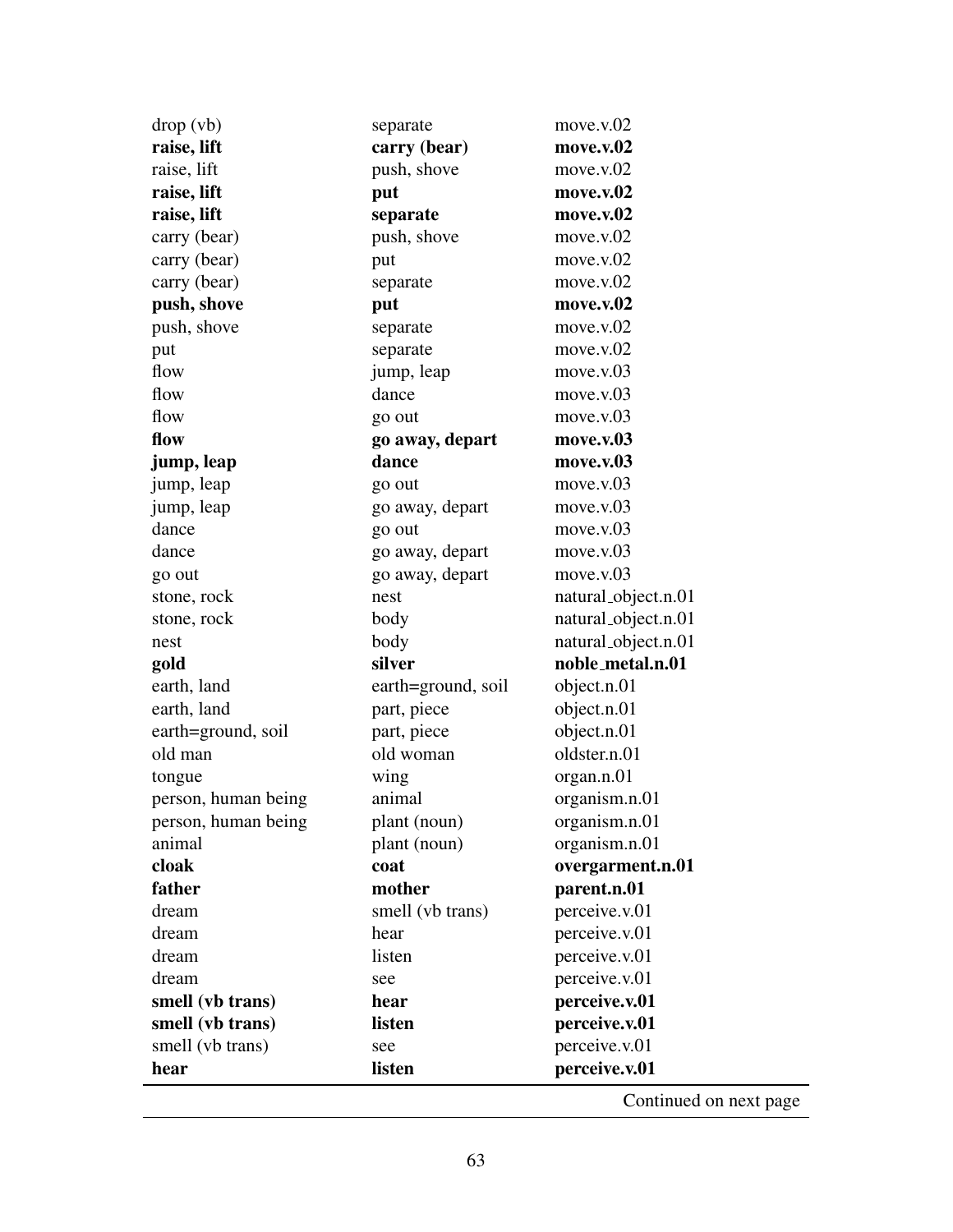| hear               | see               | perceive.v.01               |
|--------------------|-------------------|-----------------------------|
| listen             | see               | perceive.v.01               |
| relatives, kinsmen | slave             | person.n.01                 |
| relatives, kinsmen | friend, companion | person.n.01                 |
| relatives, kinsmen | neighbor          | person.n.01                 |
| relatives, kinsmen | stranger          | person.n.01                 |
| slave              | friend, companion | person.n.01                 |
| slave              | neighbor          | person.n.01                 |
| slave              | stranger          | person.n.01                 |
| friend, companion  | neighbor          | person.n.01                 |
| friend, companion  | stranger          | person.n.01                 |
| neighbor           | stranger          | person.n.01                 |
| handkerchief, rag  | towel             | piece_of_cloth.n.01         |
| handkerchief, rag  | sail (noun)       | piece_of_cloth.n.01         |
| towel              | sail (noun)       | piece_of_cloth.n.01         |
| meeting house      | temple, church    | place_of_worship.n.01       |
| livestock          | bat               | placental.n.01              |
| navel              | place             | point.n.02                  |
| rain (noun)        | snow (noun)       | precipitation.n.03          |
| horn               | tail              | process.n.05                |
| convict (vb)       | acquit            | pronounce.v.02              |
| age                | way, manner       | property.n.02               |
| roof               | armor (defensive) | protective_covering.n.01    |
| <b>SOW</b>         | plant (vb)        | put.v.01                    |
| bless              | curse             | raise.v.07                  |
| bottom             | side              | region.n.01                 |
| sibling            | cousin            | relative.n.01               |
| sibling            | ancestors         | relative.n.01               |
| cousin             | ancestors         | relative.n.01               |
| fruit              | flower            | reproductive_structure.n.01 |
| gill               | lung              | respiratory_organ.n.01      |
| kneel              | stand             | rest.v.01                   |
| potato             | sweet potato      | root_vegetable.n.01         |
| potato             | yam               | root_vegetable.n.01         |
| sweet potato       | yam               | root_vegetable.n.01         |
| winter             | spring            | season.n.02                 |
| winter             | summer            | season.n.02                 |
| winter             | autumn            | season.n.02                 |
| spring             | summer            | season.n.02                 |
| spring             | autumn            | season.n.02                 |
| summer             | autumn            | season.n.02                 |
| eye                | ear               | sense_organ.n.01            |
| cut                | tear              | separate.v.02               |
|                    |                   |                             |

 $\overline{a}$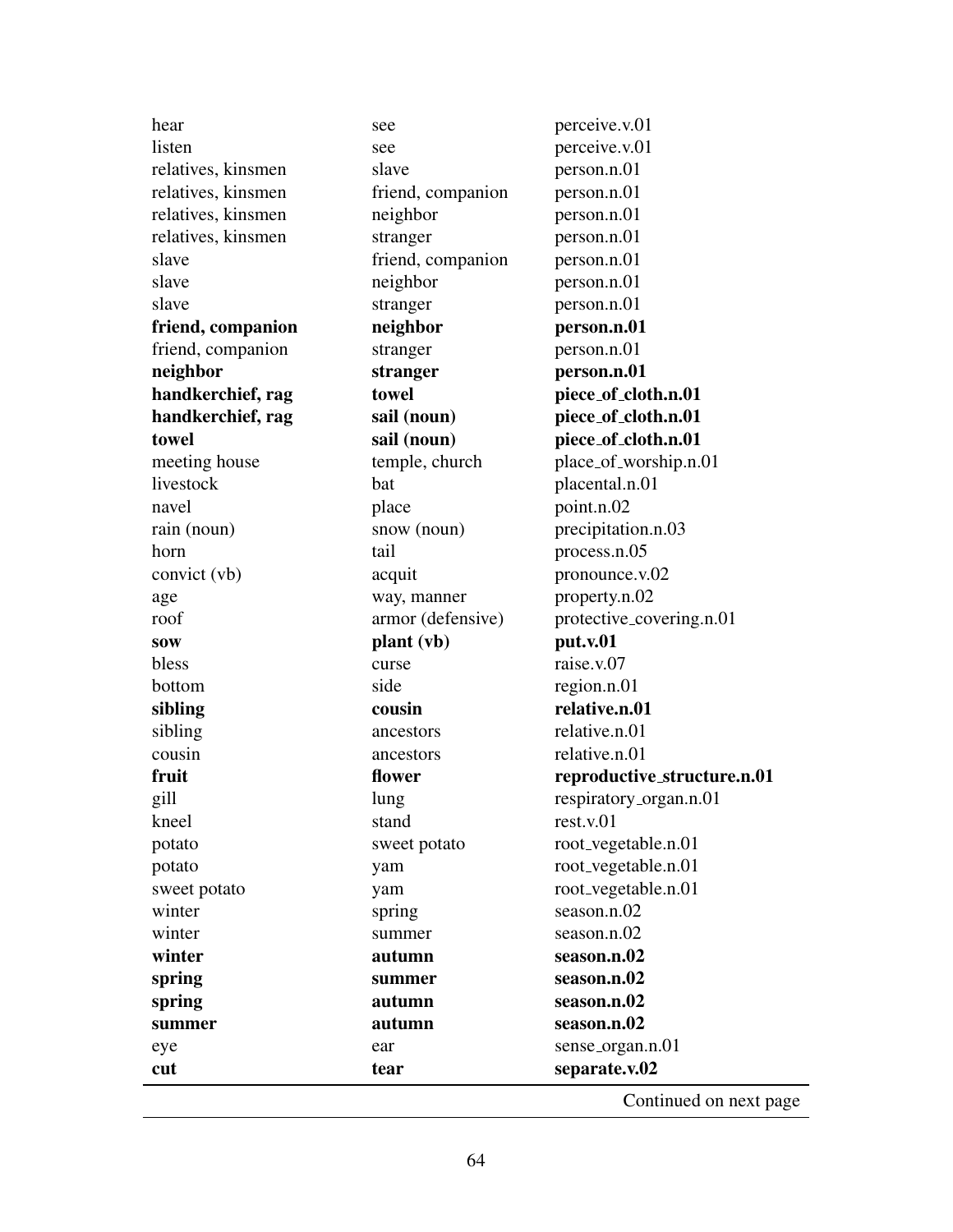| square               | circle               | shape.n.02              |
|----------------------|----------------------|-------------------------|
| square               | line                 | shape.n.02              |
| circle               | line                 | shape.n.02              |
| cast (metals)        | mold (clay etc)      | shape.v.02              |
| cast (metals)        | carve                | shape.v.02              |
| mold (clay etc)      | carve                | shape.v.02              |
| ram                  | ewe                  | sheep.n.01              |
| hut                  | tent                 | shelter.n.01            |
| hut                  | cookhouse            | shelter.n.01            |
| tent                 | cookhouse            | shelter.n.01            |
| older sister         | younger sister       | sister.n.01             |
| spine                | heel                 | skeletal_structure.n.01 |
| mud                  | sand                 | soil.n.02               |
| mud                  | clay                 | soil.n.02               |
| sand                 | clay                 | soil.n.02               |
| food                 | glass                | solid.n.01              |
| husband              | wife                 | spouse.n.01             |
| husband              | married man          | spouse.n.01             |
| husband              | married woman        | spouse.n.01             |
| wife                 | married man          | spouse.n.01             |
| wife                 | married woman        | spouse.n.01             |
| married man          | married woman        | spouse.n.01             |
| branch               | tree trunk           | stalk.n.02              |
| bread                | potato               | starches.n.01           |
| stepson              | stepdaughter         | stepchild.n.01          |
|                      |                      |                         |
| stepfather           | stepmother           | stepparent.n.01         |
| spindle              | staff, walking stick | stick.n.01              |
| spindle              | club                 | stick.n.01              |
| staff, walking stick | club                 | stick.n.01              |
| arch                 | bridge               | structure.n.01          |
| arch                 | tower                | structure.n.01          |
| arch                 | altar                | structure.n.01          |
| bridge               | tower                | structure.n.01          |
| bridge               | altar                | structure.n.01          |
| tower                | altar                | structure.n.01          |
| shelf                | yoke                 | support.n.10            |
| honey                | sugar                | sweetening.n.01         |
| boar                 | sow $(2)$            | swine.n.01              |
| boar                 | pig                  | swine.n.01              |
| sow $(2)$            | pig                  | swine.n.01              |
| fever                | swelling             | symptom.n.01            |
| fever                | scar                 | symptom.n.01            |
| swelling             | scar                 | symptom.n.01            |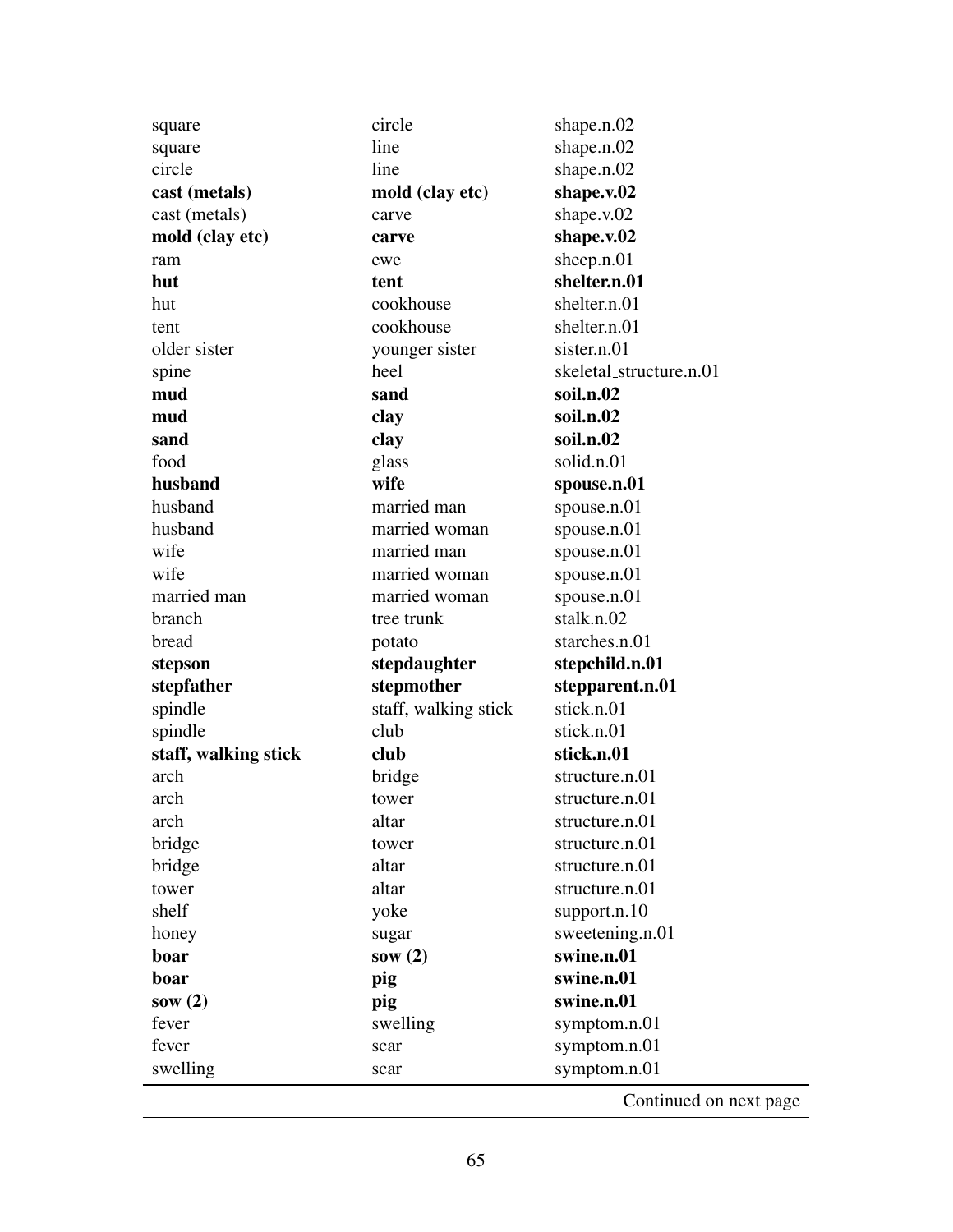| sing        | whisper          | talk.v.02              |
|-------------|------------------|------------------------|
| sing        | mumble           | talk.v.02              |
| sing        | stutter, stammer | talk.v.02              |
| whisper     | mumble           | talk.v.02              |
| whisper     | stutter, stammer | talk.v.02              |
| mumble      | stutter, stammer | talk.v.02              |
| lowtide     | hightide         | tide.n.01              |
| night       | morning          | time_period.n.01       |
| night       | week             | time_period.n.01       |
| night       | month            | time_period.n.01       |
| night       | year             | time_period.n.01       |
| night       | season           | time_period.n.01       |
| morning     | week             | time_period.n.01       |
| morning     | month            | time_period.n.01       |
| morning     | year             | time_period.n.01       |
| morning     | season           | time_period.n.01       |
| week        | month            | time_period.n.01       |
| week        | year             | time_period.n.01       |
| week        | season           | time_period.n.01       |
| month       | year             | time_period.n.01       |
| month       | season           | time_period.n.01       |
| year        | season           | time_period.n.01       |
|             |                  |                        |
| day         | hour             | time_unit.n.01         |
| hoe         | rake             | tool.n.01              |
| grave, tomb | top              | topographic_point.n.01 |
| press       | pick up          | touch.v.01             |
| press       | kiss             | touch.v.01             |
| pick up     | kiss             | touch.v.01             |
| rise        | fall             | travel.v.01            |
| rise        | float            | travel.v.01            |
| rise        | swim             | travel.v.01            |
| rise        | f(y)(vb)         | travel.v.01            |
| rise        | creep, crawl     | travel.v.01            |
| rise        | walk             | travel.v.01            |
| rise        | go up            | travel.v.01            |
| rise        | go down          | travel.v.01            |
| rise        | follow           | travel.v.01            |
| rise        | pursue           | travel.v.01            |
| rise        | ride             | travel.v.01            |
| rise        | retreat          | travel.v.01            |
| fall        | float            | travel.v.01            |
| fall        | swim             | travel.v.01            |
| fall        | fly (vb)         | travel.v.01            |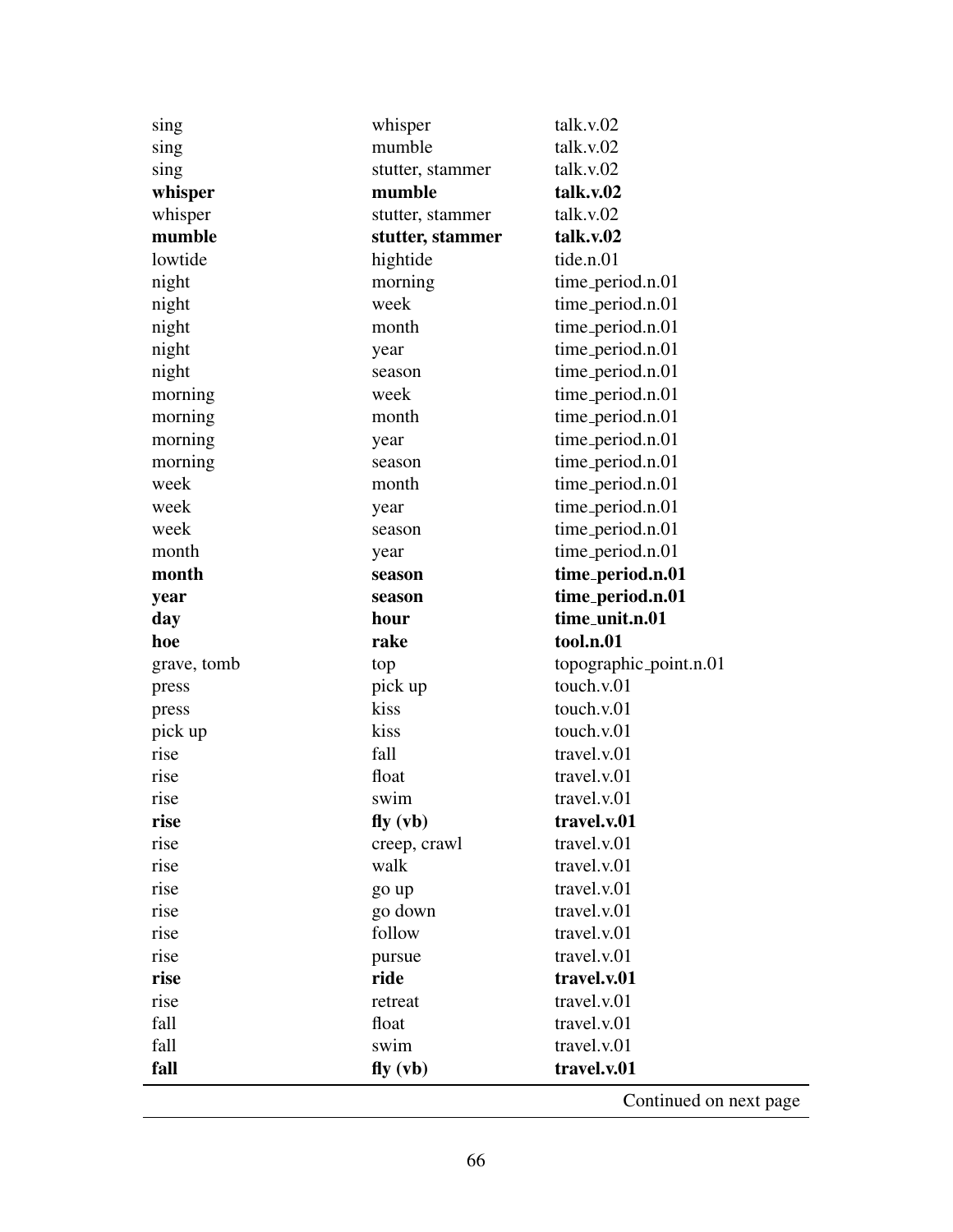| fall         | creep, crawl | travel.v.01            |
|--------------|--------------|------------------------|
| fall         | walk         | travel.v.01            |
| fall         | go up        | travel.v.01            |
| fall         | go down      | travel.v.01            |
| fall         | follow       | travel.v.01            |
| fall         | pursue       | travel.v.01            |
| fall         | ride         | travel.v.01            |
| fall         | retreat      | travel.v.01            |
| float        | swim         | travel.v.01            |
| float        | f(y)(vb)     | travel.v.01            |
| float        | creep, crawl | travel.v.01            |
| float        | walk         | travel.v.01            |
| float        | go up        | travel.v.01            |
| float        | go down      | travel.v.01            |
| float        | follow       | travel.v.01            |
| float        | pursue       | travel.v.01            |
| float        | ride         | travel.v.01            |
| float        | retreat      | travel.v.01            |
| swim         | f(y)(vb)     | travel.v.01            |
| swim         | creep, crawl | travel.v.01            |
| swim         | walk         | travel.v.01            |
| swim         | go up        | travel.v.01            |
| swim         | go down      | travel.v.01            |
| swim         | follow       | travel.v.01            |
| swim         | pursue       | travel.v.01            |
| swim         | ride         | travel.v.01            |
| swim         | retreat      | travel.v.01            |
| fly (vb)     | creep, crawl | travel.v.01            |
| f(y)(vb)     | walk         | travel.v.01            |
| fly (vb)     | go up        | travel.v.01            |
| fly (vb)     | go down      | travel.v.01            |
| fly (vb)     | follow       | travel.v.01            |
| fly (vb)     | pursue       | travel.v.01            |
| fly (vb)     | ride         | travel.v.01            |
| fly (vb)     | retreat      | travel.v.01            |
| creep, crawl | walk         | travel.v.01            |
| creep, crawl | go up        | travel.v.01            |
| creep, crawl | go down      | travel.v.01            |
| creep, crawl | follow       | travel.v.01            |
| creep, crawl | pursue       | travel.v.01            |
| creep, crawl | ride         | travel.v.01            |
| creep, crawl | retreat      | travel.v.01            |
| walk         | go up        | travel.v.01            |
|              |              | Continued on next page |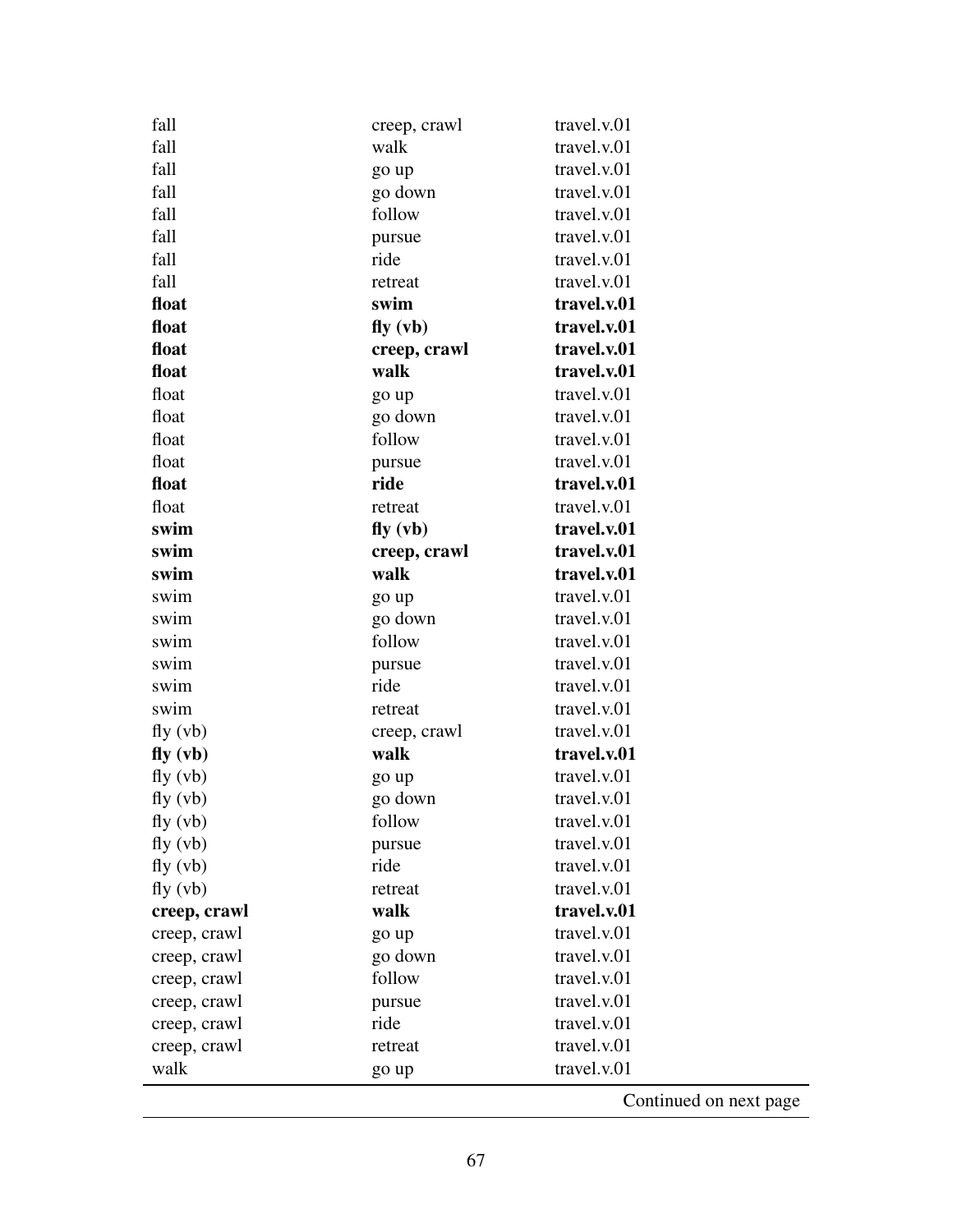| travel.v.01<br>follow<br>travel.v.01<br>pursue<br>travel.v.01<br>ride<br>travel.v.01<br>retreat<br>travel.v.01<br>go down<br>travel.v.01<br>follow<br>travel.v.01<br>pursue<br>travel.v.01<br>ride<br>travel.v.01<br>retreat<br>travel.v.01<br>follow<br>travel.v.01<br>pursue<br>travel.v.01<br>ride<br>travel.v.01<br>retreat<br>travel.v.01<br>pursue<br>travel.v.01<br>ride<br>travel.v.01<br>retreat<br>travel.v.01<br>ride<br>travel.v.01<br>retreat<br>travel.v.01<br>retreat<br>beech<br>tree.n.01<br>birch<br>tree.n.01<br>tree.n.01<br>palm tree<br>birch<br>tree.n.01<br>tree.n.01<br>palm tree<br>tree.n.01<br>palm tree<br>undo.v.01<br>spread out<br>howl<br>utter.v.02<br>vessel.n.02<br>boat<br>bowl<br>vessel.n.03<br>pot, cooking vessel<br>pot, cooking vessel<br>vessel.n.03<br>pitcher, jug<br>vessel.n.03<br>pot, cooking vessel<br>mortar $(2)$<br>pot, cooking vessel<br>vessel.n.03<br>mortar<br>vessel.n.03<br>bowl<br>pitcher, jug<br>vessel.n.03<br>bowl<br>mortar $(2)$<br>vessel.n.03<br>bowl<br>mortar<br>vessel.n.03<br>pitcher, jug<br>mortar $(2)$<br>vessel.n.03<br>pitcher, jug<br>mortar<br>vessel.n.03<br>mortar $(2)$<br>mortar<br>wax.n.01<br>beeswax<br>earwax<br>road<br>way.n.06<br>path<br>weapon.n.01<br>sling<br>bow | walk    | go down | travel.v.01 |
|--------------------------------------------------------------------------------------------------------------------------------------------------------------------------------------------------------------------------------------------------------------------------------------------------------------------------------------------------------------------------------------------------------------------------------------------------------------------------------------------------------------------------------------------------------------------------------------------------------------------------------------------------------------------------------------------------------------------------------------------------------------------------------------------------------------------------------------------------------------------------------------------------------------------------------------------------------------------------------------------------------------------------------------------------------------------------------------------------------------------------------------------------------------------------------------------------------------------------------------------------------------------|---------|---------|-------------|
|                                                                                                                                                                                                                                                                                                                                                                                                                                                                                                                                                                                                                                                                                                                                                                                                                                                                                                                                                                                                                                                                                                                                                                                                                                                                    | walk    |         |             |
|                                                                                                                                                                                                                                                                                                                                                                                                                                                                                                                                                                                                                                                                                                                                                                                                                                                                                                                                                                                                                                                                                                                                                                                                                                                                    | walk    |         |             |
|                                                                                                                                                                                                                                                                                                                                                                                                                                                                                                                                                                                                                                                                                                                                                                                                                                                                                                                                                                                                                                                                                                                                                                                                                                                                    | walk    |         |             |
|                                                                                                                                                                                                                                                                                                                                                                                                                                                                                                                                                                                                                                                                                                                                                                                                                                                                                                                                                                                                                                                                                                                                                                                                                                                                    | walk    |         |             |
|                                                                                                                                                                                                                                                                                                                                                                                                                                                                                                                                                                                                                                                                                                                                                                                                                                                                                                                                                                                                                                                                                                                                                                                                                                                                    | go up   |         |             |
|                                                                                                                                                                                                                                                                                                                                                                                                                                                                                                                                                                                                                                                                                                                                                                                                                                                                                                                                                                                                                                                                                                                                                                                                                                                                    | go up   |         |             |
|                                                                                                                                                                                                                                                                                                                                                                                                                                                                                                                                                                                                                                                                                                                                                                                                                                                                                                                                                                                                                                                                                                                                                                                                                                                                    | go up   |         |             |
|                                                                                                                                                                                                                                                                                                                                                                                                                                                                                                                                                                                                                                                                                                                                                                                                                                                                                                                                                                                                                                                                                                                                                                                                                                                                    | go up   |         |             |
|                                                                                                                                                                                                                                                                                                                                                                                                                                                                                                                                                                                                                                                                                                                                                                                                                                                                                                                                                                                                                                                                                                                                                                                                                                                                    | go up   |         |             |
|                                                                                                                                                                                                                                                                                                                                                                                                                                                                                                                                                                                                                                                                                                                                                                                                                                                                                                                                                                                                                                                                                                                                                                                                                                                                    | go down |         |             |
|                                                                                                                                                                                                                                                                                                                                                                                                                                                                                                                                                                                                                                                                                                                                                                                                                                                                                                                                                                                                                                                                                                                                                                                                                                                                    | go down |         |             |
|                                                                                                                                                                                                                                                                                                                                                                                                                                                                                                                                                                                                                                                                                                                                                                                                                                                                                                                                                                                                                                                                                                                                                                                                                                                                    | go down |         |             |
|                                                                                                                                                                                                                                                                                                                                                                                                                                                                                                                                                                                                                                                                                                                                                                                                                                                                                                                                                                                                                                                                                                                                                                                                                                                                    | go down |         |             |
|                                                                                                                                                                                                                                                                                                                                                                                                                                                                                                                                                                                                                                                                                                                                                                                                                                                                                                                                                                                                                                                                                                                                                                                                                                                                    | follow  |         |             |
|                                                                                                                                                                                                                                                                                                                                                                                                                                                                                                                                                                                                                                                                                                                                                                                                                                                                                                                                                                                                                                                                                                                                                                                                                                                                    | follow  |         |             |
|                                                                                                                                                                                                                                                                                                                                                                                                                                                                                                                                                                                                                                                                                                                                                                                                                                                                                                                                                                                                                                                                                                                                                                                                                                                                    | follow  |         |             |
|                                                                                                                                                                                                                                                                                                                                                                                                                                                                                                                                                                                                                                                                                                                                                                                                                                                                                                                                                                                                                                                                                                                                                                                                                                                                    | pursue  |         |             |
|                                                                                                                                                                                                                                                                                                                                                                                                                                                                                                                                                                                                                                                                                                                                                                                                                                                                                                                                                                                                                                                                                                                                                                                                                                                                    | pursue  |         |             |
|                                                                                                                                                                                                                                                                                                                                                                                                                                                                                                                                                                                                                                                                                                                                                                                                                                                                                                                                                                                                                                                                                                                                                                                                                                                                    | ride    |         |             |
|                                                                                                                                                                                                                                                                                                                                                                                                                                                                                                                                                                                                                                                                                                                                                                                                                                                                                                                                                                                                                                                                                                                                                                                                                                                                    | oak     |         |             |
|                                                                                                                                                                                                                                                                                                                                                                                                                                                                                                                                                                                                                                                                                                                                                                                                                                                                                                                                                                                                                                                                                                                                                                                                                                                                    | oak     |         |             |
|                                                                                                                                                                                                                                                                                                                                                                                                                                                                                                                                                                                                                                                                                                                                                                                                                                                                                                                                                                                                                                                                                                                                                                                                                                                                    | oak     |         |             |
|                                                                                                                                                                                                                                                                                                                                                                                                                                                                                                                                                                                                                                                                                                                                                                                                                                                                                                                                                                                                                                                                                                                                                                                                                                                                    | beech   |         |             |
|                                                                                                                                                                                                                                                                                                                                                                                                                                                                                                                                                                                                                                                                                                                                                                                                                                                                                                                                                                                                                                                                                                                                                                                                                                                                    | beech   |         |             |
|                                                                                                                                                                                                                                                                                                                                                                                                                                                                                                                                                                                                                                                                                                                                                                                                                                                                                                                                                                                                                                                                                                                                                                                                                                                                    | birch   |         |             |
|                                                                                                                                                                                                                                                                                                                                                                                                                                                                                                                                                                                                                                                                                                                                                                                                                                                                                                                                                                                                                                                                                                                                                                                                                                                                    | untie   |         |             |
|                                                                                                                                                                                                                                                                                                                                                                                                                                                                                                                                                                                                                                                                                                                                                                                                                                                                                                                                                                                                                                                                                                                                                                                                                                                                    | groan   |         |             |
|                                                                                                                                                                                                                                                                                                                                                                                                                                                                                                                                                                                                                                                                                                                                                                                                                                                                                                                                                                                                                                                                                                                                                                                                                                                                    | ship    |         |             |
|                                                                                                                                                                                                                                                                                                                                                                                                                                                                                                                                                                                                                                                                                                                                                                                                                                                                                                                                                                                                                                                                                                                                                                                                                                                                    |         |         |             |
|                                                                                                                                                                                                                                                                                                                                                                                                                                                                                                                                                                                                                                                                                                                                                                                                                                                                                                                                                                                                                                                                                                                                                                                                                                                                    |         |         |             |
|                                                                                                                                                                                                                                                                                                                                                                                                                                                                                                                                                                                                                                                                                                                                                                                                                                                                                                                                                                                                                                                                                                                                                                                                                                                                    |         |         |             |
|                                                                                                                                                                                                                                                                                                                                                                                                                                                                                                                                                                                                                                                                                                                                                                                                                                                                                                                                                                                                                                                                                                                                                                                                                                                                    |         |         |             |
|                                                                                                                                                                                                                                                                                                                                                                                                                                                                                                                                                                                                                                                                                                                                                                                                                                                                                                                                                                                                                                                                                                                                                                                                                                                                    |         |         |             |
|                                                                                                                                                                                                                                                                                                                                                                                                                                                                                                                                                                                                                                                                                                                                                                                                                                                                                                                                                                                                                                                                                                                                                                                                                                                                    |         |         |             |
|                                                                                                                                                                                                                                                                                                                                                                                                                                                                                                                                                                                                                                                                                                                                                                                                                                                                                                                                                                                                                                                                                                                                                                                                                                                                    |         |         |             |
|                                                                                                                                                                                                                                                                                                                                                                                                                                                                                                                                                                                                                                                                                                                                                                                                                                                                                                                                                                                                                                                                                                                                                                                                                                                                    |         |         |             |
|                                                                                                                                                                                                                                                                                                                                                                                                                                                                                                                                                                                                                                                                                                                                                                                                                                                                                                                                                                                                                                                                                                                                                                                                                                                                    |         |         |             |
|                                                                                                                                                                                                                                                                                                                                                                                                                                                                                                                                                                                                                                                                                                                                                                                                                                                                                                                                                                                                                                                                                                                                                                                                                                                                    |         |         |             |
|                                                                                                                                                                                                                                                                                                                                                                                                                                                                                                                                                                                                                                                                                                                                                                                                                                                                                                                                                                                                                                                                                                                                                                                                                                                                    |         |         |             |
|                                                                                                                                                                                                                                                                                                                                                                                                                                                                                                                                                                                                                                                                                                                                                                                                                                                                                                                                                                                                                                                                                                                                                                                                                                                                    |         |         |             |
|                                                                                                                                                                                                                                                                                                                                                                                                                                                                                                                                                                                                                                                                                                                                                                                                                                                                                                                                                                                                                                                                                                                                                                                                                                                                    |         |         |             |
| weapon.n.01<br>sling<br>spear                                                                                                                                                                                                                                                                                                                                                                                                                                                                                                                                                                                                                                                                                                                                                                                                                                                                                                                                                                                                                                                                                                                                                                                                                                      |         |         |             |

 $\overline{a}$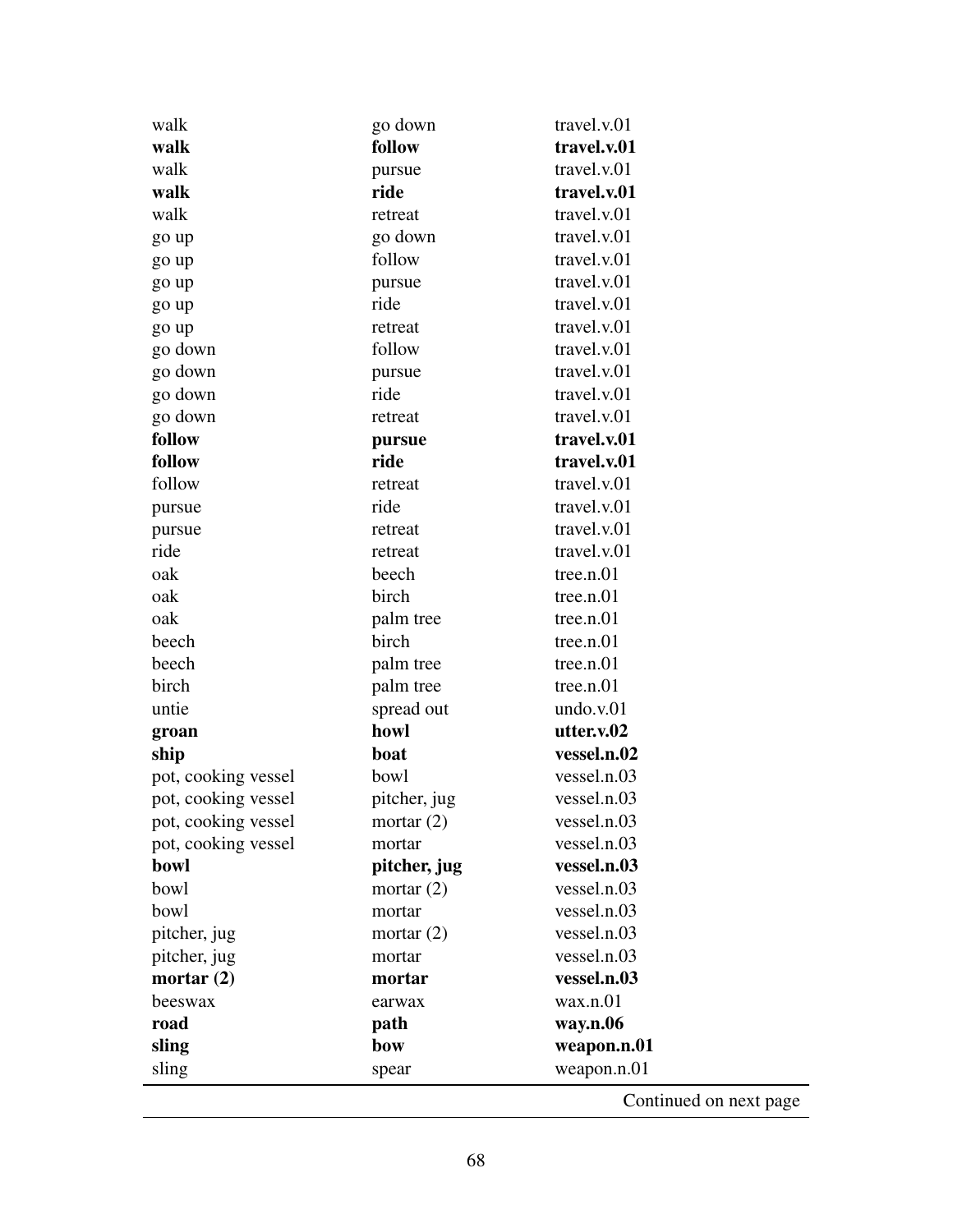| sling                    | sword         | weapon.n.01       |
|--------------------------|---------------|-------------------|
| sling                    | gun, cannon   | weapon.n.01       |
| bow                      | spear         | weapon.n.01       |
| bow                      | sword         | weapon.n.01       |
| bow                      | gun, cannon   | weapon.n.01       |
| spear                    | sword         | weapon.n.01       |
| spear                    | gun, cannon   | weapon.n.01       |
| sword                    | gun, cannon   | weapon.n.01       |
| Monday                   | Tuesday       | weekday.n.01      |
| Monday                   | Wednesday     | weekday.n.01      |
| Monday                   | Thursday      | weekday.n.01      |
| Monday                   | Friday        | weekday.n.01      |
| Monday                   | Saturday      | weekday.n.01      |
| Tuesday                  | Wednesday     | weekday.n.01      |
| Tuesday                  | Thursday      | weekday.n.01      |
| Tuesday                  | Friday        | weekday.n.01      |
| Tuesday                  | Saturday      | weekday.n.01      |
| Wednesday                | Thursday      | weekday.n.01      |
| Wednesday                | Friday        | weekday.n.01      |
| Wednesday                | Saturday      | weekday.n.01      |
| Thursday                 | Friday        | weekday.n.01      |
| Thursday                 | Saturday      | weekday.n.01      |
| Friday                   | Saturday      | weekday.n.01      |
| young woman (adolescent) | wife          | woman.n.01        |
| young woman (adolescent) | married woman | woman.n.01        |
| young woman (adolescent) | old woman     | woman.n.01        |
| young woman (adolescent) | widow         | woman.n.01        |
| young woman (adolescent) | prostitute    | woman.n.01        |
| wife                     | married woman | woman.n.01        |
| wife                     | old woman     | woman.n.01        |
| wife                     | widow         | woman.n.01        |
| wife                     | prostitute    | woman.n.01        |
| married woman            | old woman     | woman.n.01        |
| married woman            | widow         | woman.n.01        |
| married woman            | prostitute    | woman.n.01        |
| old woman                | widow         | woman.n.01        |
| old woman                | prostitute    | woman.n.01        |
| widow                    | prostitute    | woman.n.01        |
| tree (cf 08.600)         | tree          | woody_plant.n.01  |
| calf                     | lamb          | young_mammal.n.01 |